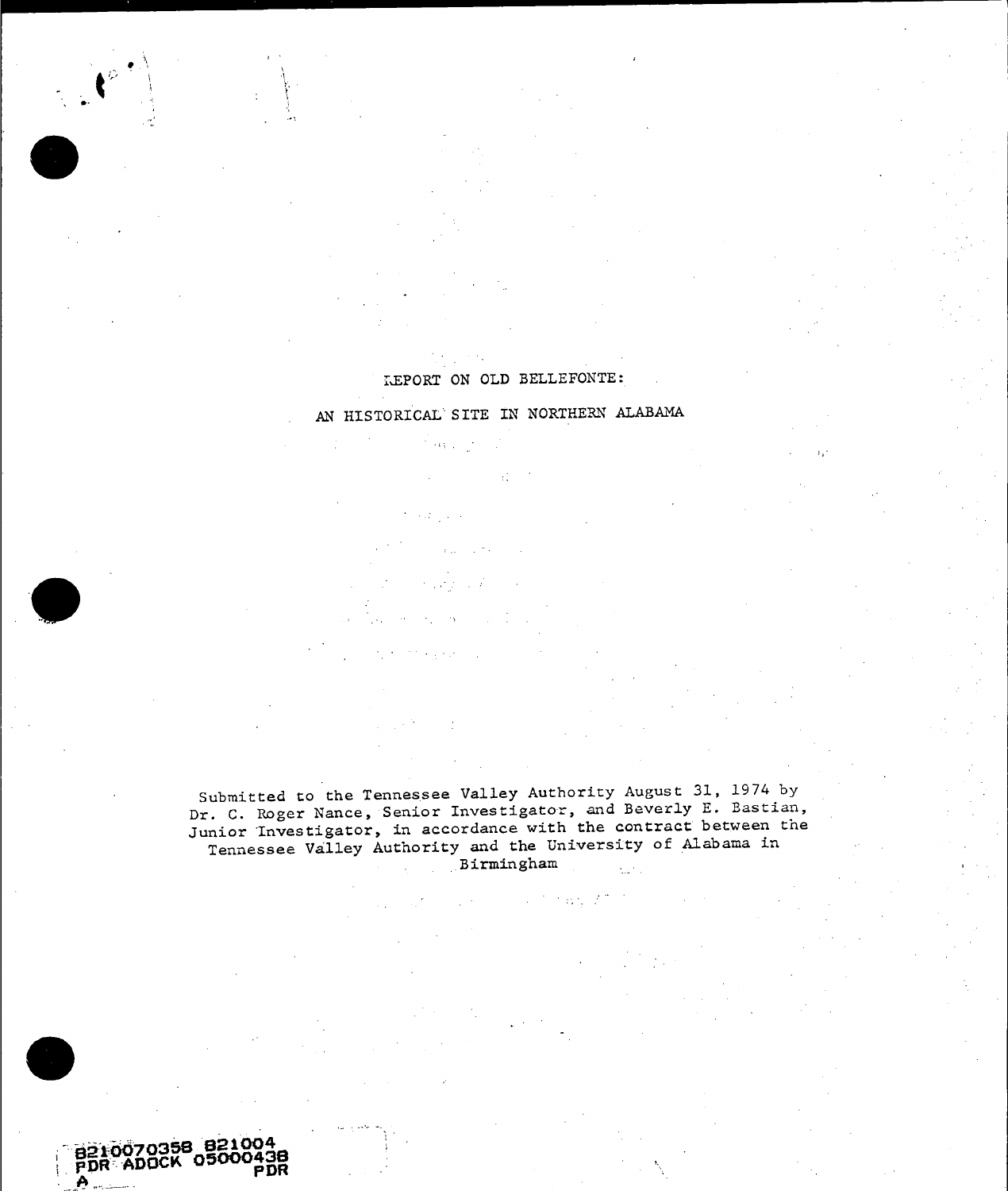## OLD **BELLEFONTE:** REPORT **ON** ITS HISTORY, ITS CONTEMPORARY ROLE, **AND** ITS **PRESENT** ARCHAEOLOGICAL **VALUE**

Bellefonte in the Beginning and in the 1820's:

The origin of Bellefonte and how it happened to become the county seat of Jackson County, Alabama, were directly related to the circumstances surrounding public and private land in the county in its earliest days. **A** review of these circumstances will provide a picture of how Bellefonte came to be.

The Treaty of February **27, 1819** with the Cherokee ceded the land that is now the part of Jackson County north of the Tennessee River. The Treaty also provided for the reservation of 640 acres of land in the ceded area, to be had in fee simple, for each of certain specifically named persons. Among them was James Riley, who in this manner came into possession of the land on which Bellefonte would eventually be established. Also under the terms of the Treaty, the ceded area would be protected from intrusion **by**  settlers until January **1, 1820** (Indian Affairs, 1904: **177-80).** 

On December 13, 1819, an act of the Alabama legislature created Jackson County out oi the Cherokee cession, at the same time fixing a temporary county seat at Sauta Cave (Brannon, 1941). About **1820,** people began to settle on the public lands in various places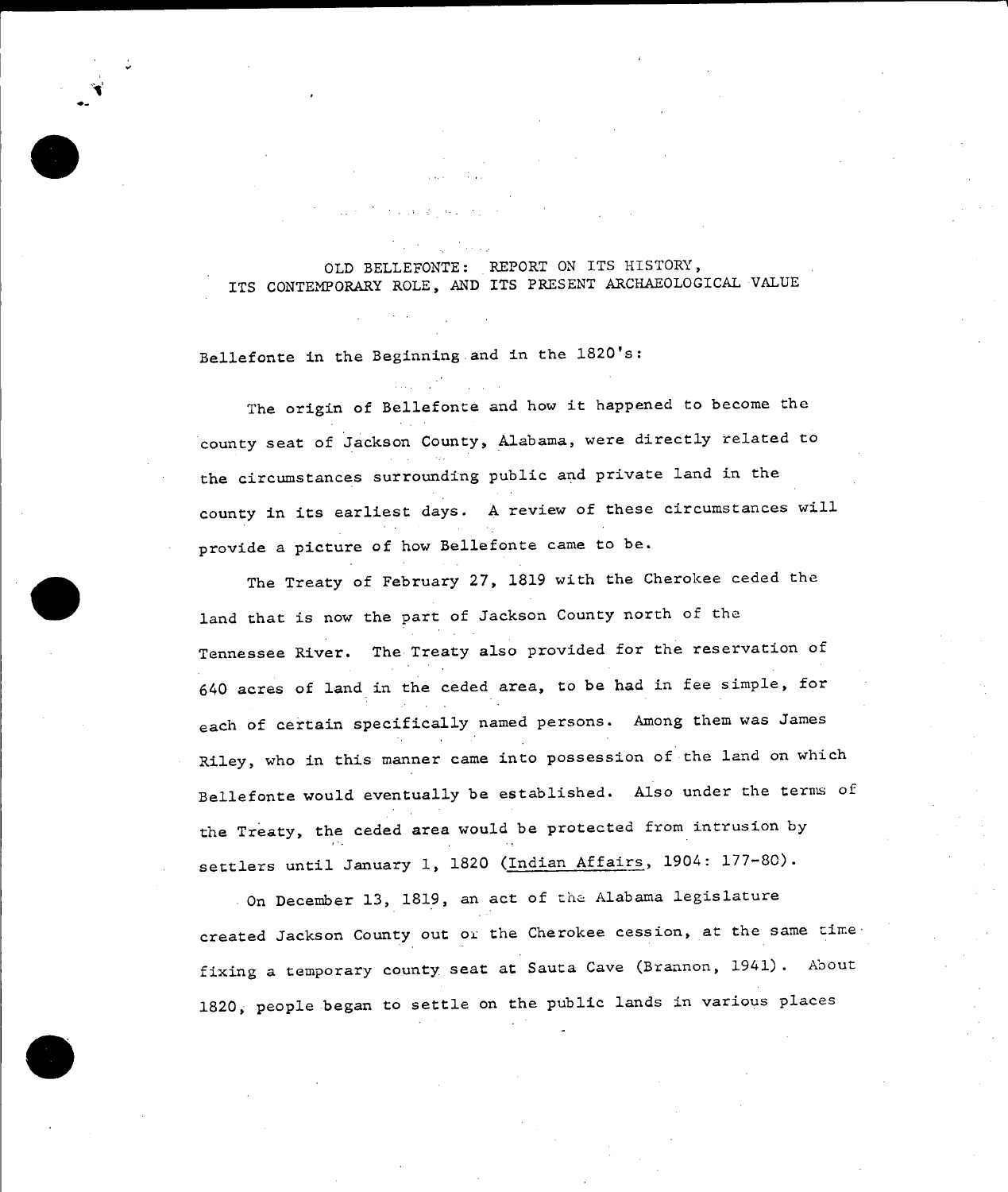around the country. Among the earliest to settle in the vicinity of what would be Bellefonte were a Dr. George Washington Higgins and a Mr. Stephen Carter (Blue, 1861: 14).

On October **3, 1820,** James Riley bound himself in penal bond *for* the sum of **\$13,000.00** to George W. Higgins and Stephen Carter. This bond would be void when the following conditions were met: First, **Higgins** and Carter paid him \$6,500.00 in specified installments to be completed by the year 1824; and second, he had signed over his 640 acre reservation to them. (Carter, **S., 1827:** 2). On the strength of this bond, presumably, Higgins and Carter founded, surveyed, and laid out the town of Bellefonte, naming it for the nearby spring that would supply the town's water for many years (personal communication, Christine Sumner). The site of the town was chosen for its proximity to the Tennessee River, but care was taken that it was enough removed and elevated to reduce the danger of flood and disease (interview with Daisy Caldwell, 1974).

On December **13, 1821,** in the same act that created Decatur County out of part of Jackson County, the Alabama legislature appointed seven Jackson County men to choose a temporary seat of justice for the county (Brannon, 1941). Very shortly thereafter, on December **15, 1821,** the legislature incorporated the town of Bellefonte inclusive of **60** acres (Acts of Alabama, **1821),** and **by 1822,** Bellefonte had been chosen as *cim*  second temporary seat of justice of Jackson County (Kennemer, **1935;** 10).

Sometime during the first quarter of **1823,** the official survey of the public land in Jackson County was undertaken and plats submitted to the General Land Office, signifying that the lands were ready for sale

 $\mathcal{P}$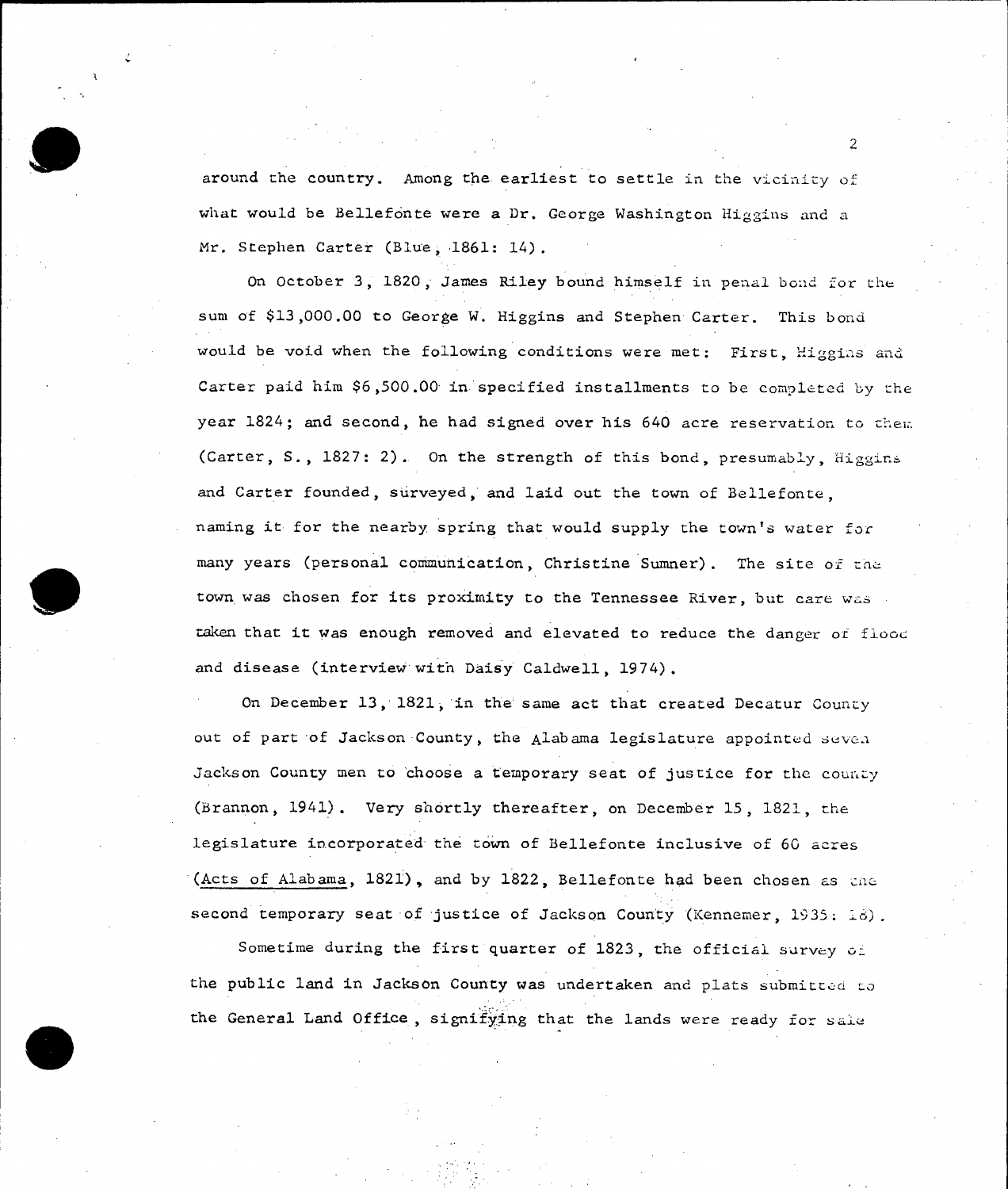at public auction (Bell, plat of TIV RVI **E., 1823).** On January **1, 1823,**  the Alabama legislature approved a memorial to be sent to Congress requesting an indefinite postponement of sales of public lands in Jackson and Decatur counties. In the same memorial, the legislature also asked for pre-emption rights for the settlers on public lands in Alabama (American State Papers, **1859,** IV: 2), because until the public lands were sold, the persons settled on them were, in effect, "squatters" and subject to removal and loss of their crops and improvements at any time. Congress granted the Alabama legislature's request to postpone the land sales in Jackson and Decatur counties. It denied pre-emption rights.

Later, sometime between January and May of **1823** and in response to another Alabama memorial, Congress passed an act to allow certain Alabama counties in which the public lands were not yet sold to pre-empt quarter sections of land to establish county seats (American State Papers, IV, **1859: 2-3).** Perhaps judging that the time was auspicious, in mid-1823, the Alabama legislature again delivered a memorial to Congress requesting. pre-emption rights for settlers on public lands, referring specifically to the plight of "certain inhabitants of Jackson and Decatur (American State Papers, III, 1834: 641)". Again the request was denied, and, in fact, later the Committee on Public Lands of the House of Representatives would make an example of the settlers on public lands in Alabama (among others) in making its April **23,** 1824 report to the House, disfavoring the renewal or extension of pre-emption rights (American State Papers, III, 1834: **719-21).**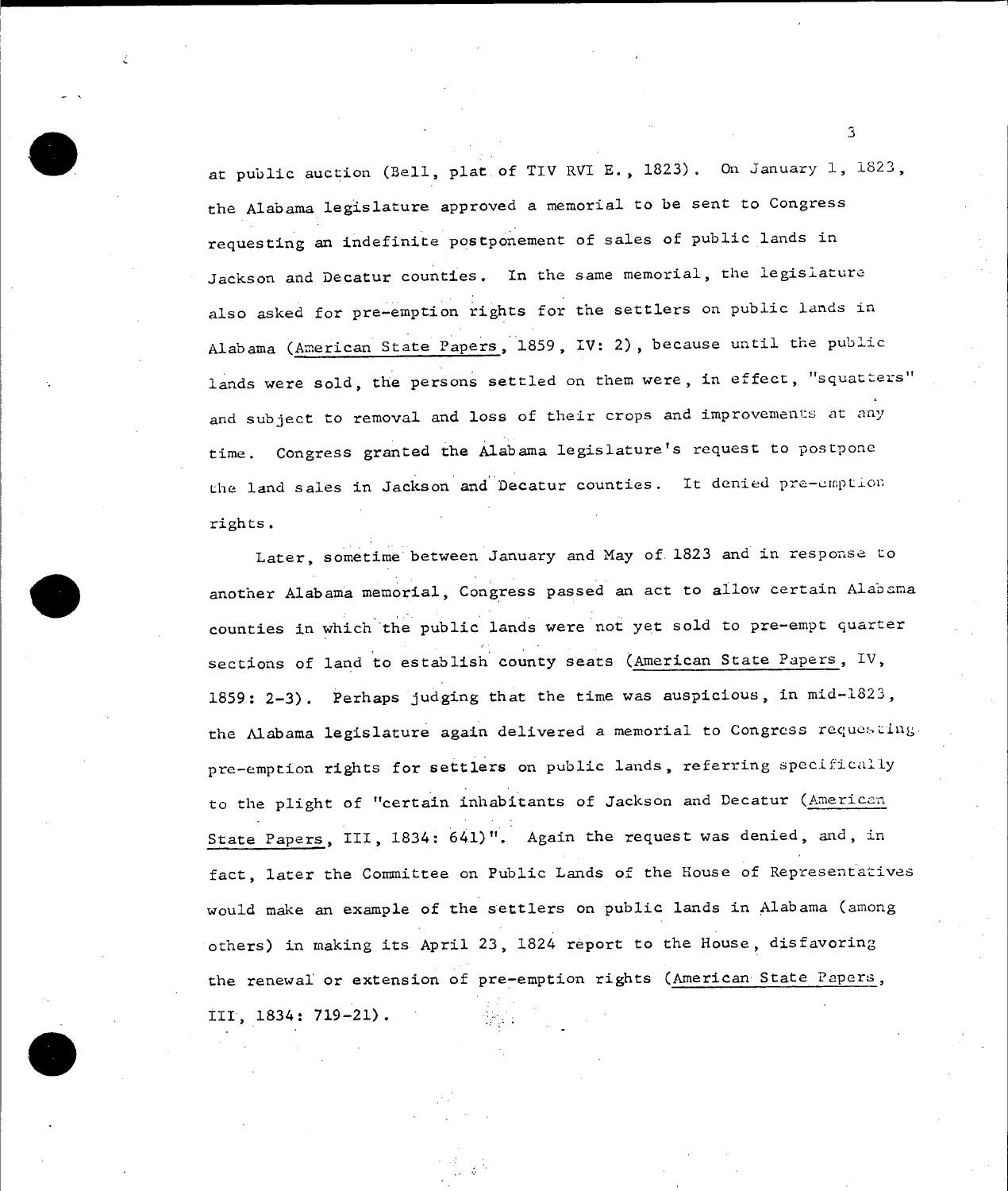Making do with the gains achieved in **1823,** the Alabama legislature addressed itself to getting a.permanent county seat established in Jackson County. An act of Decmber 24, 1824 appointed five commissioners for Jackson County and set forth guidelines for the selection of the quarter section of land, the establishment of the county town, and the erection of county buildings. **A** town square was to be provided and reserved from sale. Apparently something delayed the implementation of the legislature's instructions, because on December **16, 1826,** the legislature again attended to cho matter of Jackson County's seat of justice **by** directing that the comissioners appointed under the Act of December 24, 1824 meet on the fourth Monday of February, **1827,** and formally proceed with their appointive responsibilities (Brannon, 1941). Finally, on Decerber **17, 1827,** the southwest quarter of section **17,** T4S R5E was purchased for the seat of justice, and patent to it was obtained August **25, 1828**  (Kennemer, **1935: 18).** But some other, unknown, factor impinged on the final decision of the commissioners, and "just after **1828",**  the permanent courthouse and jail were built at Bellefonte (Kennemer, **1935: 66).** 

Meanwhile, **by** early 1824, George W. Higgins and Stephen Carter had finished paying the specified sum to James Riley and had <sup>a</sup> sound legal claim on his 640 acres. But they did not have title because Riley died before he could sign the land over to them.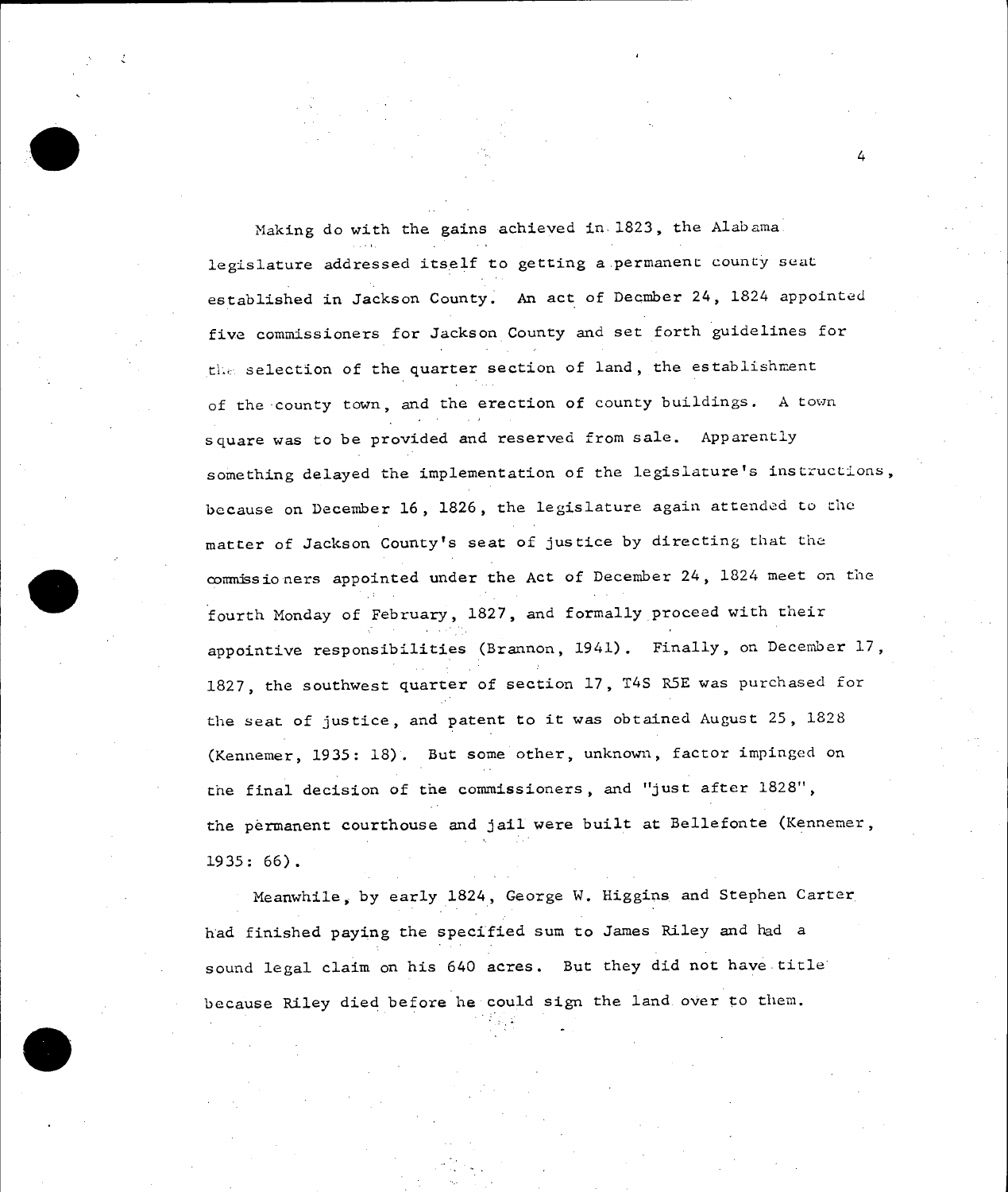Consequently, on July 20, 1827, Higgins and Carter petitioned Jane Riley, as administratrix of the estate of James Riley, for conveyance of the title of the land to them. The judge of the Orphan's Court of Jackson County set the date for the hearing on the third Monday in October, **1827** (Carter, W., **1827).** While no records from this hearing exist, it can be assumed that Higgins' and Carter's petition was granted because the earliest deed books for Jackson County **(1830-31)** show that these men legally sold lots in Bellefonte and tracts in other parts of Riley's reservation. They gave land for the use of the town as a county seat (Kennemer, 1935: 132), meaning, probably, that they gave enough land for the requisite town square and jail, and perhaps some additional lots whose sale would help to finance the public buildings.

From the foregoing, it is easy to reconstruct the situation that brought Bellefonte to the fore. The land on which Higgins and Carter had a claim drew more people and investment of money.and effort than most other land in Jackson County because the probability of clear title.was much better: First, because it was to be had at an early date, whereas the sale of the public land had been postponed; and second, because even when the public land was sold at auction, settlers were at a terrible disadvantage bidding against speculators, frequently losing what they had invested in the way of improvements

**<sup>1</sup>**Copies of deeds relevant' to Bellefonte were kindly supplied by Mrs. Christine Paradise Sumner who painstakingly transcribed them from the official deed books in the Jackson County courthouse.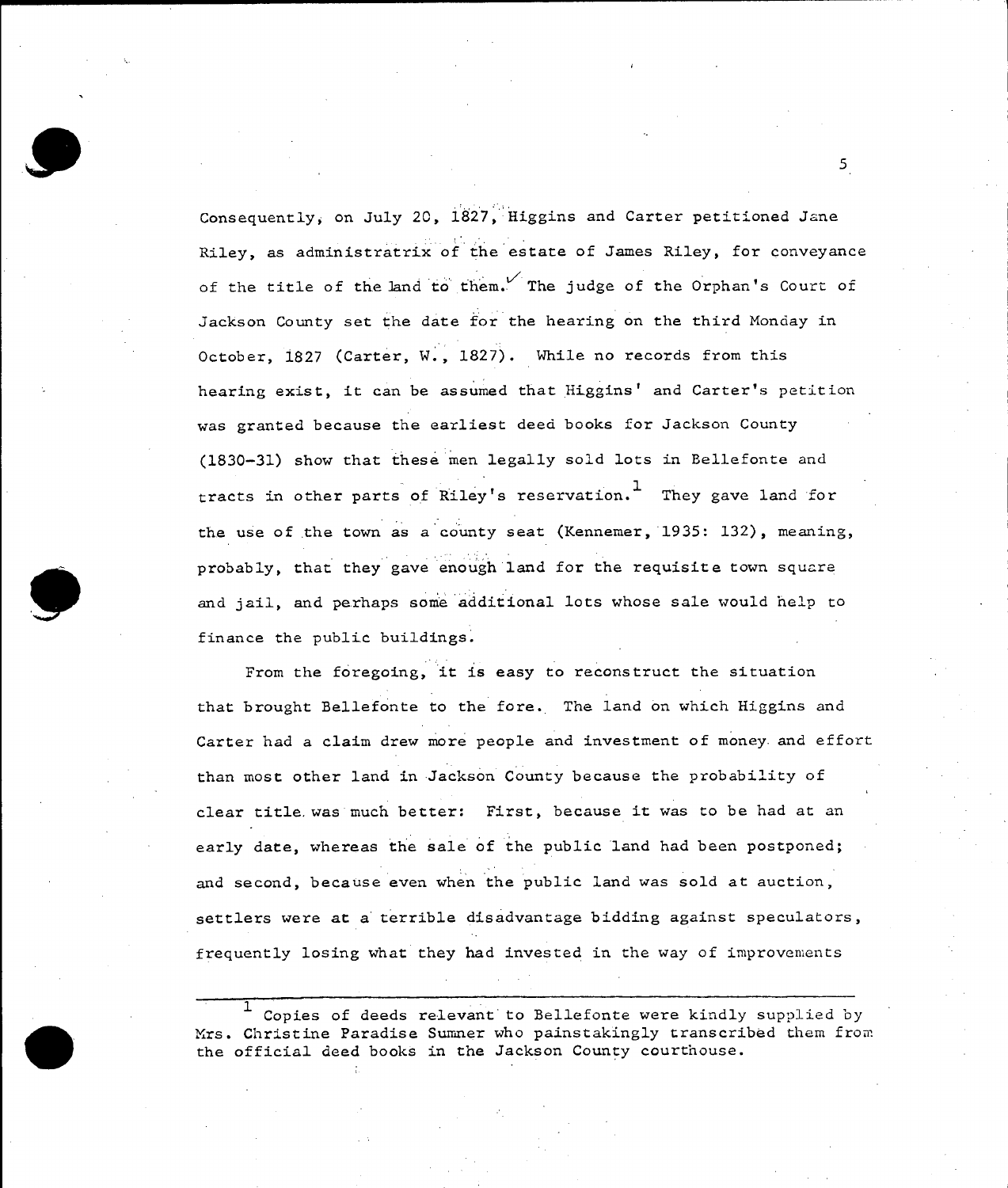on public lands. >So those who could afford to, bought land and/or town lots from Higgins and Carter, and Bellefonte had a head start on most of the other communities in the county. Those who had settled on the public lands in Jackson County and elsewhere kept their legislature busy sending memorials to Congress asking for pre-emption rights, alternating with. requests for postponements of the public land sales (American State Papers, VI, **1860:** 10-12, **51-52,**  142). Finally Congress capitulated and granted the pre-emption rights on May **29, 1830.** Thereafter the actual settlers of Jackson and other Alabama counties could own their **160** acres at the minimum price. **<sup>A</sup>** decade of waiting and uncertainty was over.

But meanwhile, Bellefonte was already owned, settled, and growing, having secured the county seat and having a population of 200 at the time of its incorporation (Sulzby, 1944: **9).** It must have been able to take quite.an early lead.in the commercial, political, and social affairs of the area. There was at least one store **by 1828** (Smith and Deland, **1888: 98),** a post office after February 14, **1822** (Post Office Records, National Archives, courtesy of Christine Sumner), some kind of temporary courthouse after **<sup>1821</sup>** (Kennemer, **1935: 18** and Brannon, 1941), a permanent courthouse after **1828** (Kennemer, **1935: 66),** and a Presbyterian church **by** mid-1829 (Marshall, n.d.: 2417). One of the proprietors of the town, George W. Higgins, was also a physician (Blue, **1961:** 14, and personal communication, Christine Sumner), so medical services were available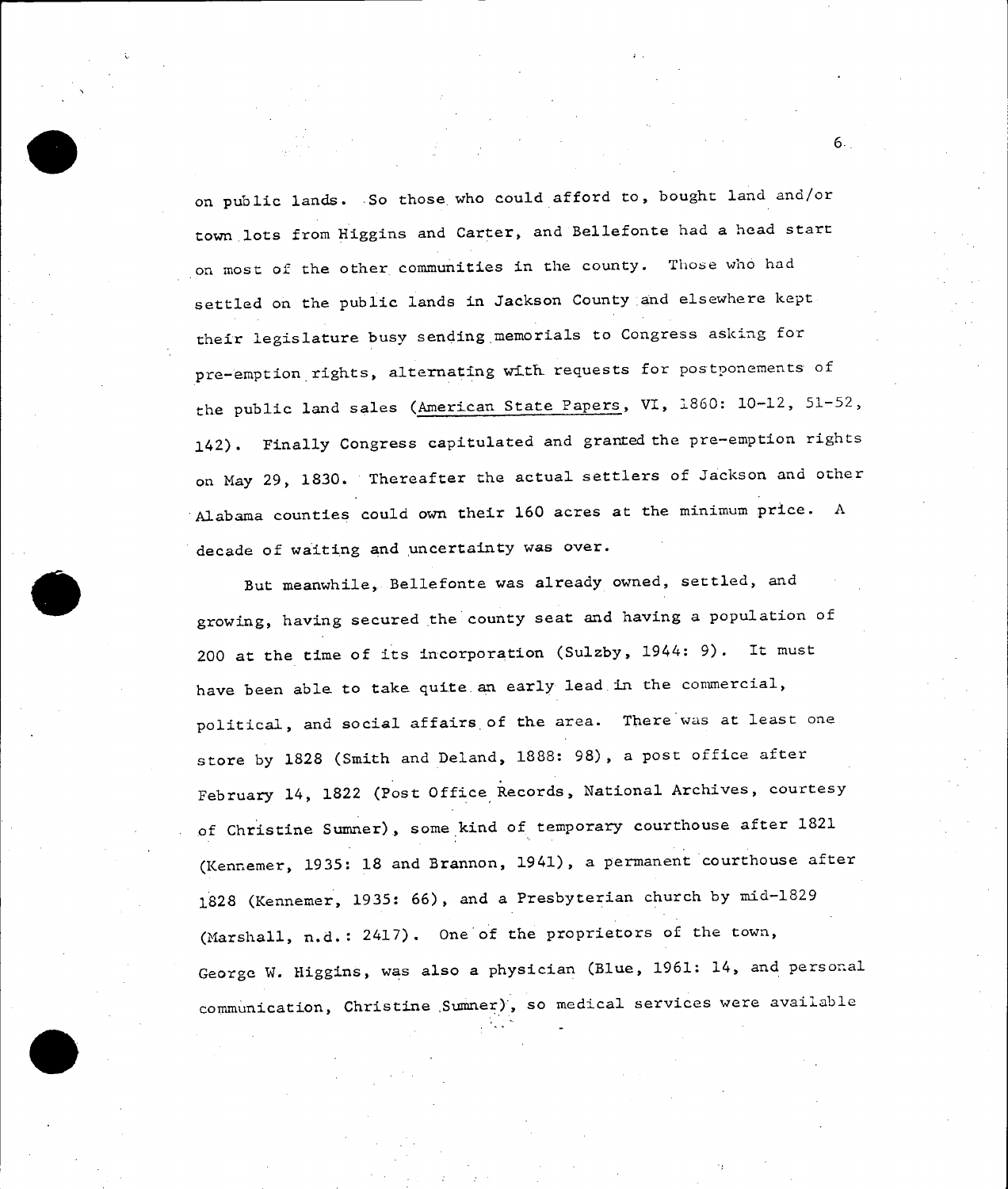in the town from the earliest time. In **1820,** a stage line was extended from Knoxville to Huntsville on a road running parallel to the Tennessee River on its north bank (Abernethy, 1965: 100), and while there is no definite evidence that the stage ran through. Bellefonte. at this early time, it is probable that before the decade was over, Bellefonte was a regular stopping place on the route to Huntsville. Consequently, there was probably an inn or a tavern, possibly even run **by** Daniel M. Martin, an early settler of the Bellefonte area (Blue, **1961:** *15)* and the builder and owner of the still-standing "Stage Coach Inn." The grave of a deceased child of Daniel Martin is marked with a headstone bearing the earliest date now to be found in the Bellefonte :cemetery: **1826** (Sumner, **1971).** Bellefonte's advantages as a river port must have drawn the money crop of the neighboring farms (cotton) into the town for storage and eventual keelboat transport down the river to market. The demand for the importation of non-locally produced foodstuffs like sugar, coffee, and whiskey and such manufactured items as frontier farmers need probably created an excellent opportunity for commerce.

With the population figure mentioned above, there must have been a number of dwellings in Bellefonte. While the existing deeds for lots in Bellefonte are dated just after the early period being discussed here, it is possible to draw some tentative conclusions about the extent of settlement in Bellefonte **by** considering how many lots are not accounted.for in the surviving deed books. These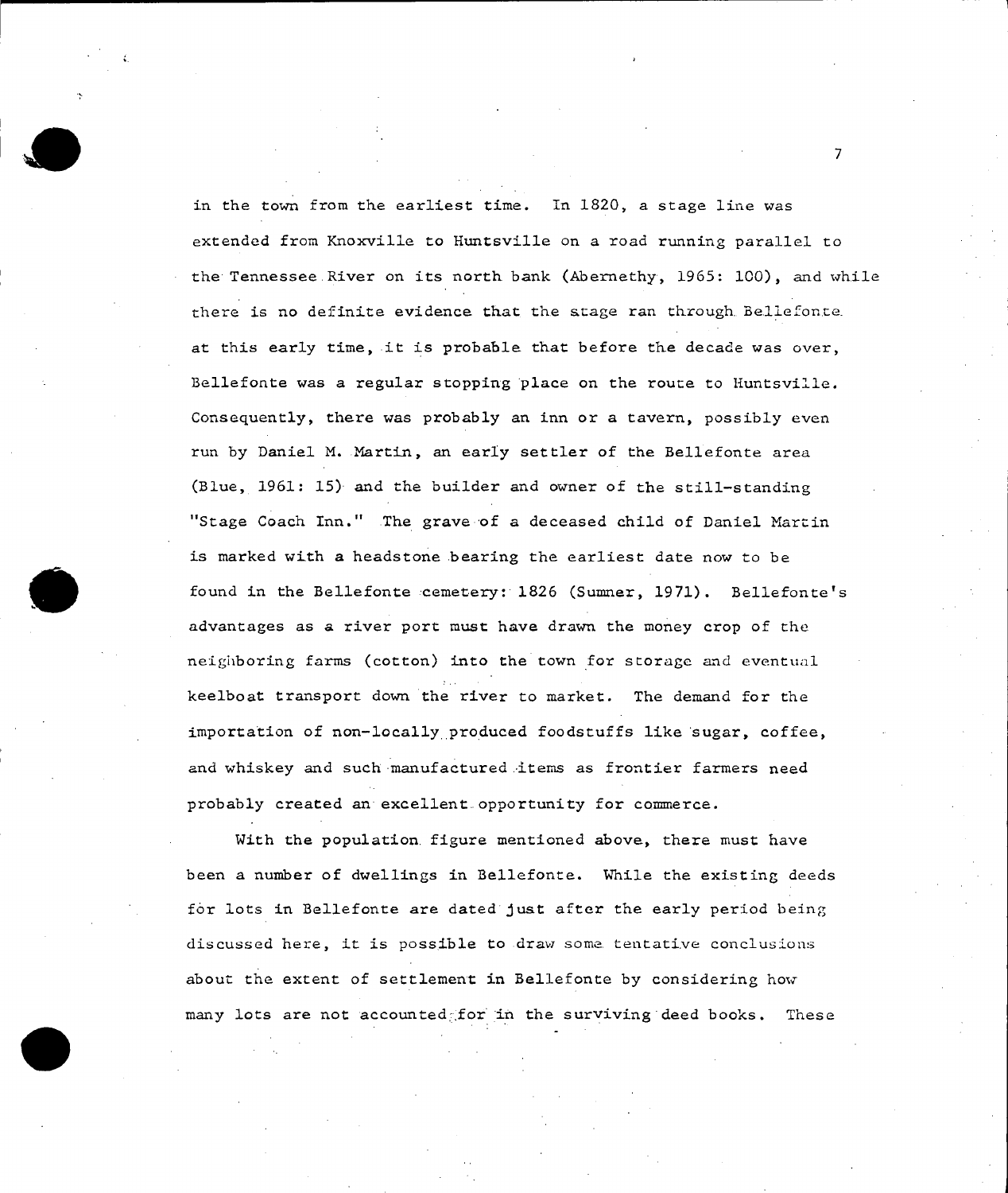unaccounted for lots were probably registered in earlier deed books, no longer extant. The existing deeds for lots in Bellefonte represent a broken series of numbers, the lowest being for lot  $#2$ , and the highest being for lot **#156.** The earliest date is for December 4, **1829,** and the latest, August **8, 1848.** These deeds deal with exactly forty of these Bellefonte lots. Assuming that the lots in the town were numbered consecutively and that there were only **156**  of them, that still leaves at least **116** lots that probably were sold in the 1820's, during the town's beginning years. **A** number of adjoining lots may have been purchased as tracts for the purpose of later speculation, but, even so, it is probable that many of the lots in Bellefonte's **60** acre corporate limits were individually owned, if not settled on before **1830.** 

Bellefonte in the 1830's and 1840's:

In **1833** Bellefonte had a population **of 320** persons (Darby and Dwight, **1833:** 49). **By** 1844 the population had grown to 400 (Haskel and Smith, 1944: **57).** The physical face of Bellefonte was reflecting this trend also. Deriving a tally from the property descriptions included in many of the old deeds to Bellefonte lots, it is possible to get an idea of the number and kind of structures that were in the town and the scope of the activities that were taking place there in this period. Six stores are mentioned in the deeds, probably dealing in general merchandise, but this is not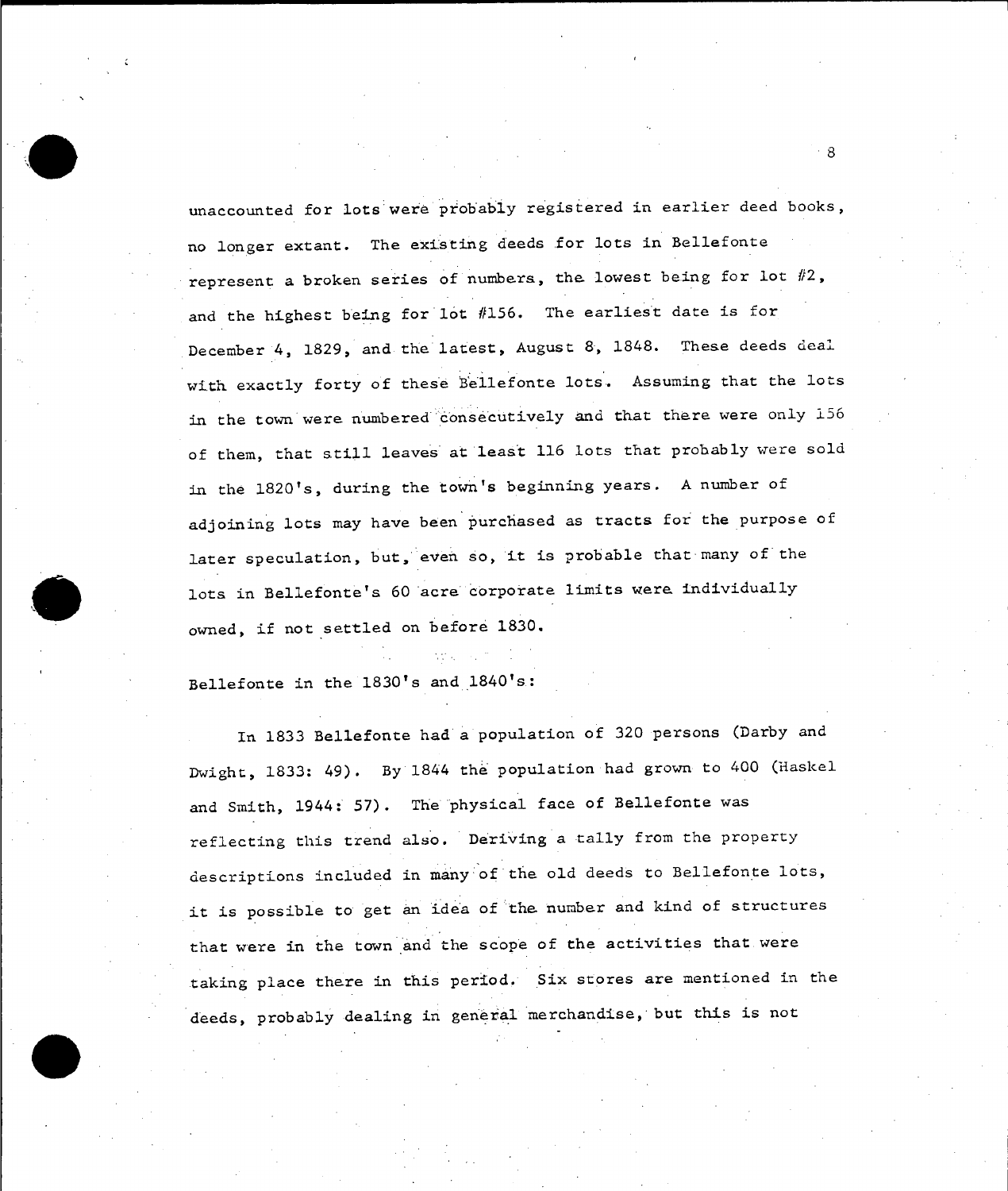specified. Two of the stores are described as brick, one as being a frame building, and the other three are not described, merely mentioned. Two blacksmith shops are mentioned, one a frame building formerly used as a "workshop,' the other not described. **<sup>A</sup>**sadler's shop is mentioned, the jail is mentioned, a wagon shop is mentioned, and there is reference to a tanyard on the outskirts of the town. **<sup>A</sup>**brick store and office combination and the "Bellefonte Academy" are also included in the deeds. Many of these businesses are on lots fronting on the town square. Five residences are mentioned: three frame dwellings, one brick dwelling, and one whose construction material is not specified. The latter is described, however, as having outbuildings - a smokehouse and a kitchen.

Kennemer says that in *1839* a Methodist church, a frame building, was erected (Kennemer, **1935: 132).** He also says Bellefonte had two brick stores, five or six frame stores, and two brick dwellings besides the courthouse and jail. He does not say when this was the case nor does he say from where his information comes, but it is not unlikely that he derived his count from the old deeds, also. This same author credits Bellefonte with having had six merchants, a blacksmith, an apothecary, and a cabinet maker (ibid.). The names of these persons do not coincide with those of the men mentioned in connection with the stores and shops described in the deeds. Smith and Deland **(1888)** add another two merchants to the list of businesses present in the 1830's and 1840's (p.94, p.98).

A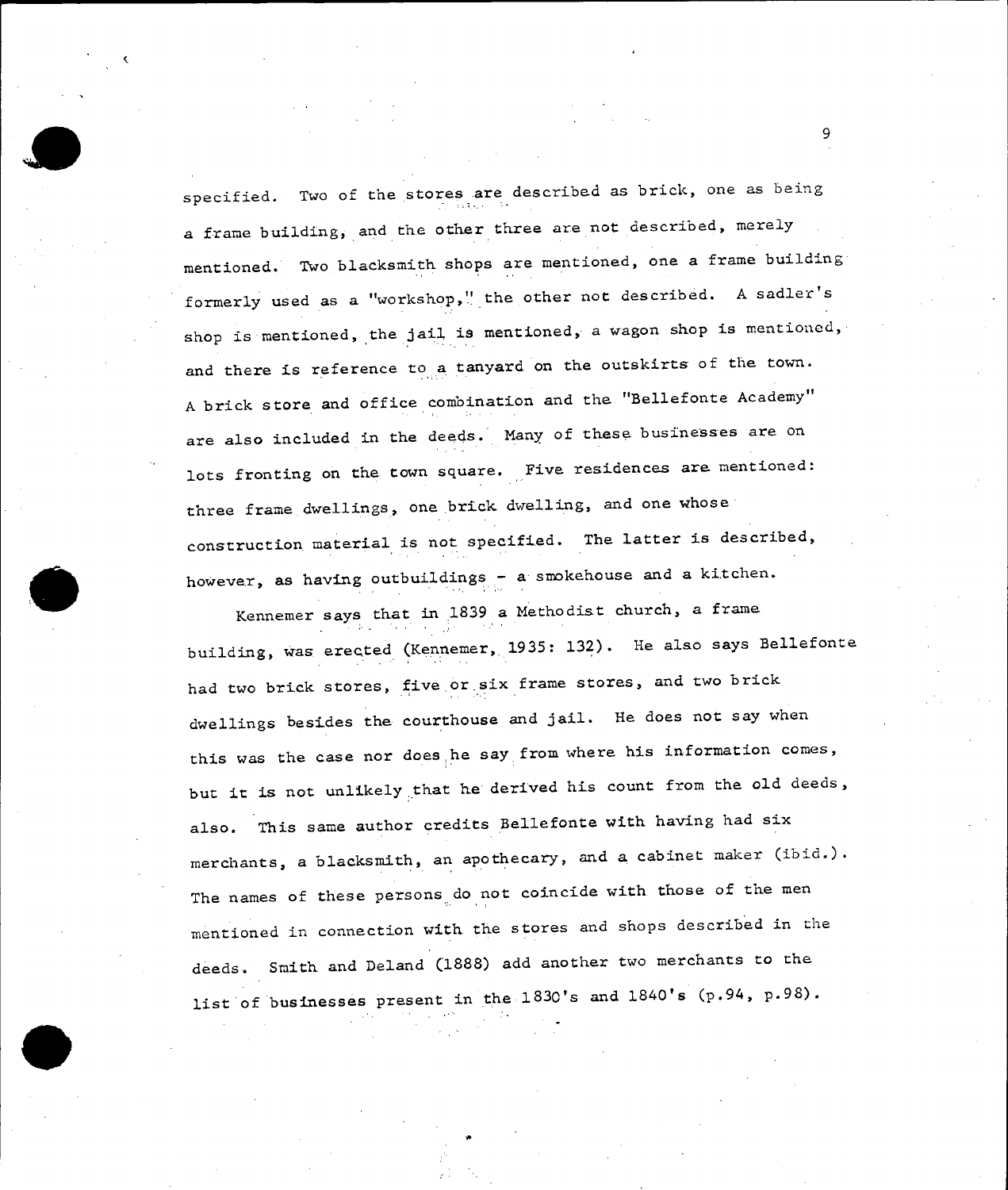Evidently there was quite a business community there at that time.

Service Control Control

**<sup>A</sup>**contemporary gazetteer gives us a concise description of Bellefonte in this period: two churches, one Presbyterian and one Methodist, two academies, twelve stores, fifty dwellings, and 400 inhabitants (Haskel and Smith, 1844: **57).** 

While none of the sources summarized above mentioned inns or taverns, Bellefonte had at least three in this period. **<sup>A</sup>**man who was to figure largely in Bellefonte's later history, Robert T. Scott (the founder of Scottsboro, Alabama), came to Bellefonte from Huntsville in the early 1830's. He either purchased or built an inn called "Belle Tavern" and operated it for a time. Another innkeeper who would later contribute greatly to Bellefonte in a different capacity, was Major Robert **A.** Eaton, who also came to the town in the early **1830's.** His inn was called the "Mansion Hotel."2 Possibly Daniel M. Martin had an inn in the 1830's, too, but the hostelry for which he is known, the so-called "Stage Coach Inn" whose massive, rough-hewn limestone masonry chimney bears his name, was not built until 1845 as the inscription on the chimney itself attests. There was a "Jackson Inn" in Bellefonte, too (personal **Contract** communication from Christine Sumner), which may well have been Martin's inn, the name of which is not really known. There is certain evidence in the early deeds to Bellefonte lots that Martin

2 These particulars about Scott and Eaton supplied **by** Christine Paradise Sumner from her unpublished book.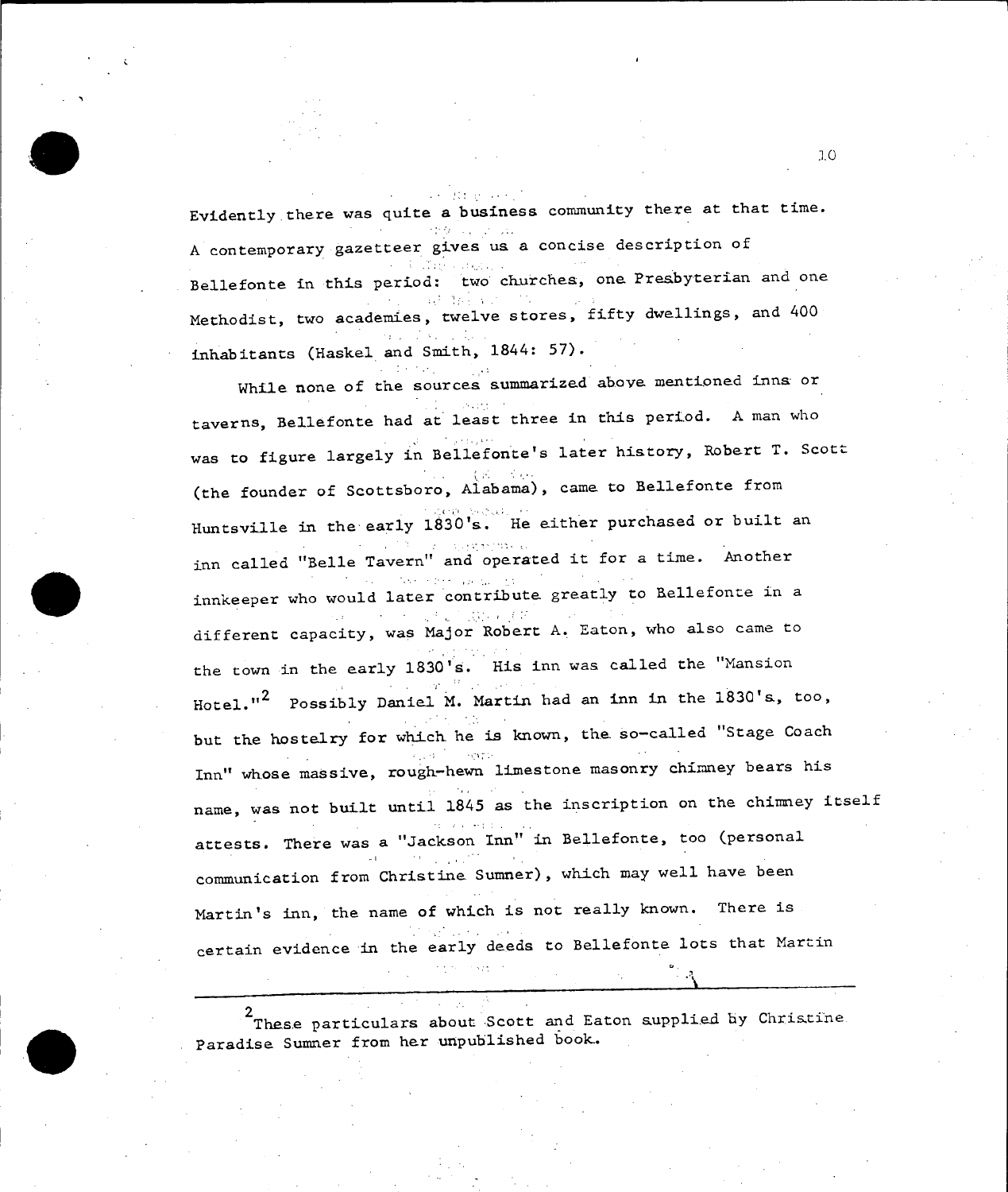owned property on "Jackson Street," one **of** the named streets of the town, and that property may have been the site of his inn. Also., Martin was a good Jacksonian Democrat, several times an elector for his party, and he may have chosen to honor the popular hero by naming his inn for him.

In the **'30's** Bellefonte got its first newspapers. "The. North. Alabama Star" was one early paper, established and published by Major Robert **A.** Eaton (mentioned just above) as his maiden publishing effort in Alabama-(Elliott, **1958: 91).** The "Star" lasted only a year and Eaton went on to Tuscaloosa to publish. another paper. In 1841 he returned to Bellefonte to found and publish the "Jackson County Democrat" which continued to be published at least up until 1855 (Ellison, 1954: **10).** Ellison's guide to early Alabama newspapers also lists Eaton as a co-publisher of the "Bellefonte Courier," a newspaper known to have been in existence as early as April **16,** 1834. This paper merged with.the "Jackson County Republican" sometime in **1837. By** April **11, 1839,**  Robert T. Scott was the editor of this publication. Ellison also indicates that Eaton was a co-publisher of the "Jacksonian," originally called the "Herald" (Blue, **1961: 11)** and published in Bellefonte beginning September **29, 1937.** Blue says this paper was the forerunner of the "Jackson County Democrat" (ibid.) which is mentioned just above. **A** new paper, published by Green and Maddin and called the "North Alabama Register", successfully competed with the "Jackson County Democrat" in the mid-1850's. Eaton, meanwhile,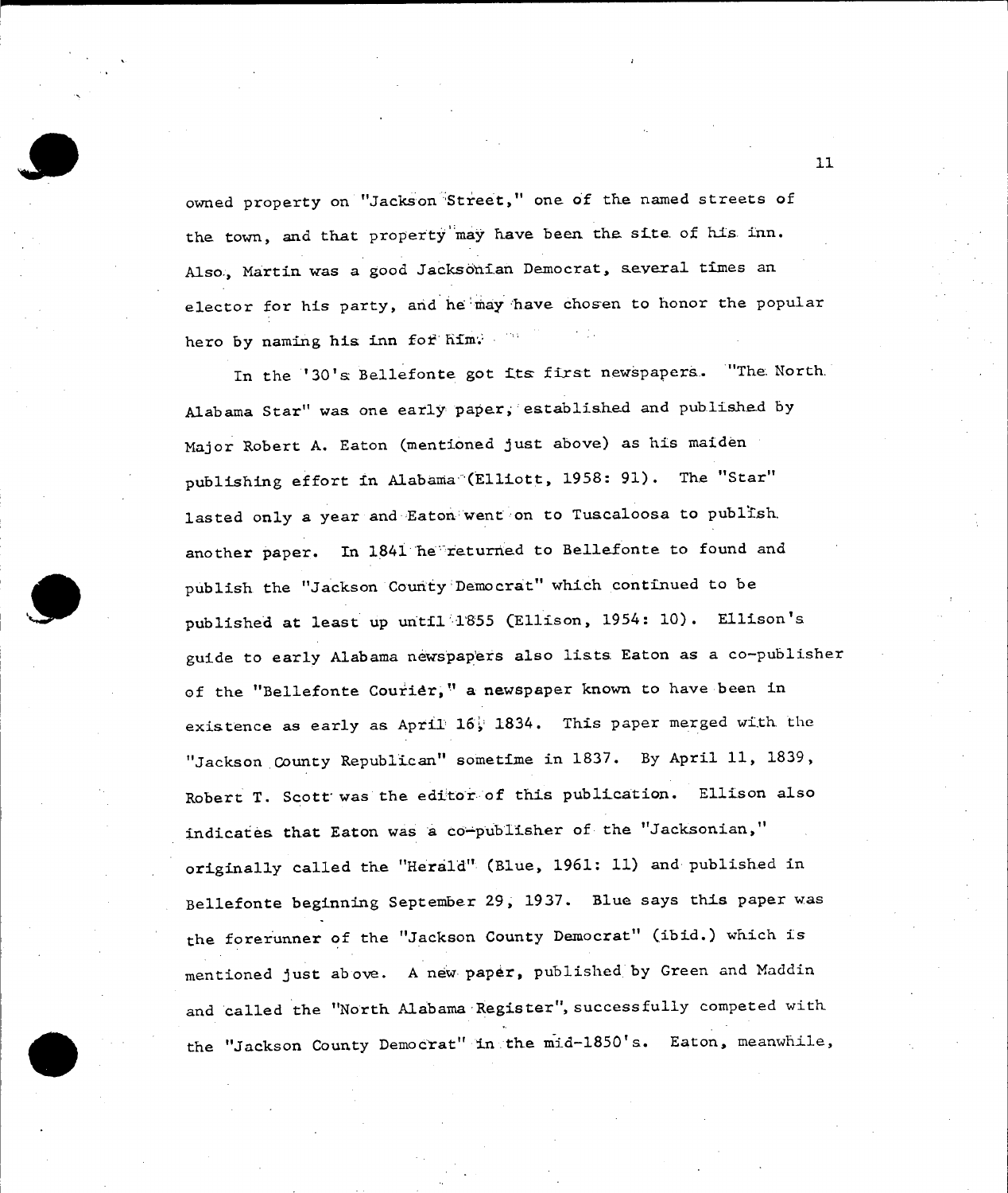in conjunction with R. **C.** Gill, a printer, had begun publication of the "Bellefonte Democrat" in the early **'50's** (Gist, **1968:** 34). This paper was taken over by publishers Frazier and Jones in the mid-'50's and renamed the "Bellefonte Era." This was the last of Bellefonte's newspapers, ceasing publication in the early years of the Civil War.  $\mathcal{L}_{\mathcal{A}}$  is the set of the set of  $\mathcal{A}$ 

While life in a frontier community like Bellefonte infrequently offered much. in the way of. the .amenities, there were outlets for sociality, and at least-one of the finer things-in life was available to Bellefonte's citizens., In. 1847, Lodge **#82** of the Masonic Order was established at.Bellefonte and was thereafter an important link. in the lives of the men of the town. William **A.** Liddon, the county surveyor of Jackson,.County,,, "... was an accomplished musician and for a long time used this talent for the pleasure of the community about Bellefonte, where he was leader and instructor of local musicians composing the brass band (Owen, T. M., **1921,** IV: 1045)". and and there are

In the early 1840's, Jackson County was stricken with a series of epidemic diseases which persisted over several seasons. Blue says, "In 1840, 1841, and 1842, severe epidemic diseases prevailed, at first bilious fevers in various forms, followed **by** Scarlet fever, unusually severe and fatal;,(Blue, **1861: 6)".** Daniel Martin, writing to his daughter in Texas after the Civil War, reflects that "This has been a year sorter like 1840 for sickness **...** (Martin, **D.** M., January **27, 1872)",** so apparently the-epidemics took their toll in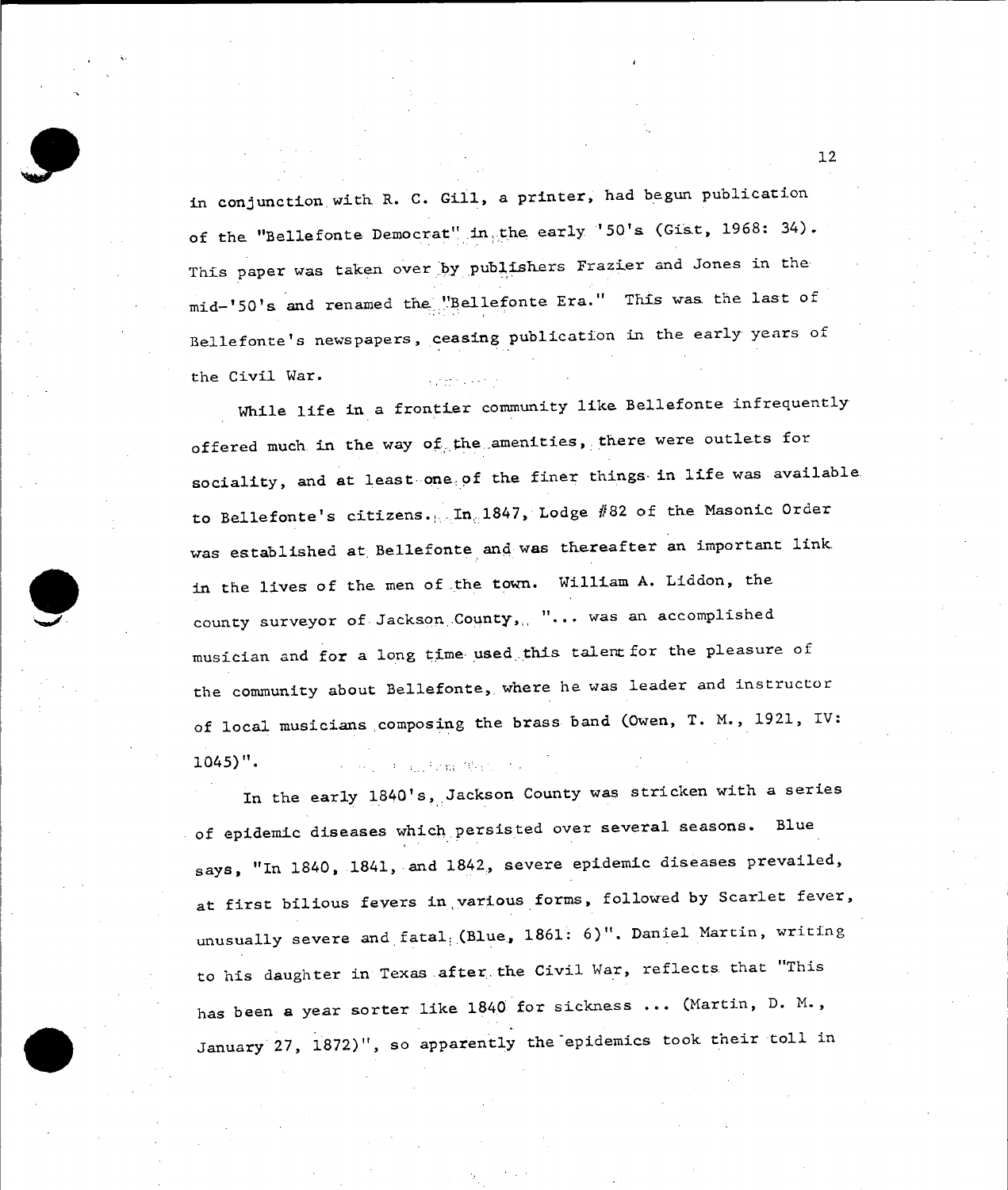Bellefonte, too.

The Treaty of New Echota, December 2, **1835,** between the United States and the Cherokee Indians ceded all the land of the Cherokees east of the Mississippi River to the United States and allowed the Cherokees then living eas.t of the Mississippi two years to move west to Indian territory. Thus the part of what is now Jackson County south of the Tennessee River was acquired, and thus militia men from Jackson County participated in the Cherokee removal. In June of **1838,** ten companies of infantry were raised and ordered to appear at headquarters in Bellefonte to be mustered into service (Norwood, et al., **1838).** Five companies marched directly to Turkey Town across the river; the other five were sent elsewhere. Under the orders of General Winfield Scott, the local militia rounded up the Cherokees who lived in Jackson County and sent them to Gunter's Landing to be shipped west on boats (Thornhill, July 20, **1967).** 

Interestingly, William Tecumseh Sherman had occasion to spend some time in Bellefonte in, 1844, while he was still just a lieutenant. Christine Paradise Sumner (1974) recounts this event: "Young William Tecumseh Sherman was just out of West Point, in 1844, when he was ordered to go **by** horseback from Charleston to Marietta, Georgia, to assist in hearing claims of Georgia volunteers in the Seminole War for lost horses and equipment. After completing his work at Marietta, he proceeded to Bellefonte where he spent two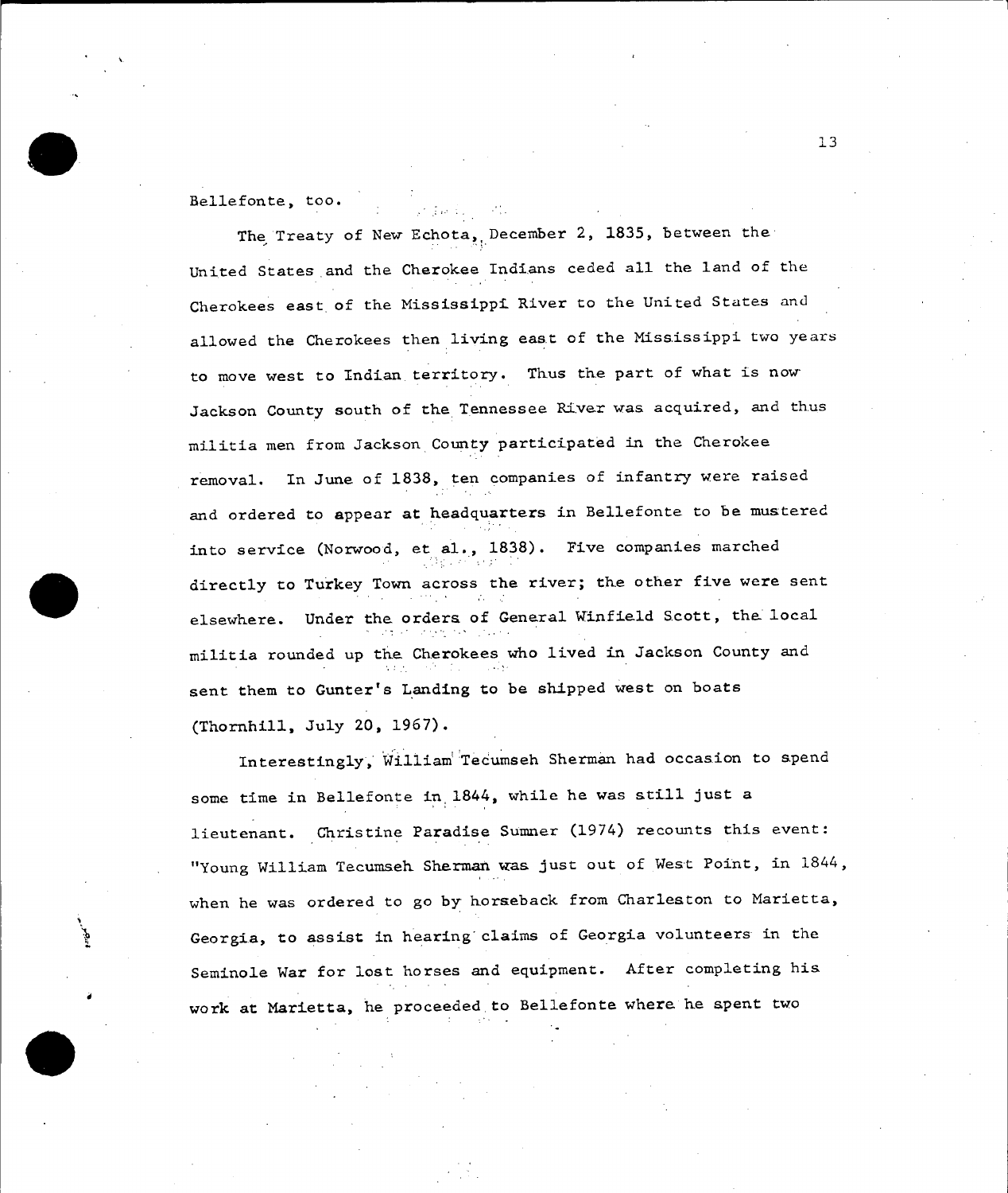医动脉 经可以承兑债 months continuing his duties. When he. returned to Fort Moultrie, Charleston Harbor, on horseback, he followed closely parts of the route he would take 20 years later in his historic 'March to the Sea.' In later years he said, 'I had ridden the distance on horseback and had noted well the topography of the country.'"

The period now being discussed was one of growth and diversification for the state, the county of Jackson, and, of course, for Bellefonte. Thornhill (October **5, 1967)** says that the number of slaves in Jackson County tripled between **1820** and 1840, and slaves were a good barometer of wealth in that period. Furthermore, Thornhill says in a later article (October **19, 1967)** that Bellefonte " ... was the leading trade center in the county. There were cotton warehouses and mule and horse sale barns. No place in the county was so prosperous. **All** of the above was due to river trade and transportation ...".

Bellefonte in the 1850's: The Golden Age and the Eve of the Civil War:

The **1850** census provides us with the most useful and probably the most reliable demographic data on Bellefonte for this time or any other. This census gives the head of household **by** name and lists household members **by** name and age. Family head's occupation is often given, along with the dollar value of his or her real estate. While Bellefonte per se is nowhere listed in the census, a portion of the enumeration for District 20 is distinct from mos.t of the rest of the county. Taking in **52** households, this section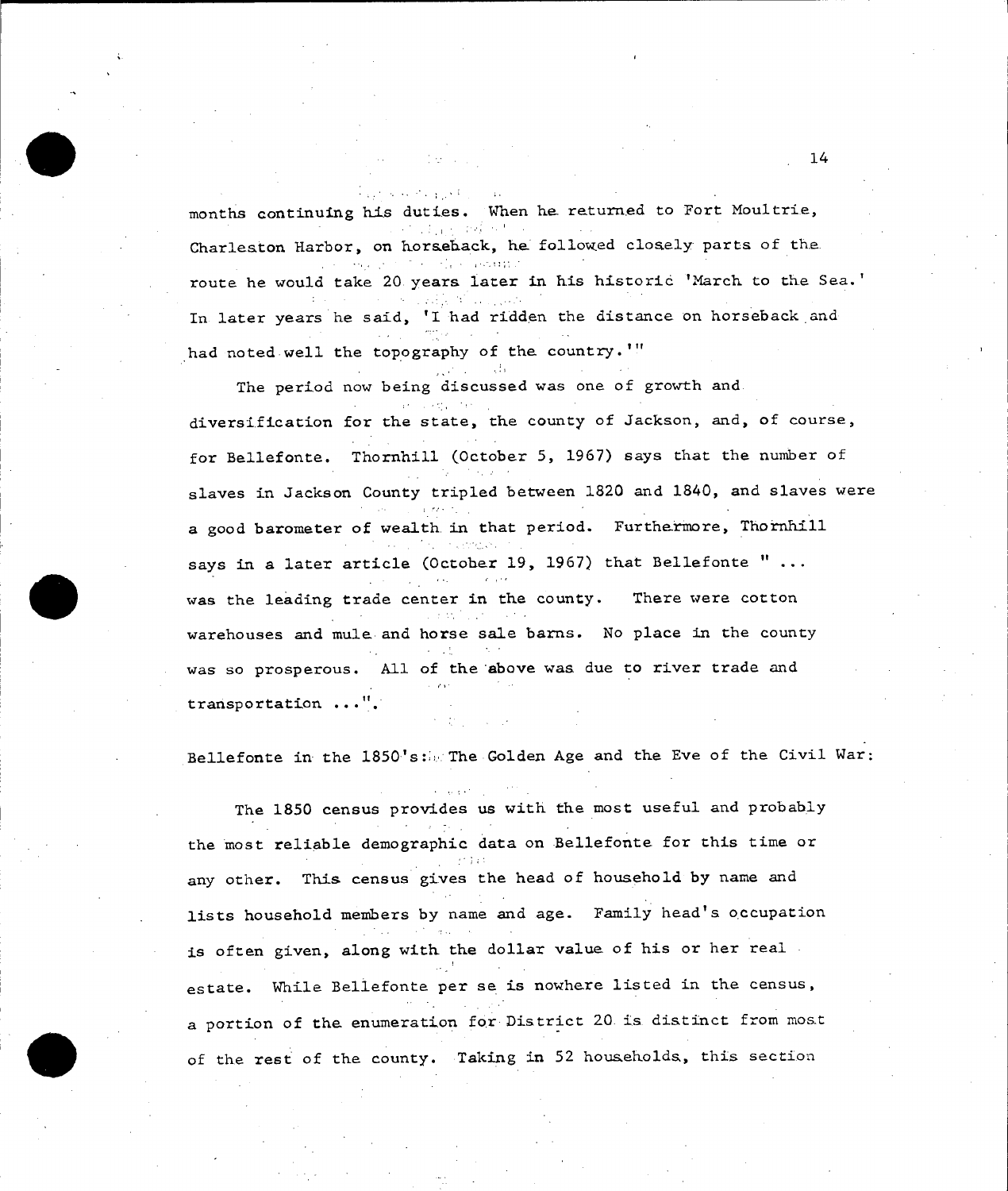is made up almost entirely of heads of households whose stated occupations are professional, business or service-type ones. There is no extant key explaining to which areas the three arbitrary enumeration districts in the county relate, but the content referred to above at least encourages argument that that portion of District 20 deals with Bellefonte. The names of the heads **of** households would bear out this assumption to a great degree. So, assuming that Bellefonte's populace is therein enumerated, the following statistics apply: **<sup>123</sup>** males and **132** females for a total population of **255.** Occupations as given **by 66** males are as follows: Professional **-** one probate judge, four physicians, two lawyers, one druggist;, one editor, one teacher; Business/Commercial **-** six merchants, two hotel or tavern keepers, five store or bank clerks, three grocery keepers; Craftsmen - six blacksmiths, six shoemakers, four mechanics, two tailors, one printer, one watchmaker, one sadler, one stonemason; Agricultural **-** six farmers, one overseer, four laborers; Miscellaneous - two sheriffs, one jailor, two criminals, three students. Real estate value is stated **by** nineteen heads of households and divides these households into two distinct groups: thirteen have real estate worth \$2,000 or less, and six have real estate worth \$4,000 or more. The largest value reported was **\$7,200**  and the smallest value was **\$100..** One family reported as real estate five mulatto slaves, dollar value not given.

The distribution of persons in households permits some interesting observations on life in Bellefonte. Several merchants, farmers, and craftsmen have young, unrelated, unmarried men living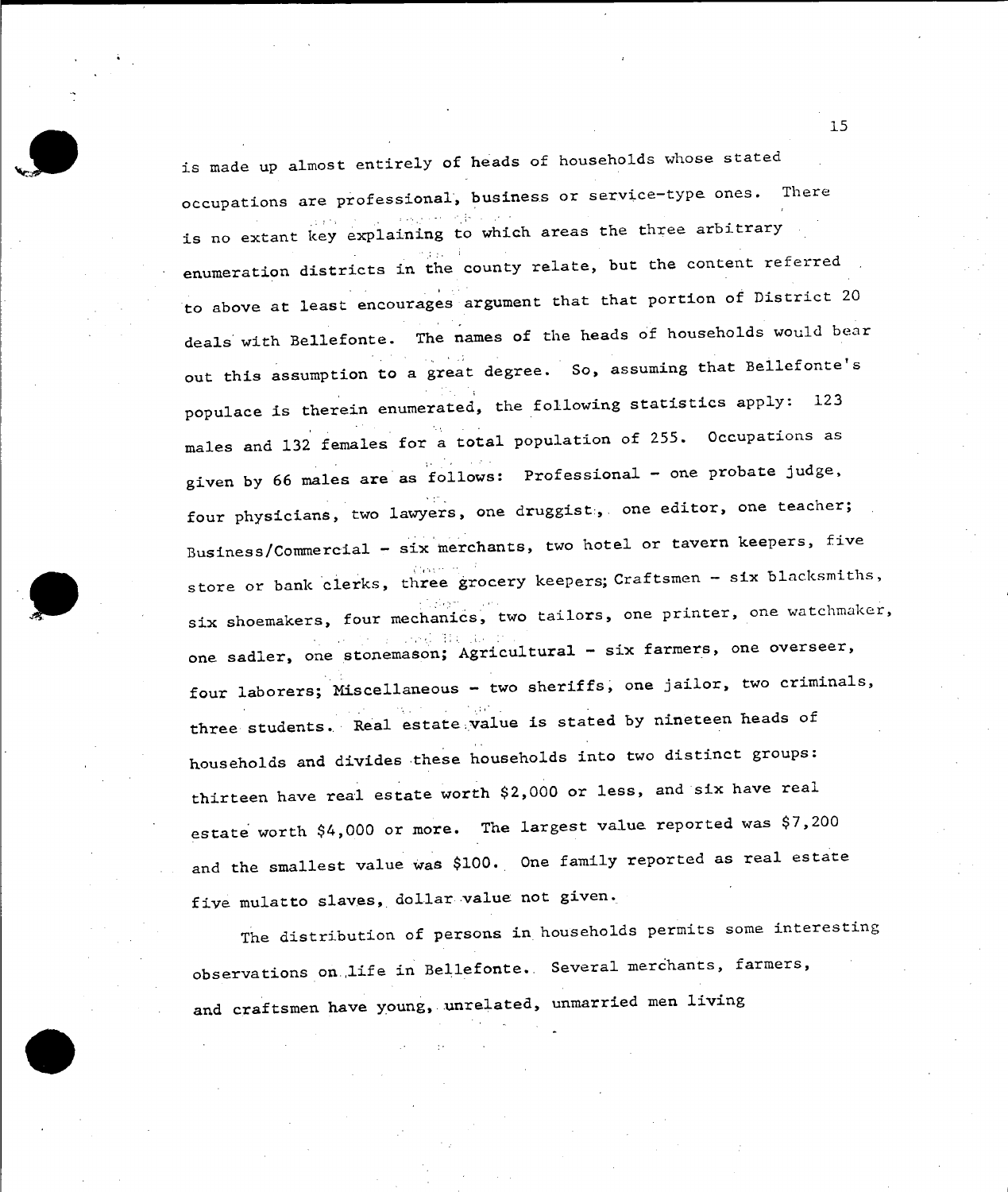with them, possibly to learn the business or trade. Other families have unrelated teenage giris living with them, possibly as maids. Daniel Martin was boarding three young men at his. inn - a lawyer, a tailor, and a schoolteacher. The other innkeeper had two young families boarding with him, one complete with mother-in-law, the other without a husband or father. The jailor, his family, and the two criminals (both labelled murderers, incidentally) have their residence clearly indicated in the census as **"JAILKOUSE" by**  the meticulous census taker.

A description of antebellum Bellefonte at its peak was provided **by** Nelson Kyle, Jackson County's Register in Chancery from **1887-1917,** in a latter to Dr. Thomas McAdory Owens, Director of the Alabama State Department of Archives and History. Kyle was born in Bellefonte in **1862,** and writes:

"Bellefonte was quite a handsome little village before the war, with the four sides of the square filled in with two story brick business houses, with a neat courthouse in the center, this place was watered **by** a large flowing spring at the foot of [word left out, probably 'hill'] on the northeast border of the town. **Old** Bellefonte was quite a political center in its day **...** There was at one time a fine bar, some of the best known lawyers in the country practiced there. **My** grandfather Nelson Robinson and his brother Major Jim, Hon. R. **C.** Brickell, L. P. Walker, W. H. Robinson, W. H. Norwood, and Col. John Norwood being among the prominent ones (Kyle, **1916)".** 

**<sup>A</sup>**Union soldier, writing to his parents from what would be his winter quarters in Bellefonte, also described the courthouse and square: "This building is an excellent one for this country, it is built of brick, and two stories high. It is surrounded **by** a fine cluster of locust trees and altogether is a very pleasant place for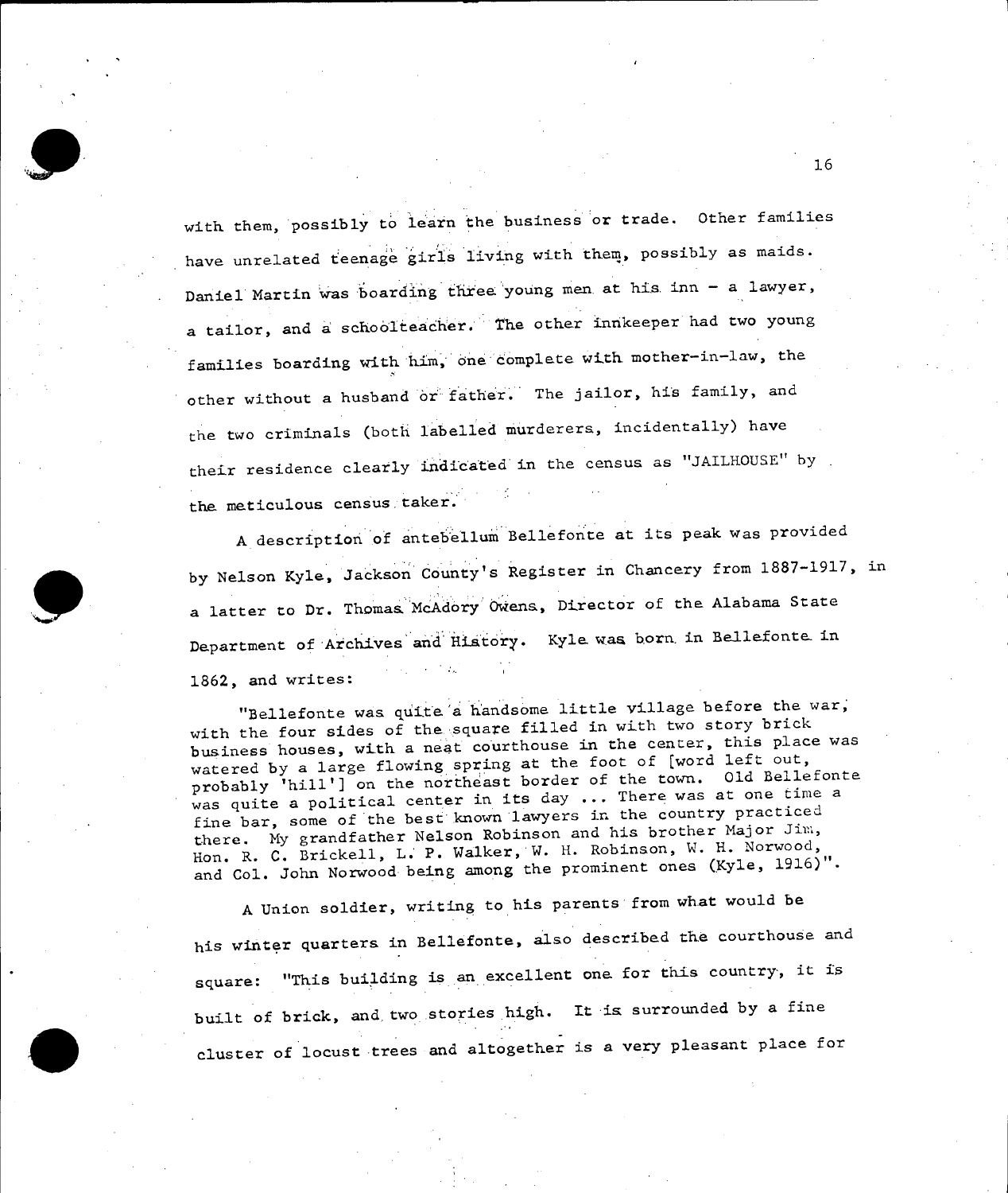persons who have within the last two years spent as little time within a house as **I** have.(Widney, 1863)''.

Matthew Powers Blue, Montgomery's prominent historian, has preserved several more facts about Bellefonte in his manuscript draft of a history of Jackson-County. Writing around the year **1861,**  Blue states that Bellefonte's population numbered about **500 (p.11).**  Elsewhere, Blue relates that Bellefonte had two schools: " ... an. excellent Classical School ... , now a permanent and **highly**  respectable institution, and a fine female school **(p.9)".** 

Blue also discusses some business activities that were taking place at Bellefonte and elsewhere in Jackson County. Even in **1861,**  Bellefonte was still on the upswing of the cycle of prosperity that began in the '40's. Businessmen were looking for ways to maximize their newly acquired capital. Blue relates that at Bellefonte there were two merchants, Napier Shelton and a Mr. Harris, who had set up a shoe factory (p.8). This, incidentally, sheds some light on why Bellefonte's **1850** census 'lists six shoemakers all in a row they were interviewed by the census taker while at work in Shelton's and Harris' factory. Blue also mentions that Robert T. Scott 'has done much to promote a spirit **of** enterprise in manufacturing", and he lists.five other Bellefonte men who were.all "active enterprising citizens **(p.8 )".** 

In 1849, when the prospect of a railroad through Jackson County arose, the county's "enterprising" citizens saw a two-fold opportunity: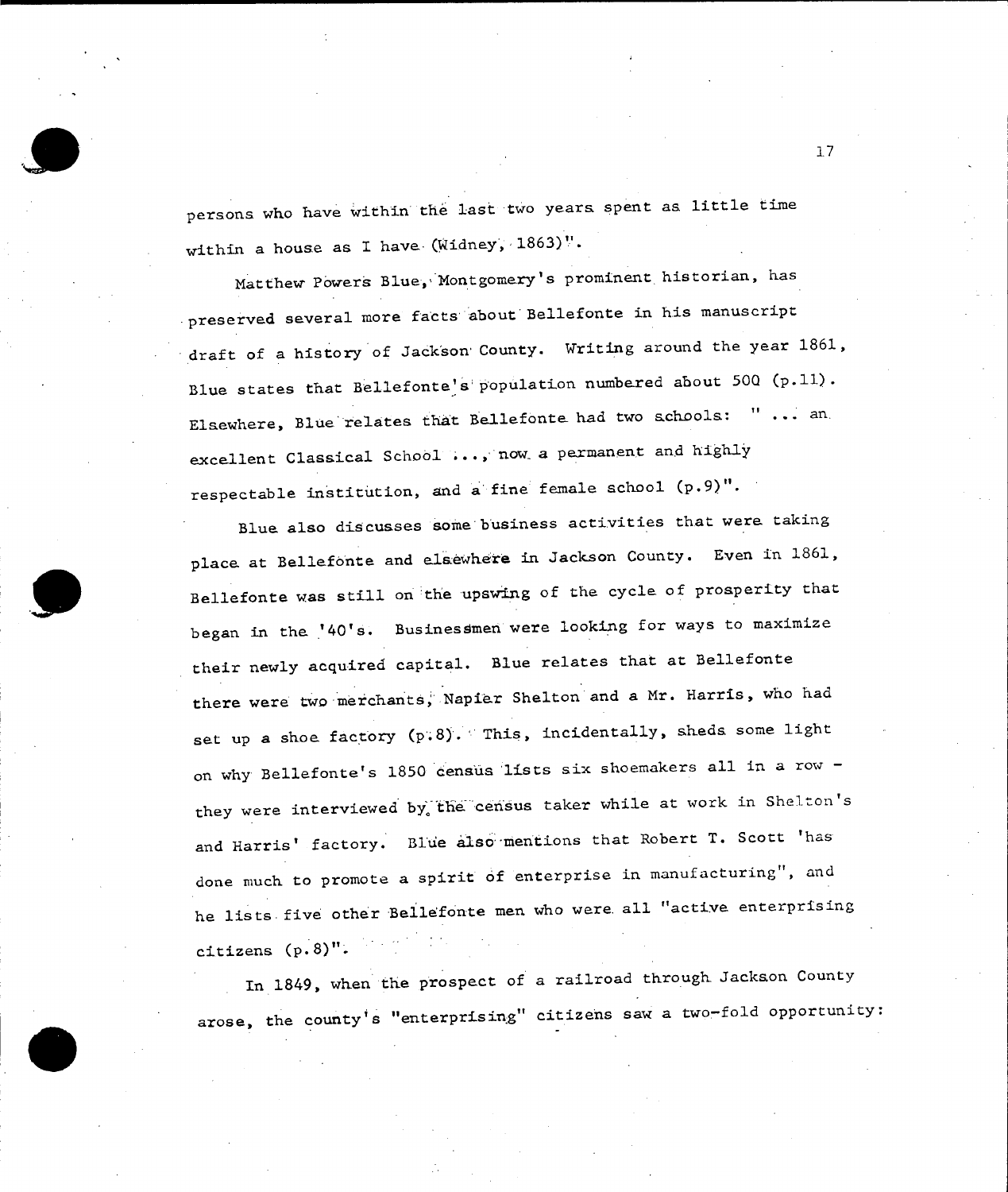a much more reliable way of marketing their money crops, now livestock as much as cotton (Moore, 1934: 273), and an almost certain large return on capital invested. Kennemer says Jackson County citizens subscribed heavily to the stock of the Memphis and Charleston Railroad, scheduled to cross their county and join up with the Nashville and Chattanooga Railroad near Crow Creek (Kennemer, **1935: 39).**  According to Henderson, when the proposed line for the Memphis and Charleston Railroad was being surveyed, " ... the citizens of **Old**  Bellefonte would not hear.of the railroad running through their aristocratic old town, and the consequence was the railroad company built a depot three-miles from the capital of Jackson **...** (Henderson, **1913)".** Kennemer adds that the idea of the railroad was squelched **by** the water transportation interests for fear of competition **(1935: 66).** 

Robert T. Scott, innkeeper and editor, also had eight terms in the state legislature, the last two in the period when Alabama was in a turmoil over state aid for internal improvements **(1847** and **1853),**  and being a man of wide experience from having served two gubernatorial appointments in Washington,, **D. C.** pursuing Alabama claims before the Congress, Scott had no such qualms or fears about railroads. He not only recognized the transportation advantages offered **by** the Memphis and Charleston Railroad, but also saw the opportunity to fulfill a long held dream of his own.. Very early in his life, Scott had attempted to establish a town near Huntsville in Madison County. **A**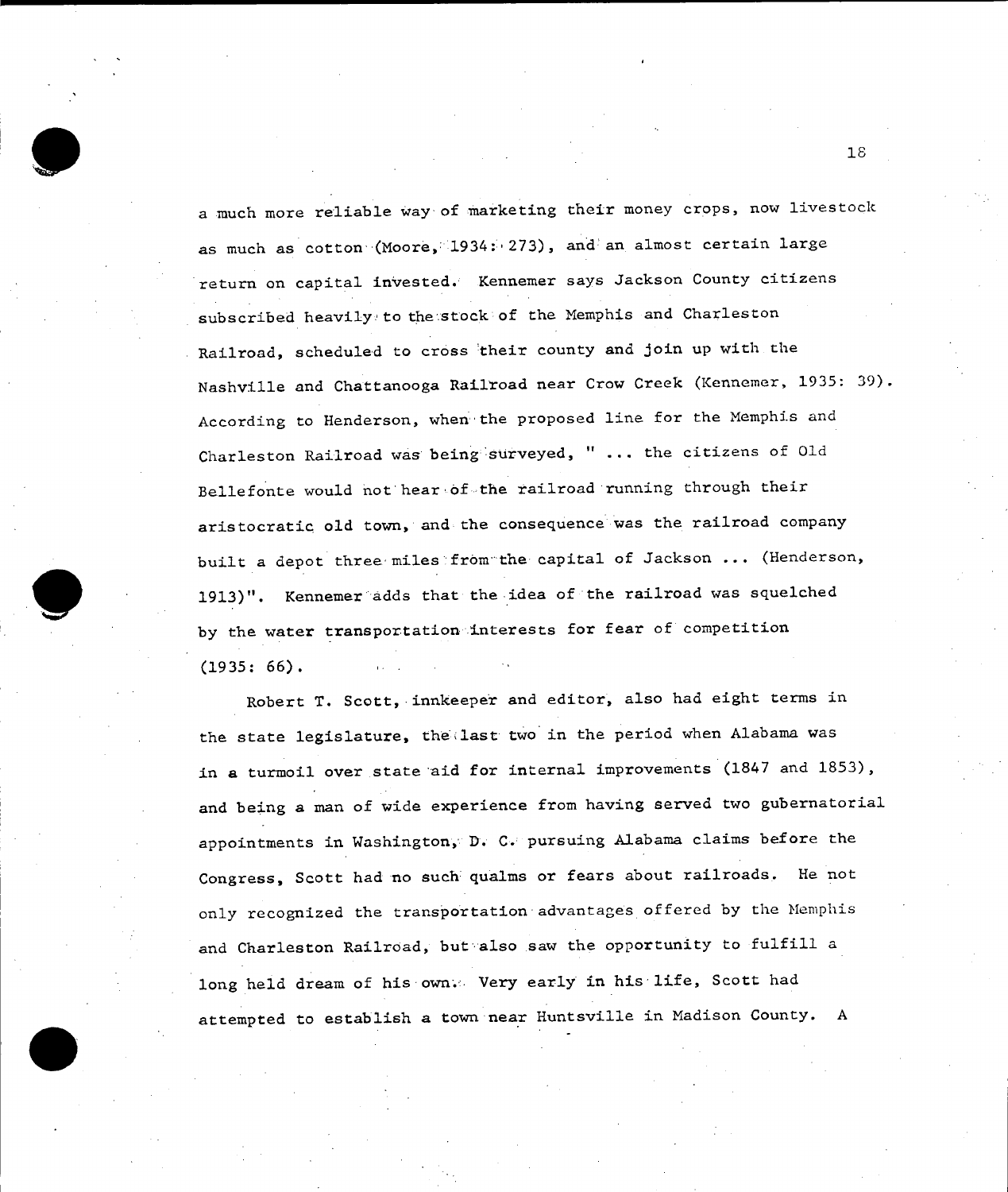plan for that town had been drawn up and the land acquired, but somehow the project fell through (Gist, 1968: 42). Realizing, doubtless, that a railroad depot would virtually guarantee the livelihood and growth of a town, Scott exerted considerable influence on the management of the Memphis and Charleston to build a depot on the property he had acquired just west of Backbone Ridge, where he had been living since early in the '50's (Gist, 1968: 48). Scott even donated land for the depot ("Early History of Scottsboro", 1934) and was probably one of the citizens of Jackson County who " ... gave the right of way for almost nothing . (Kennemer, **1935: 39)".** Track laying in Jackson County took place between April, **1855** and March, **<sup>1856</sup>**(Kennemer, **1935: 39).** In **1855,** "Scott's Mill" had a post office (Scruggs, Alabama Postal History, n,d.), so Scott's expectations were being met as people were drawn to the commercial prospects the railroad offered, and, **by** the time.the railroad was completed, on March **8, 1856,** Scott had his town, variously labelled Scott's Mill, Scott's Station, Scottsville, and, ultimately, Scottsboro.

Not satisfied with-having just any town founded **by** him and named after him, Scott actively began to seek the county seat for Scottsboro (Gist, **1968:** 48). The state legislature was made aware of the fact that the courthouse in Bellefonte was in need of repairs and that possibly a new and larger courthouse was needed to keep up with the growth of the county, and somehow this concern became

**1.9**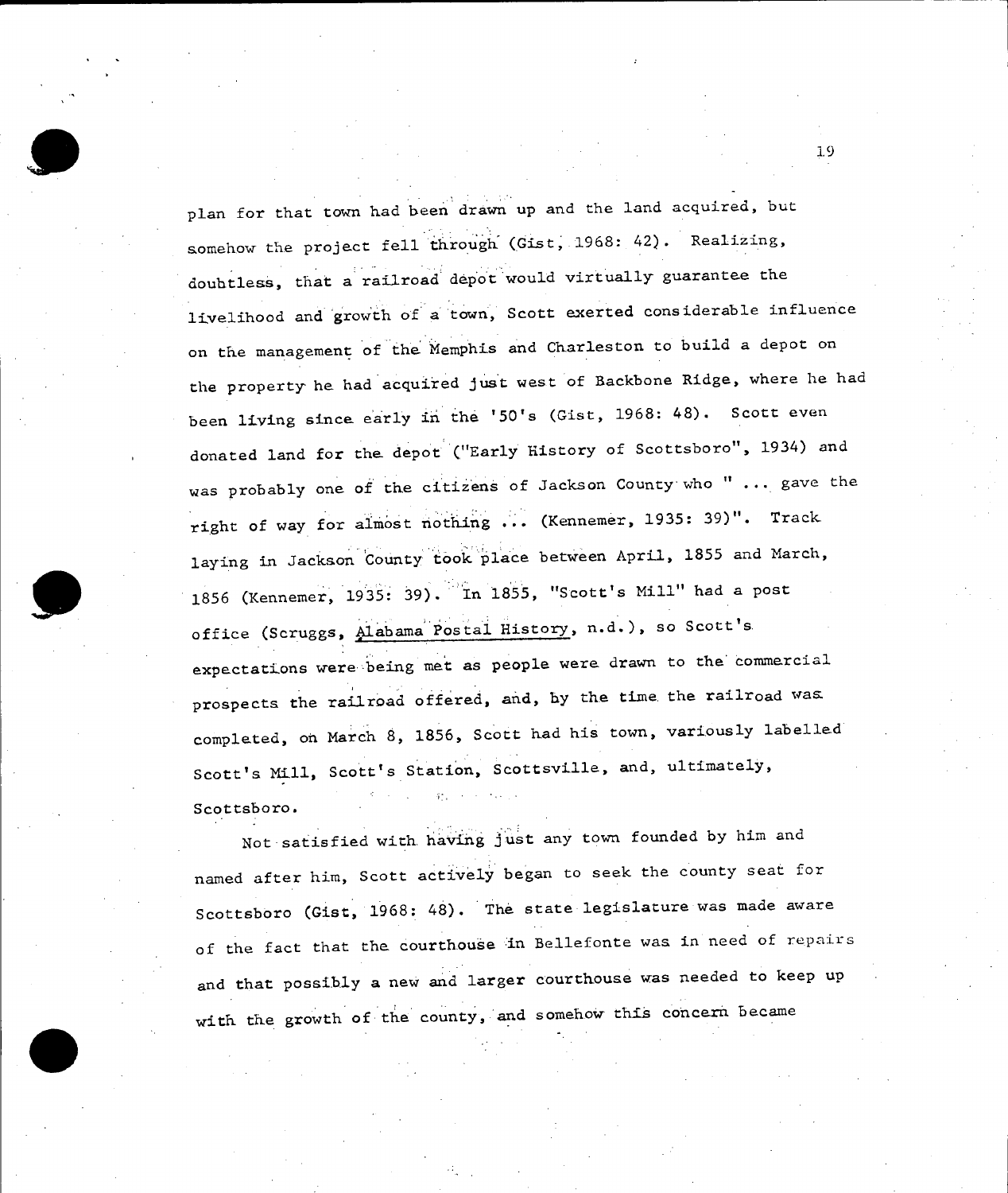associated with the idea that the county seat should be moved from Bellefonte (Kennemer, **1935: 66).** So the legislature passed an act on December **17, 1859,** giving Jackson County voters an opportunity to decide whether or not they wanted the county seat moved, and if so, giving them an additional opportunity to pick the new site. The election held the first: Monday of May, 1860, resulted in a decision to move the county seat, and the election held the first Monday of August, .1860, elevated Stevenson to the honor of hosting the new seat of justice-(Kennemer, **1935: 66-7).** The intervention of the Civil War maintained the status quo. Before the war was over Robert T. Scott died, but his will, made ten days after the legislature provided for the election on the relocation of the county seat, directed that his wife and executrix " ... donate lots [in Scottsboro] for public purposes as it should be deemed necessary to GROW **UP** [sic] said.town (Gist, **1968:** 48)". Scott also provided that proceeds from the sale of each alternate lot around the public square be donated to the town (Gist, **1968:** 49).

The destruction of the courthouse at Bellefonte during the war (Brewer, **1872:** 284) doubtless reignited the relocation controversy, even though county court continued to meet in Bellefonte until November **9, 1868,** when the court ordered the county records removed. On August **3, 1868,** Charles **0.** Whitman, a resident of Scottsboro and a State Senator, got a legislative act passed which allowed the county commissioners to select a location for the county seat. Their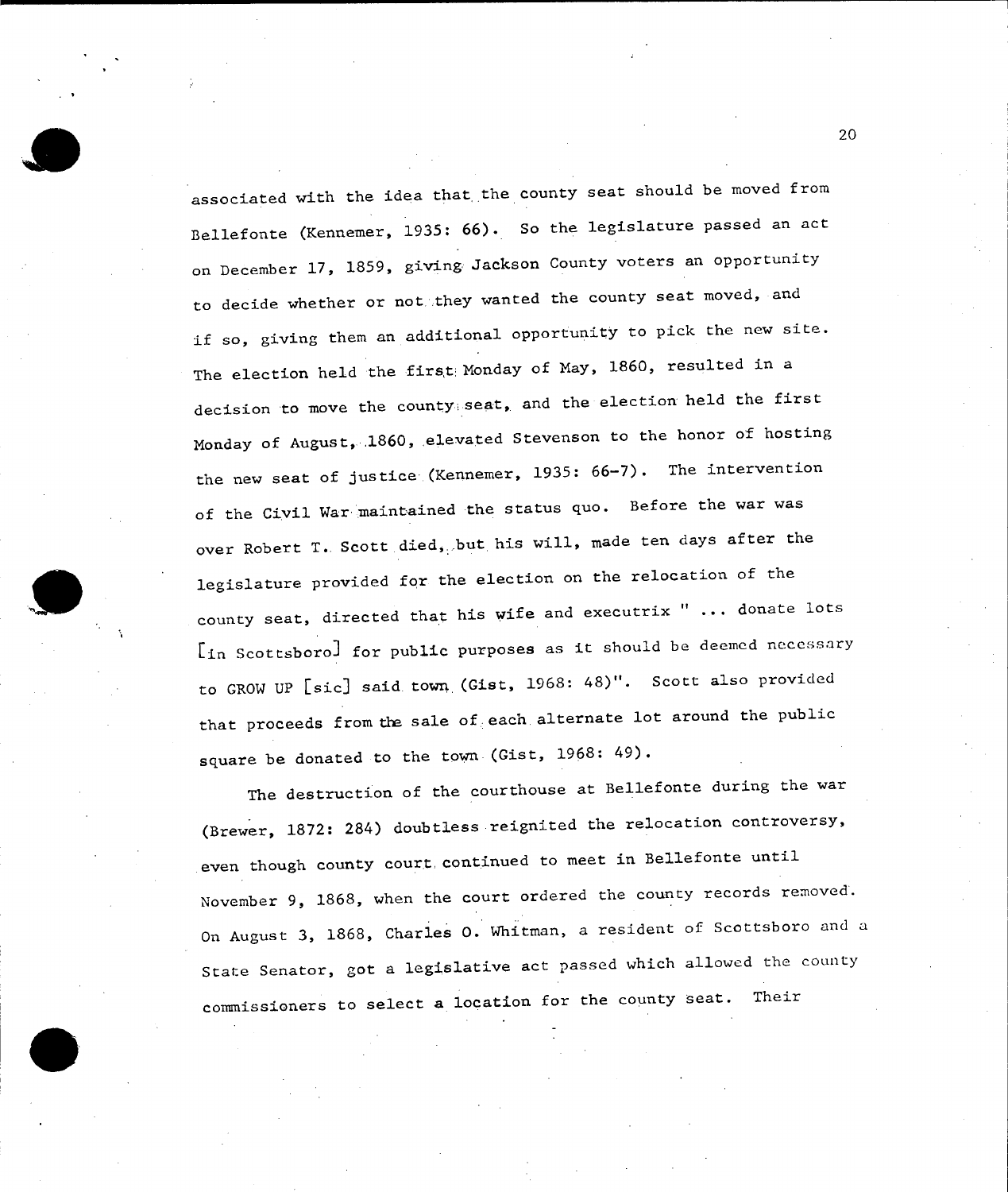choice, however, was limited to " ... the most auitable place **...**  on the Memphis and Charleston Railroad within eight. miles of the center of the county (Gist, **1968: 36)".** This eliminated Scottsboro's only serious competition for the honor of having the county seat. So.on September **5, 1868,** the commissioners voted and the probate judge declared Scottsboro duly elected (Gist, **1868: 36).** The heixa of Robert T. Scott had already signed an agreement on September **1, 1868,** to transfer to the county the public square and a site on the square for a jail, provided Scottsboro be selected for the site of the county seat (Gist, 1968; 49). Thus plans could be made right away to build the new courthouse and jail.

From the foregoing it can be seen that the downfall of Bellefonte was not the result of a lack of foresight alone, although this is the most commonly set forth explanation. While it is true that Bellefonte's rejection of the railroad condemned the town to isolation at a critical time and would have resulted in eventual obscurity at the least, the effects of that negative. decision would have been felt neither so early nor so extremely had not the ambitions of Robert T. Scott exacerbated the situation. With the effects of the war immediately added on, Bellefonte was doomed.

Bellefonte in the Civil War, Reconstruction, and the Final Years:

While not having favored secession, Jackson County contributed her share to the war effort. Bellefonte raised a company of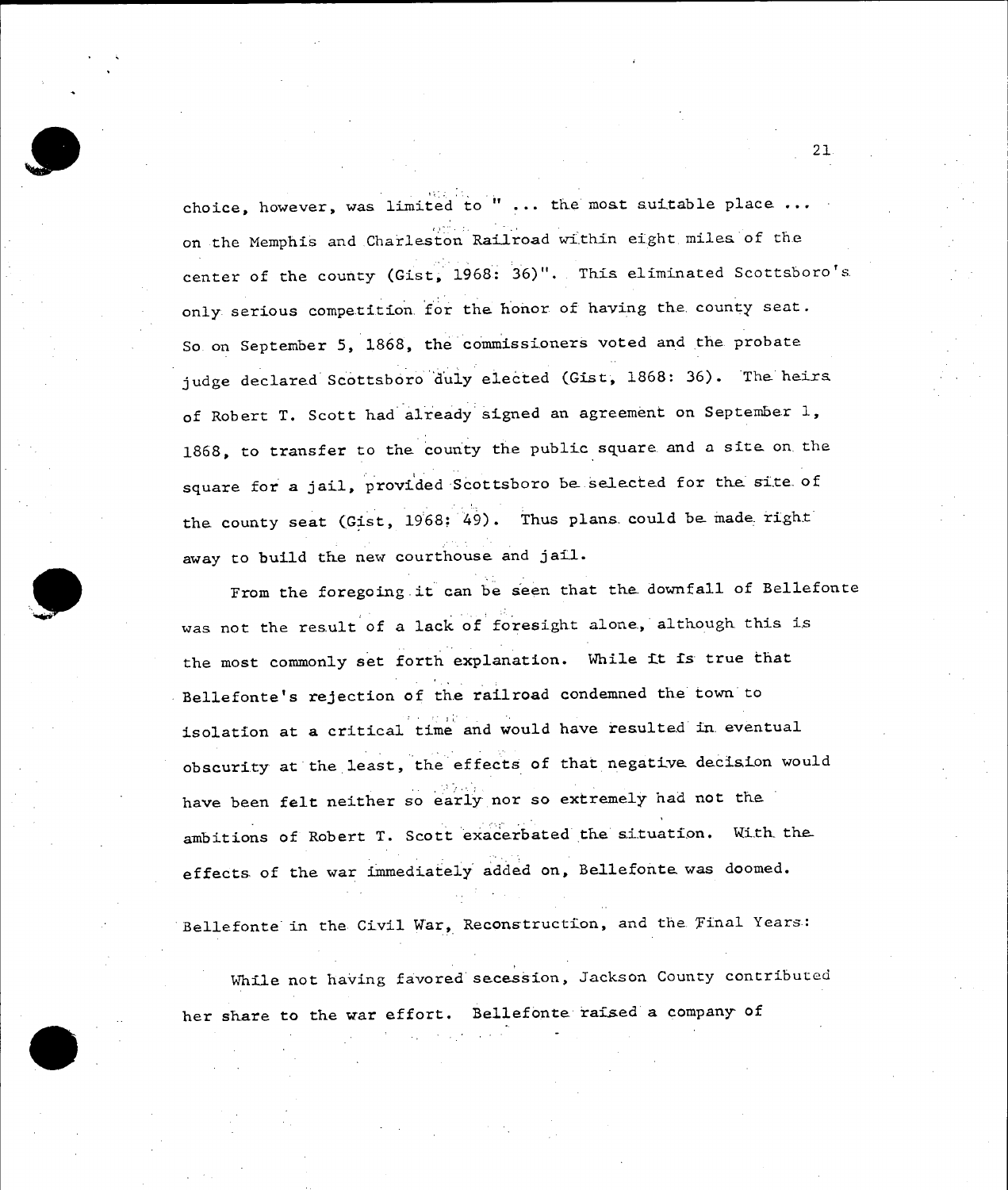volunteers and, under Captain H. **C.** Bradford, they were sent to Fort Morgan near Mobile for assignment (Kennemer, **1935: 66).** John B. Gordan, resident in Jackson County at the beginning of the war, raised his company of mountaineers from Dade County, Georgia, Marion County, Tennessee, and Jackson County, Alabama and assembled them in Bellefonte (Owen, M. B., 1934). He took.them up on nearby Sand Mountain to drill. Later this company would become Company I of the Sixth.Alabama Infantry, and would gain fame as the. indomitable "Raccoon Roughs", distinguished **by,** their 'coon skin caps which they wore even with their regulation C. S. A. uniforms. It was these mountaineers who first treated Gordan.to the famed "wild rehel yell" (Gordan, 1903: 9), but whether they originated it or not cannot be said. John B. Gordan, in his later performance on the battlefield, would so distinguish himself, that he would be promoted to general before the war was over.

Judging from the volunteer rolls from Jackson County, overall Bellefonte had approximately twenty volunteers in the. Confederate. Army (Corvart, 1973. and.1974). One of them is buried in the Bellefonte cemetery. He is a son of Daniel Martin, the innkeeper. His tombstone reads, "James K. Polk Martin - Born November 5, 1844, Died January 4, 1863 in a Negro's cabin at Parker's Cross-Roads of a wound received in the battle at the place, December **31, 1862.**  He was most brutally treated **by** the Yankees and neglected by his own side."

Bellefonte's only direct contact withthe Union Army was in the.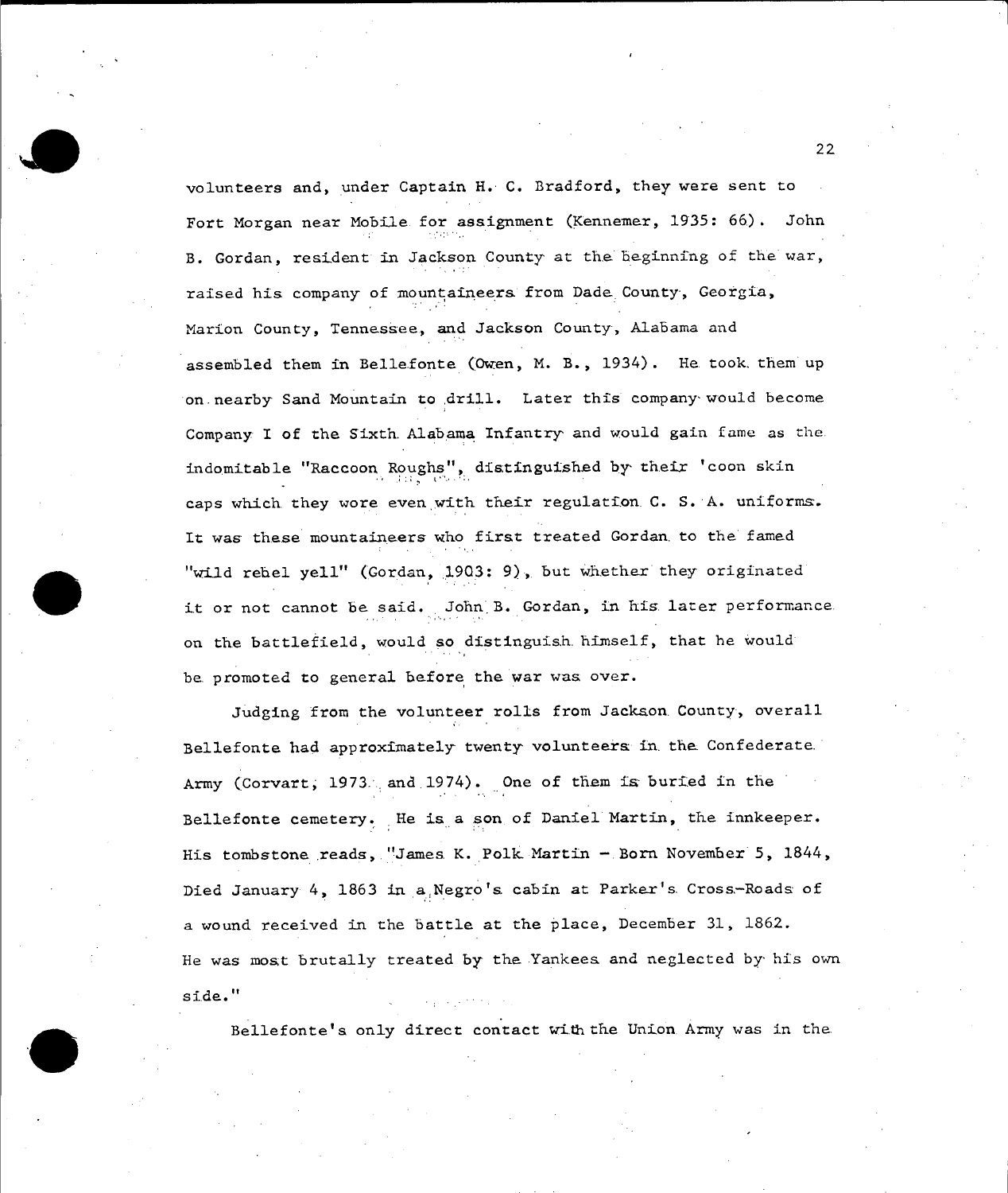winter of 1863-64. During that period the 15th Army Corps, a part of Sherman's army under the command of General John **A.** Logan, were encamped all along the Tennessee River from Woodville to Bridgeport (Kennemer, 1940). It was the 34th Illinois Volunteer Regiment which occupied Bellefonte, and a letter from one of the soldiers of this regiment describes how the soldiers burned the records in front of the courthouse to keep warm (Widney, **1863).** Sherman had ordered that his men subsist **by** foraging since it saved supplies and disadvantaged the rebels. even as it afflicted the local non combatants. En route to Chattanooga on December **17, 1863,** Sherman ordered that " ... all the forage and provisions in the country around Bridgeport and Bell Fonte [sic] be collected and stored and no compensation be allowed rebel owners (Miller, **1901: 188)".** While there is no documentary evidence regarding the exact circumstances of the event, by the end of the war, the courthouse at Bellefonte had been burned and several dwellings as well (Kennemer, **1935:** 134-5; Brewer, **1872:** 284).

As it was for all of northern Alabama, Jackson County was left severely depleted **by** the war'and''the people were hungry and impoverished. The continuous skirmishing in the area had been as devastating as a major battle, but on a wider scale (Moore, 1934: 429). With reference to Jackson County, Miller says, " ... from first to last a quarter of a million of Federal soldiers-passed through the county (Miller, **1901: 335)".** Describing the situation to his daughter in Texas, Daniel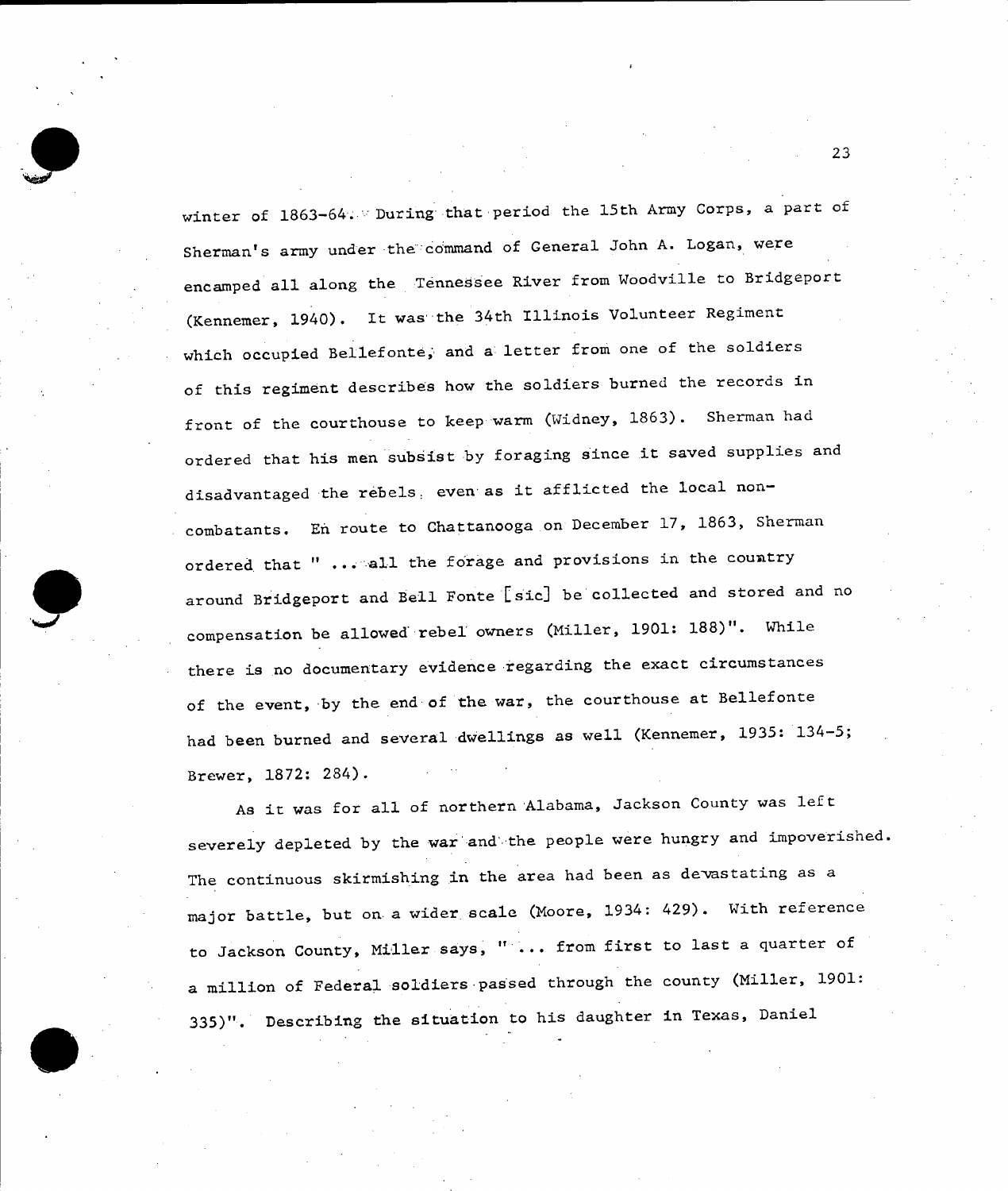Martin wrote, "I have had everything taken from me but my land; my town property is literally destroyed. I am as poor as Job's turkey except in land ... (Martin, D. M., May 6, 1866)".

But Bellefonte had not been razed by.any means. There were several dwellings that survived the war to.ba moved, intact, to Scottsboro (Matthews, Leola and Eunice, 1974). Others were torn down and the materials used to build homes in Scottsboro ("Early History of Scottsboro", 1934). The post office at Bellefonte continued to serve the populace thereabouts (Martin, **D.** M., May-6, **1866** and others), and the court continued to meet, business, as. usual, somewhere in the town. In 1867, Daniel Martin wrote to his: daughter that her older brother, William G. Martin, " ... lives in Bellefonte in what was left of my old houses and is trying to keep tavern in a very small way ,(Martin, **D.** M., July **21, 1867)".**  Life in Bellefonte went on, but on a much reduced scale. National and regional events continued to touch the town **-** Martin mentions in two separate letters .dated in August of **1868,** seeing troops of Ku Klux Klansmen in the area near Bellefonte, and both he and his sonin-law lash out against the "scalawags and carpetbaggers" in the legislature.

In another letter, Martin gives some of the reasons for the migration of people out of the county around **1870,** and these reasons perhaps explain in part **why** the census figure for Bellefonte in **<sup>1870</sup>** was only **72** (Brewer, **1872: .283):**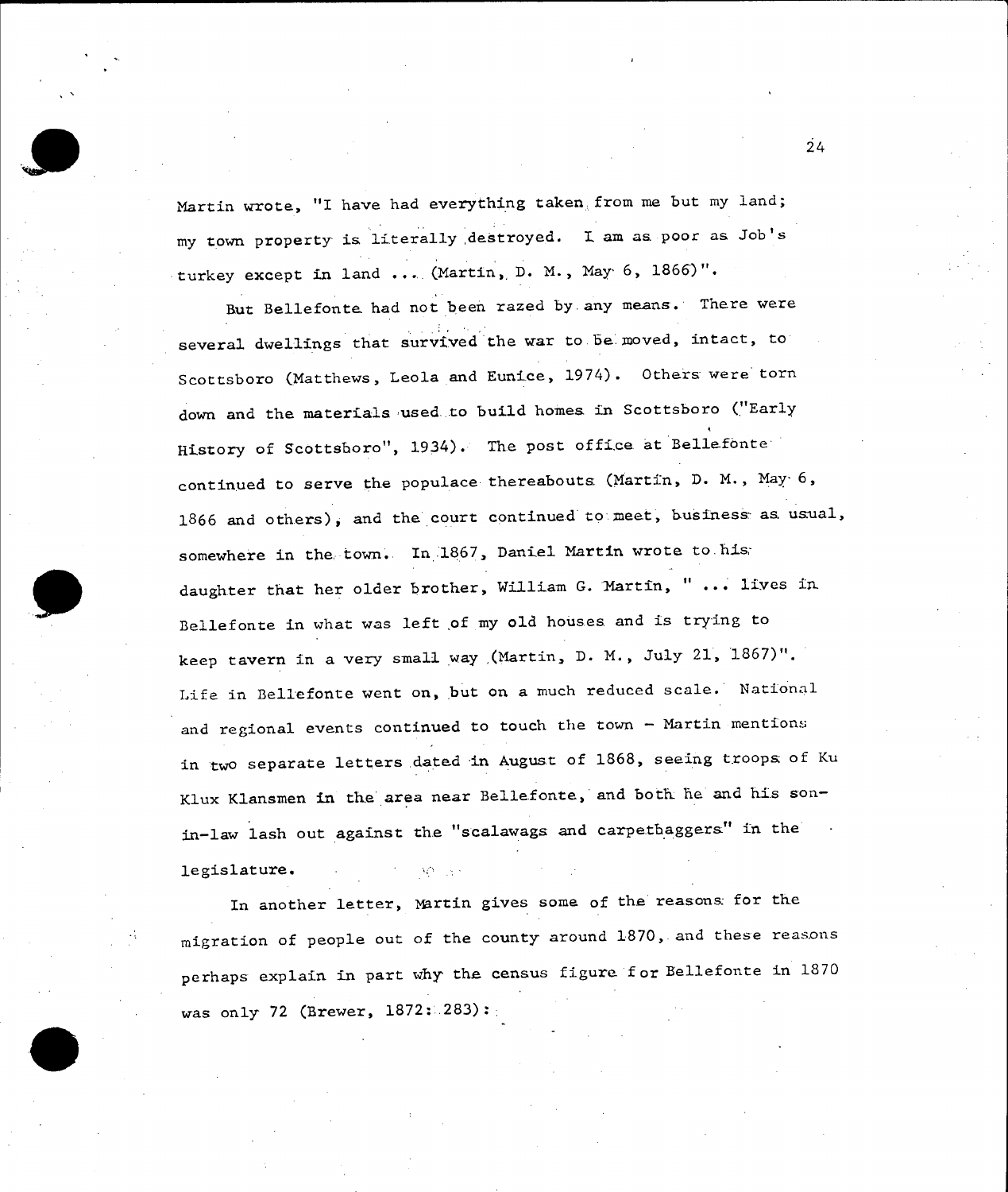" ... We have not made a general good crop since the War on account of drouth and laziness and last year was the worst of all. And then it was reported all over this country that Texas had made the best crops in the world, that she had corn, wheat, pork, beef, and mutton enough to feed the world and that it was very cheap. And the people, being goaded to death by taxation and sick of a negro constitution, a negro legislature and Government, all that could raise the money to pay their way, went off like a swarm of blackbirds (Martin, **D. M.,** March **21, 1870)".** 

But things picked up,' **and** in **1873** Martin relates that his son lives in my old houses in Bellefonte; has a fine store in my old brick corner house. He also has a fine new cotton gin. It stands up on the Fowler lot. He gets more cotton to gin than any other gin about'here and sells more goods than any other store in the County. Say to your Aunt Mary that your Brother Billie is now doing as god a business as I was in your mother's lifetime when my tavern was in full bloom ... Ella' Marley's mother died in **18531**  (Martin, **D. M.,** December 22, **1873)".** Bellefonte was still a steamboat landing at that time (Neville, 1963: 25), but there were only two or three steamboats plying the Tennessee.between Chattanooga and Decatur (Campbell, **1932: 92)** and those very irregularly (Caldwell, Daisy, 1974).

In 1883 Bellefonte was listed in a business directory as having a population of **100** and the following services' and business: five general merchandise firms, a saw mill, two physicians, a notary public, a Justice of the Peace, and a lawyer. Also indicated as. being resident in the town were eleven farmers (Alabama State Gazetteer and Business Directory, 1884-5: **132).** In 1887, another business directory

**25.**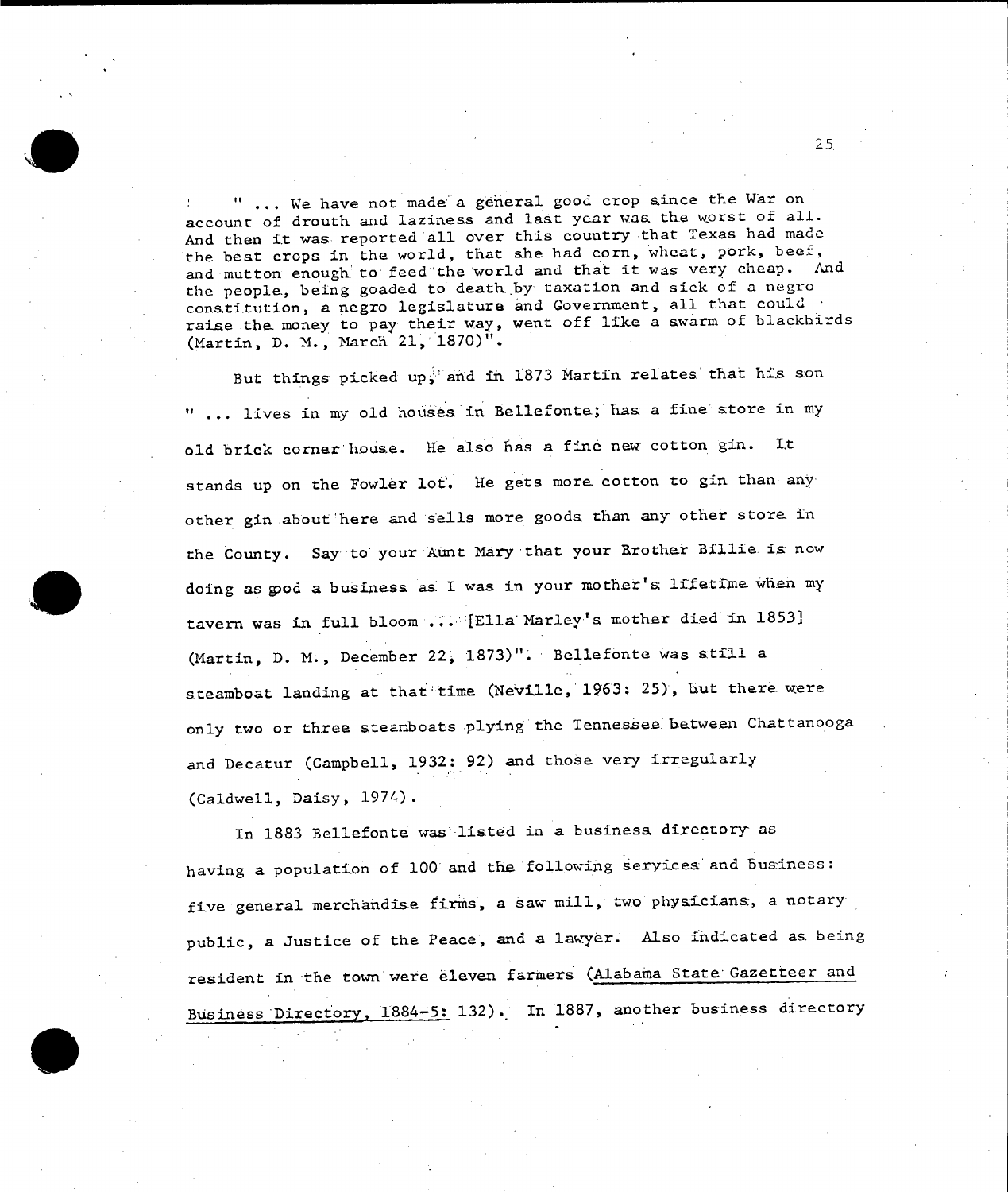.ists Bellefonte as having a population of **150.** At that time, the town had a telegraph, express, and railroad agent, a notary public, a Justice of the. Peace, two physicians, two saw and grist mills, a lawyer, and three general stores (Alabama State Gazetteer and Business Directory, **1887-8: 111).** 

Abruptly things declined, however, and in **<sup>1889</sup>**the Masonic Lodge at Bellefonte disbanded (Masonic Lodge Grand Library, Montgomery, personal communication). An atlas from **1893** (Gaskell's Family and Business Atlas of the World) indicates Bellefonte had a population of **100** according to the **1890** census, but on March 4, 1894 the post office closed down, and the town cannot be found in any references after that time. Some people continued to live on the site of the old town, however. The Snodgrasses, whose ancestors were among the earliest families to settle the area, still had a store right across from Daniel Martin's old inn up until the time of the first World War. Their descendants own the old town today.

## Some Important Bellefonte Citizens:

Bellefonte can lay claim to a number of interesting and prominent men. The most often mentioned of her citizens is Williamson R. W. Cobb. Cobb was a merchant before he entered politics in 1844. From that time he lost only one election in the next twenty years. After two terms in the lower house of the Alabama legislature, he was elected to the House.of Representatives in **1847** and served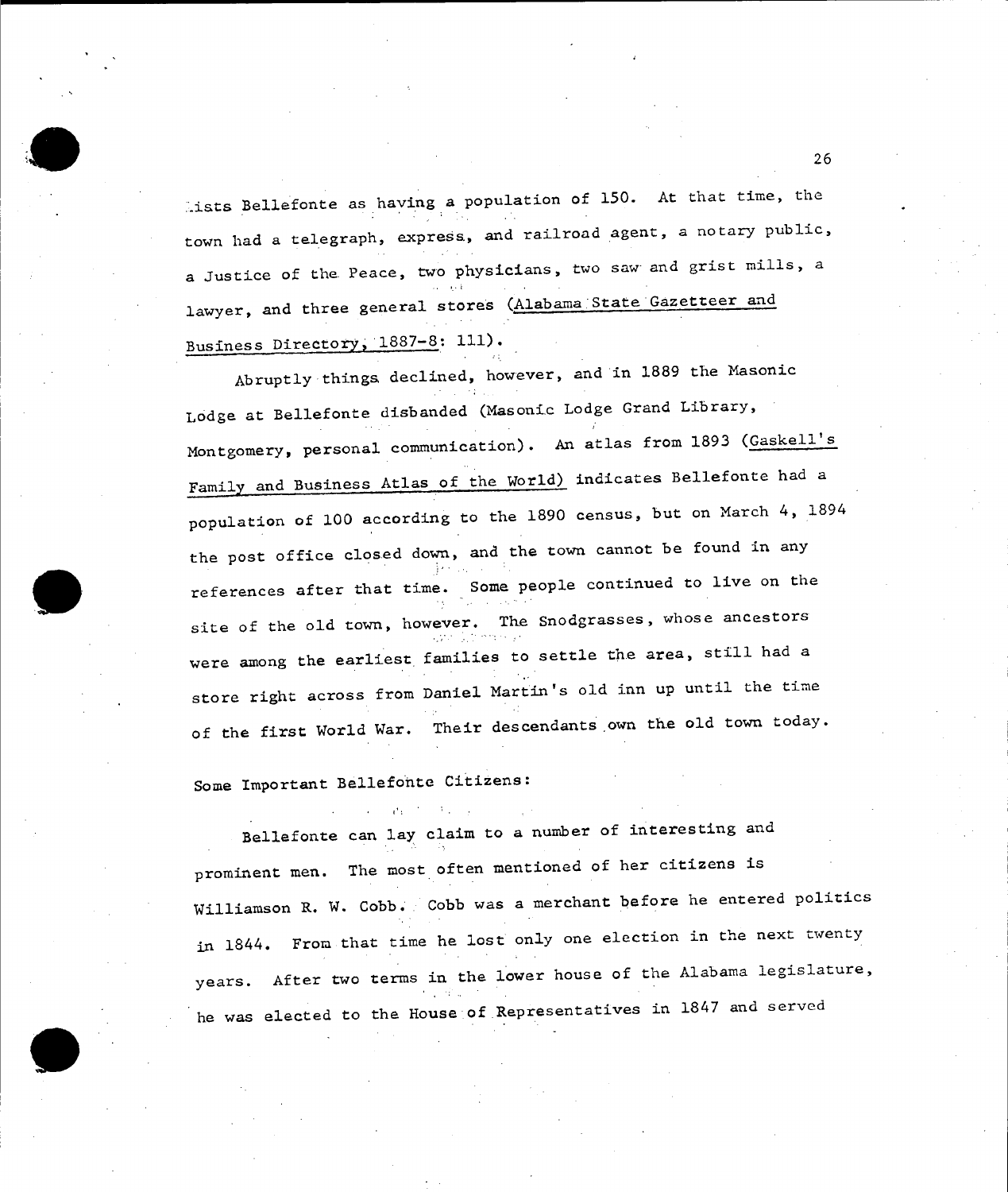in Washington until the Alabama delegation withdrew in **1861.**  During his tenure in the House, he was the chairman of the Committee on the Public Lands. Back in Alabama, in **1861** he was defeated in his bid for a seat in the Confederate Congress, but won it two years later. He died in 1864. He was the only Representative to Congress Jackson County ever called her own (Brewer, **1872: 286-7;** Garrett, **1872: 395-7;** Kennemer, **1935: 197;**  Richardson, **1936;** Owen,,T.iM., **1921,** III: **357;** Blue, **1861: 16).** 

Major Robert A. Eaton was mentioned above in connection with Bellefonte newspapers, but he was also important elsewhere in the field of pioneer Alabama journalism. In Tuscaloosa in **1836** he was co-publisher of the leading Democratic journal in Alabama, **"** The Flag of the Union", and simultaneously put out a monthly literary magazine, "The Southern". Later, again in Tuscaloosa, he established another paper, the "Gazette". He was elected State Printer **by** the Alabama legislature for five successive years and he also printed the Supreme Court Reports from 1841 to 1849. He was elected Mayor of Tuscaloosa, but resigned that office. He settled at Carrollton, Alabama in 1849 and established the "West Alabamian". He died at that city in **1853** (Elliott, **1958: 97).** 

The Norwoods, Henry and his son, John H., both had distinguished public careers. Henry served in both the War of 1812 and the Creek and Seminole Wars. Coming to Bellefonte in **1820,** he established a plantation. He was active in the militia and at the time of his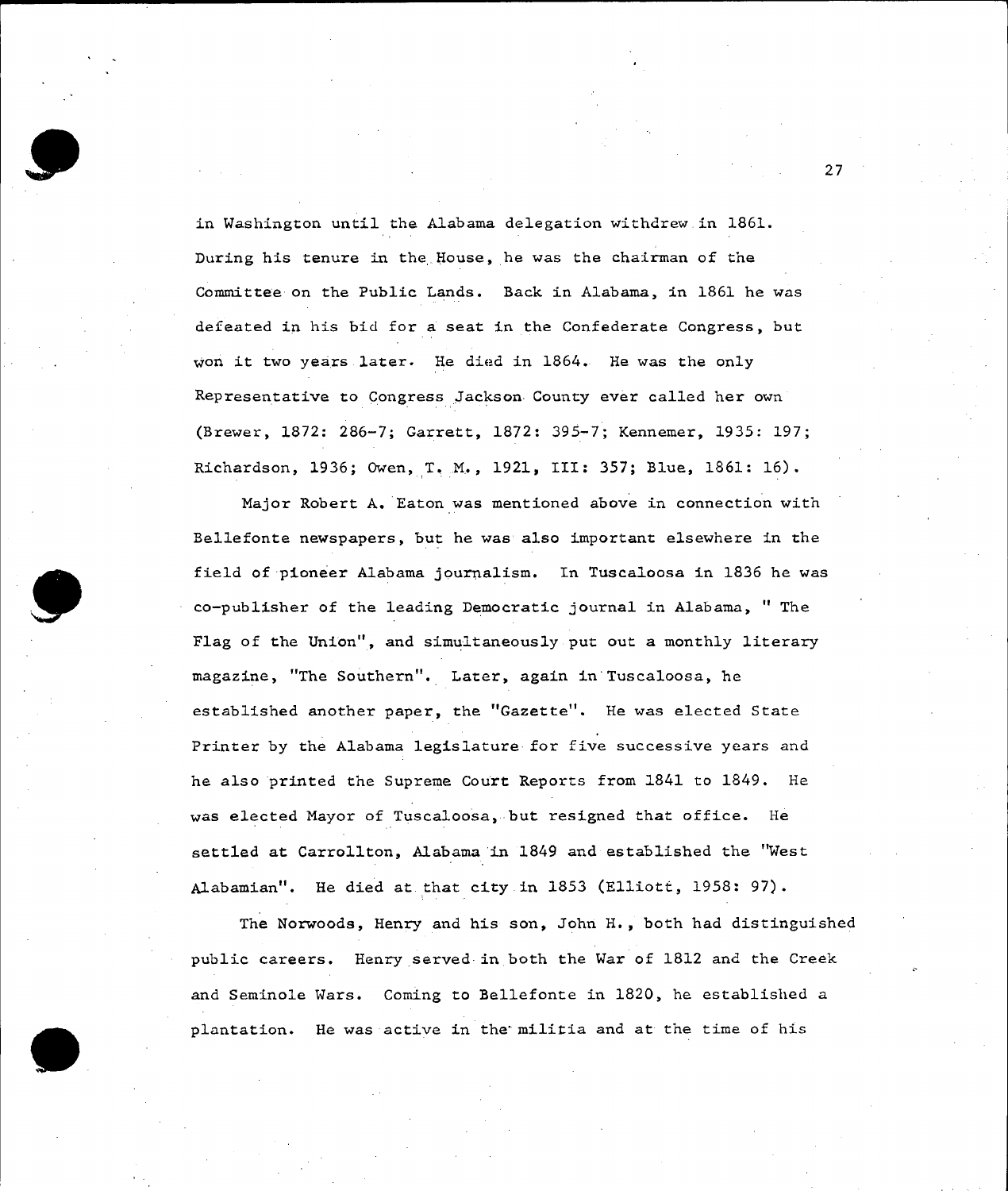death he was sheriff **of** Jackson County. He served four terms in the legislature in the **1830's.** John H. was born at Bellefonte and studied law there. He entered the bar at Bellefonte in **1852.** He was appointed probate judge in 1855, elected in 1857 to continue in that office, but resigned tobe First Lieutenant in Captain H. **C.**  Bradford's Bellefonte company **of** Civil War volunteers. His war record was such that he was a brigadier general when he finally had to retire from battle because of injuries. in **1865** he was elected to the State Senate. In **1875** he was a delegate to the State Constitutional Convention. In **1886** he was again elected probate judge and served in that capacity until his death in **1891** (Brewer, 1872: 285-6; Owen, T. M., 1921: IV: 1288).

 $\sim 10^{11}$  km s  $^{-1}$ 

Silas Parsons was one of the very first settlers at Bellefonte where he supported himself **by** laboring on a farm. Desiring to study law he ran for sheriff and was elected in **1823.**  Allowing his deputy to run the office, Parsons studied law and was soon admitted to the bar. He practiced at Bellefonte until he moved to Huntsville in **1831.** There he entered into two consecutive prestigious law partnerships and rose to such eminence at the bar that in 1849 he was elected unanimously **by** the state legislature to fill .a vacancy on the Supreme Court bench. **Ill** health forced him to resign this responsibility after only **two** years much to the regret of his colleagues. He went into retirement in Texas and died in **1860** (Garrett, **1872** 524; Owen, T. **. 1921,** IV: 1324;

Blue, **1861: 15).**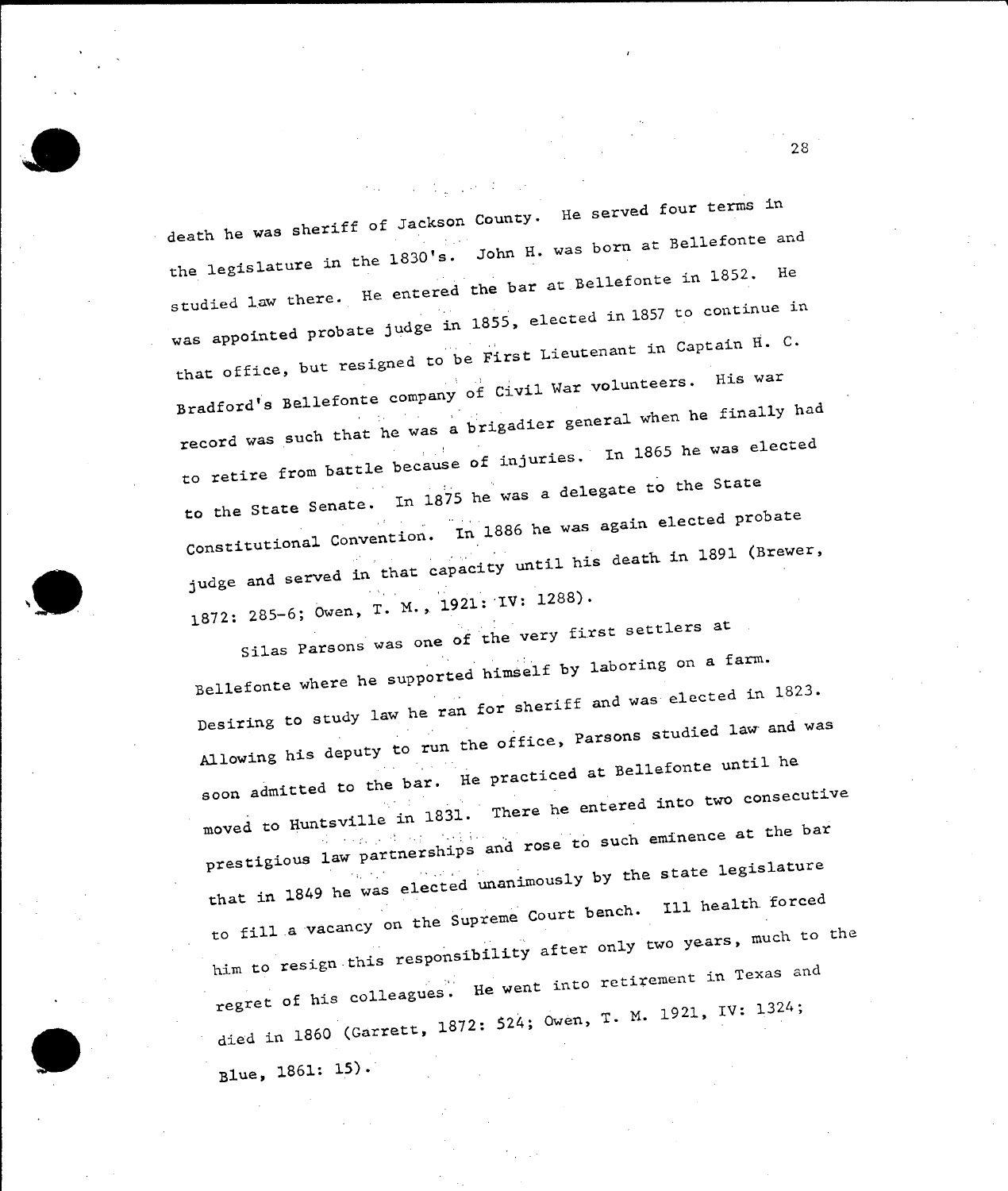

Bellefonte's Role in Local, Regional, and State Affairs:

**As** a seat of justice for nearly half a century, Bellefonte was obviously the **hub** of legal activities'.for the local area and for the county. As has been referred to above, many prestigious lawyers argued their cases before :Jackson's bench, and the color and vigor of the rhetoric there was such that court days signalled an influx of people from the .surrounding countryside into Bellefonte courthouse to hear and judge the cases on their entertainment merit. The public square was a marketplace where auction sales and trading of all kinds took place. With the various goods and services provided **by** the merchants and craftsmen of the town, Bellefonte must have been a center of considerable commercial activity. The availability of cheap and regular water transportation must have made Bellefonte a pretty hectic place in the period from February through April when Muscle Shoals could most easily be navigated and the keelboats and, later, steamboats were relaying cargo after cargo of cotton down the Tennessee on the first leg of the journey to the market at New Orleans. **The** vital and **highly** partisan newspapers published at Bellefonte broadcast **to** the otherwise scattered and insular outlying hamlets news of the state and country in a period when tremendous exploration, expansion, and adjustment were going on. And, of course, Bellefonte was where people came when they needed to educate their children, or get together with their fraternal brothers, or hear a good, rousing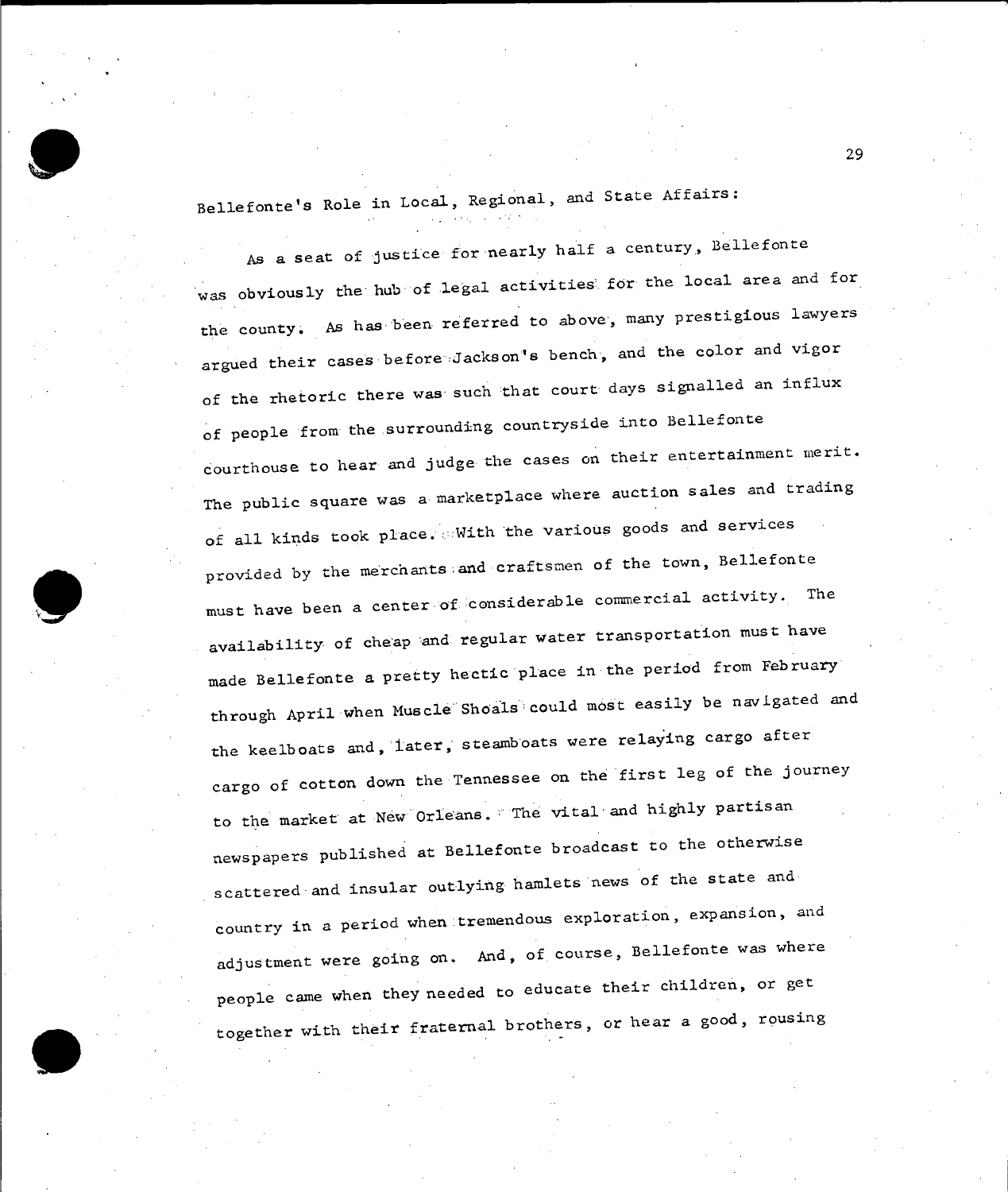sermon, or get medical aid, or have their flintlock repaired, or collect their nephew coming in on the stage from Knoxville.

At the regional level,'Jackson was politically allied with the other Great Bend counties. Strongly Democratic, in the early '40's Jackson joined Madison,' Marshall, St. Clair, and De Kalb counties in an attempt **by** the Democrats to eliminate Whig Congressmen **by**  instituting a state-wide'general ticket system of electing Representatives, knowing that with the great weight of Democratic votes in the nothern part of the state', the Democratic candidates would easily win and control all the Congressional seats. When this plan failed, these five northern counties attempted to gerrymander the Whigs out of Congress. This kind of partisanship-cum-sectionalism characterized Alabama politics throughout its antebellum period, and Jackson County was so much a part of this that it was referred to as "the Flagship of the Alabama Democratic Fleet" (Moore, **1927,** 1: **235).** In the '40's, at least one out of the three state representatives from Jackson County for every term was a resident of Bellefonte, and during six terms in the '40's, Bellefonte residents dominated the Jackson County delegation.

In **1838,** Bellefonte was the regional headquarters for the Cherokee removal and the staging area for the militia activities precipitated **by** the Government's implementation of the Treaty of おせい アールダー **1835.** 

In 1844, W. T. Sherman made.Bellefonte his headquarters for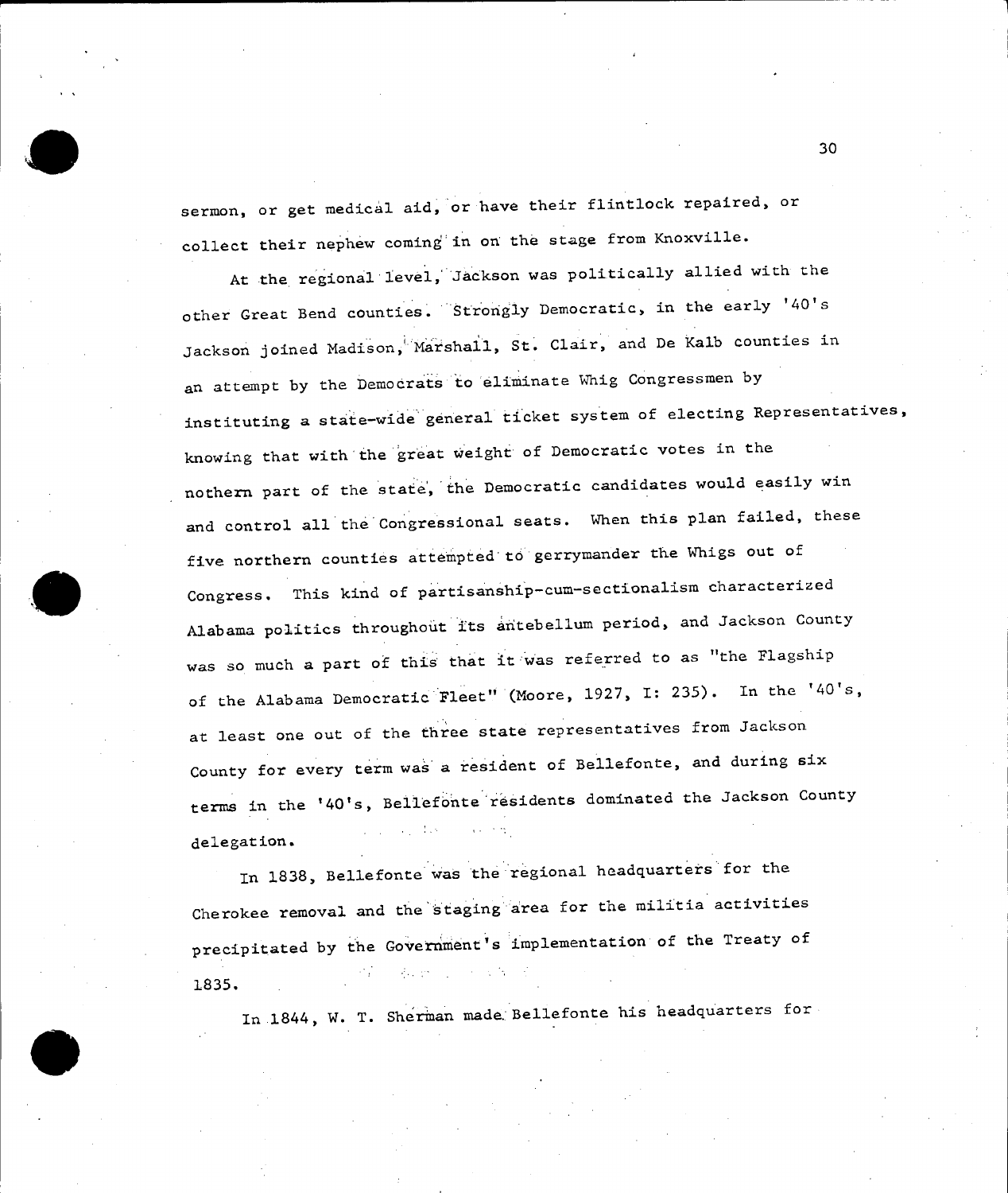

the continuation of his hearings on reparation for equipment and horses lost **by** volunteers in the Seminole War, so Bellefonte must have been a known regional center.

In state service, the contributionsof a number of Bellefonte's citizens have been mentioned. Worthy of additional mention for specific distinguished service to the state of Alabama is Robert T. Scott. Twice a gubernatorial appointee while still a resident of Bellefonte, Scott sojourned in Washington over quite a period of time attempting, first, to obtain Alabama's due from the **"2** and **3%**  funds" (skimmed **by** the Federal Government from the proceeds of Alabama public land sales and earmarked for internal improvements), and second, to press Alabama's claims for advances made on account of the Indian and Mexican wars. In the state legislature Scott was chairman of the Committee of Ways and Means in **1853-4,** and was also a Presidential elector (Brewer, **1872:** 284; Garrett, 1872; **319;**  Owen, T. M., 1921, IV:.1512).

At the Secession Convention in **1861,** the Jackson County delegation refused to sign the Ordinance of Secession and joined other northern Alabama delegations in writing, signing, and presenting what was in effect a minority opinion on secession. Their "Address to the People of Alabama" states their reasons for not signing the Ordinance. One Jackson County delegate, **J.** P. Timberlake was on the committee which authored this document. John R. Coffey of Bellefonte. was the most influential and respected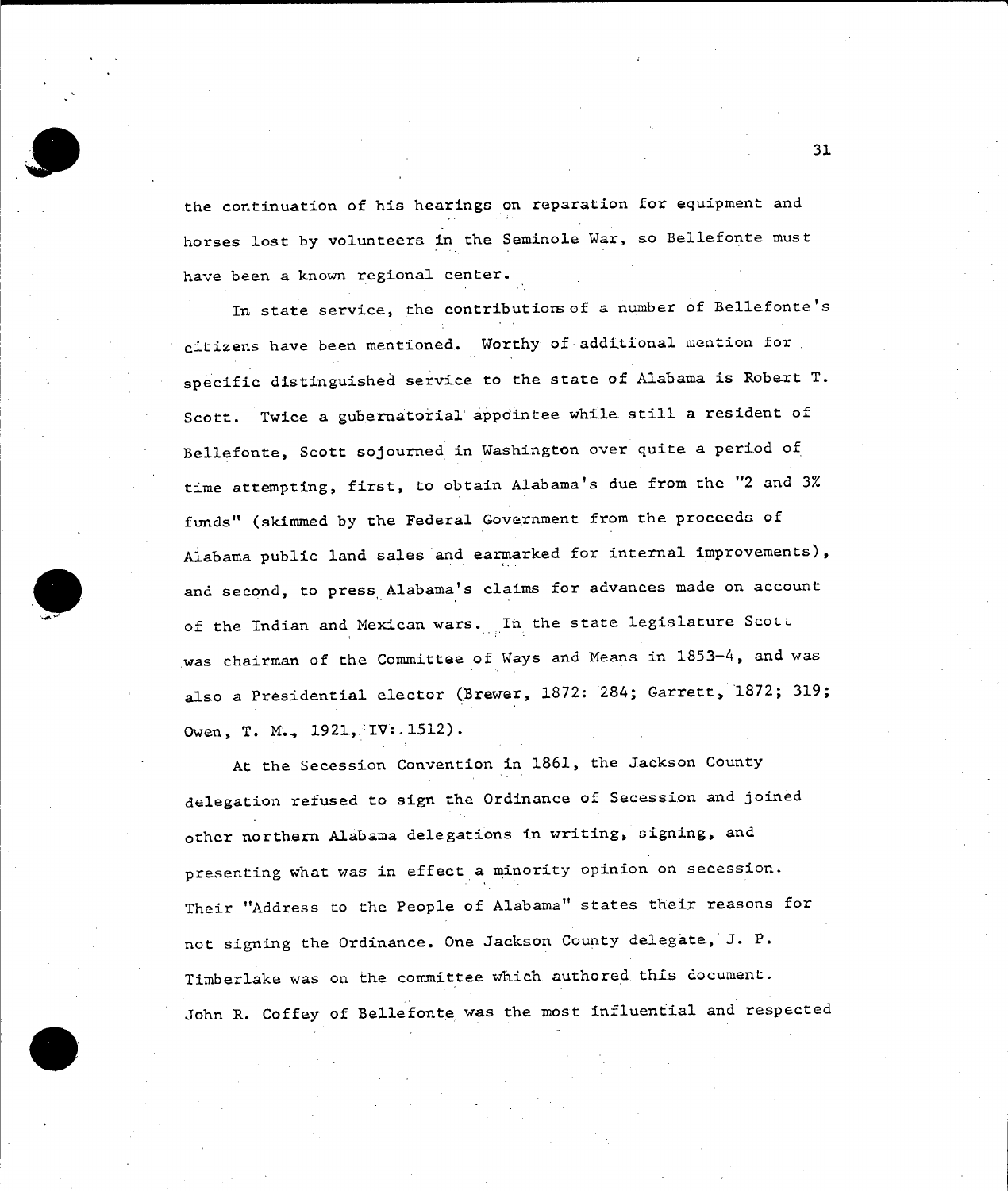

of the Jackson County delegates and his counsel of moderation and patience lent a more sober perspective to the emotionally charged issues at the convention. But when it came to signing or splitting away from the state, Coffey and the rest of the north Alabamians gracefully acceded for the sake of state unity (Darden, 1941).

Archaeological Value of the Town of Bellefonte:

The primary value of the old town of Bellefonte today is in what it has to offer as an archaeological resource. Bellefonte is analogous to a "type fossil" for the first half of the nineteenth century in northern Alabama -'a distinct and pristine example of a typical community whose time span is short, specific, and inclusive of the interesting and important antebellum developmental period.of Alabama's history. -It can be seen from the foregoing historical presentation on Bellefonte that the town is representative of a lifestyle, a settlement pattern, and an ecology that characterize the period.spanned. Since the town functioned as the primary base for all of the human activities in the adjacent area, it is reasonable to expect that evidence of these activities is preserved at Bellefonte and is archaeologically recoverable. Further, the archaeological value of the town is enhanced **by** the fact that it died out with.very little rebuilding or subsequent major disturbance taking place. Relating to this: point, it is relevant to consider here the results of the limited field investigation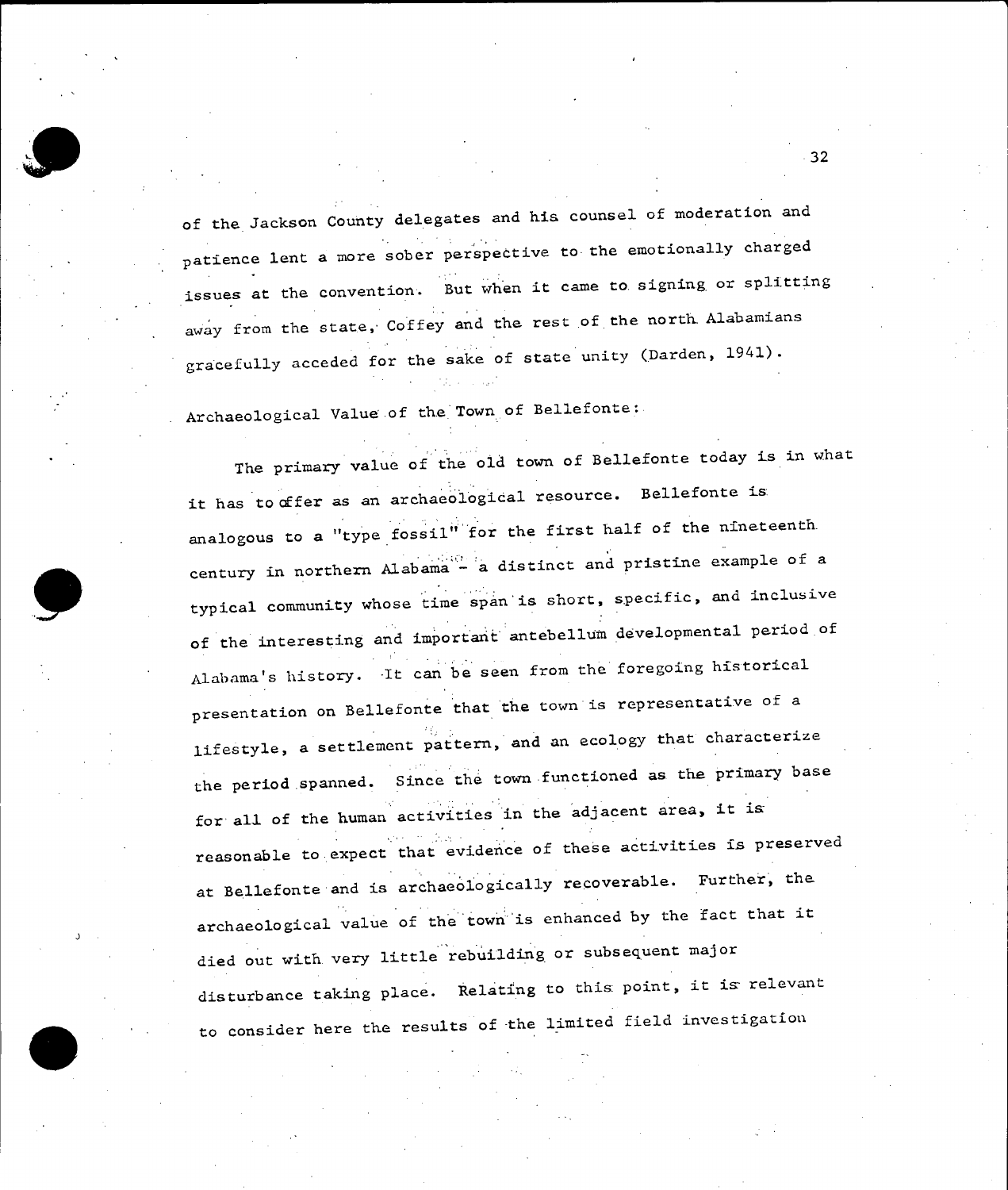made at the site.

The remains of the major roads<sup>3</sup> that passed through Bellefonte can be traced easily over what is probably the full extent of the site because these roads continued in use well into this century. The only antebellum structures standing on the site are the old frame inn of Daniel Martin and a cabin, referred to as "the old Turkey place", which as a lean-to addition of a more recent date. Two limestone foundations of what were probably antebellum brick structures were found  $-$  that of the courthouse and that of a long narrow building which.may have been one of the brick stores on the public square. The courthouse foundation was composed of massive, roughly shaped limestone blocks some **8** or **9** inches deep and approximately 24 inches wide laid into sterile red clay and forming a quadrangle whose dimensions are at least **35** feet **by** 40 feet. Only two corners were located, so this foundation may actually be larger. It was within 20 feet of an old cistern which. was probably part of the public square complex (both Huntsville and Scottsboro had water supplies on their earliest courthouse square plans). The cistern and the courthouse foundation are on quite an elevation and this may be an artificial feature, part of the original construction process which would have reduced the amount of digging necessary to construct the basement of the courthouse and the excavation for the cistern. The **fill** materials of the basement and cistern are a great archaeological resource that

3 For these features and all others discussed below, see<br>composite map at the end of this report.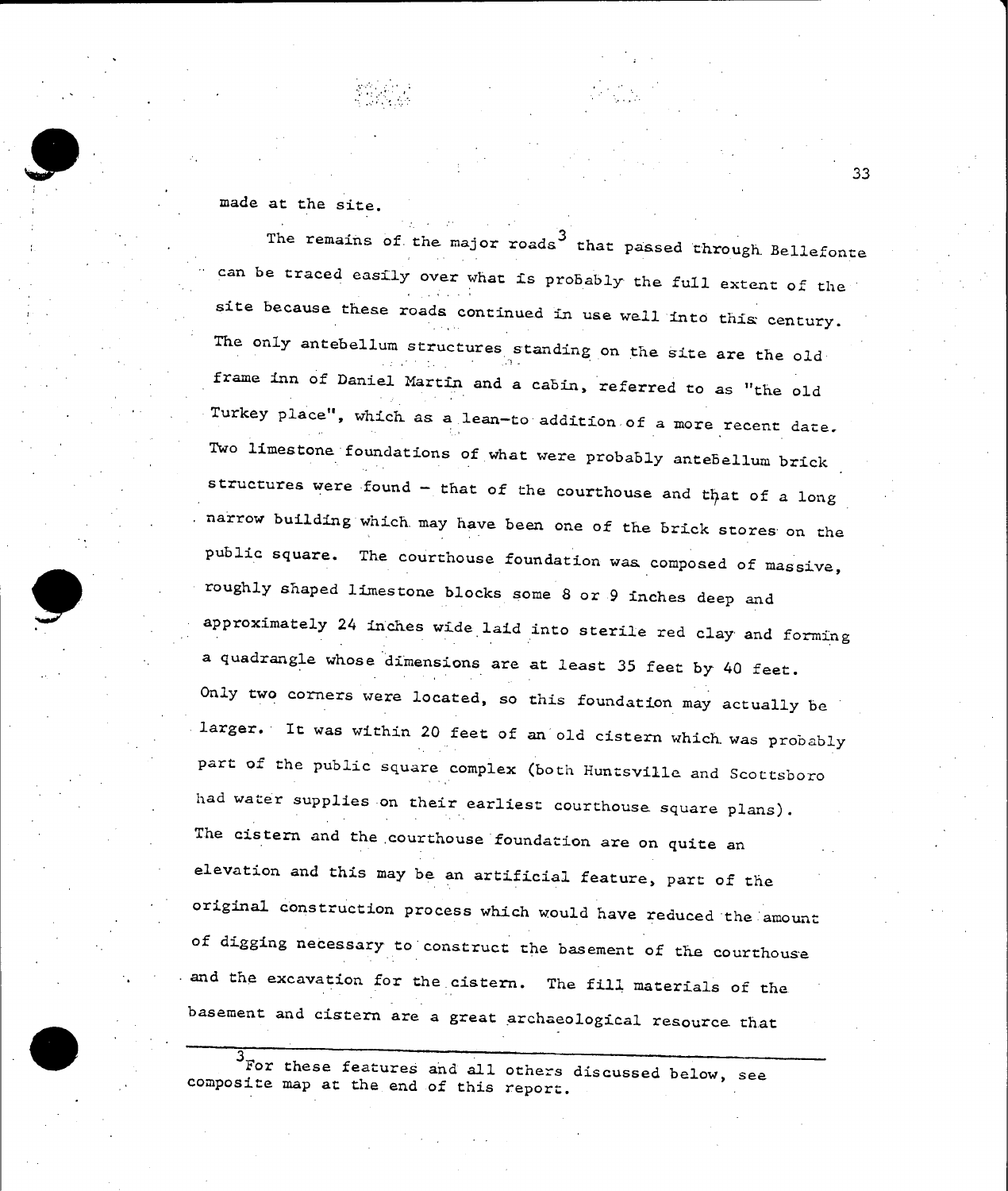could contribute a great deal of information spanning almost the entire period of Bellefonte's existence.

The long, narrow foundation mentioned above was composed of roughly shaped limestone blocks approximately **8** inches wide, **<sup>6</sup>** inches deep, and of varying length. The outline formed **by** these blocks is approximately **15** feet **by 60** feet **-** only two sides of this foundation are exposed and then only at intervals, so the true extent of this structure is not known.

One feature of the site which shows tremendous potential is the rubble of the old jail. Now obscured **by** a small cabin, the site of the **jail** is otherwise untouched and the jumble of bricks under the cabin is probably the most undisturbed remains of a structure at Old Bellefonte. This site, incidentally, is about 20 feet north of the modern 'county road and would be affected **by**  the scheduled construction there.

**A** cabin site was observed (near where the Stage Coach Road to run) which is in perfect condition. The outline is raised and the chimney and doorstep foundations are perfectly preserved. This structure is approximately **15** feet **by 35** feet.

Informants who are longtime residents of the area pointed out various features on the site which there was not time enough to investigate, but which add to the potential of the site. Reportedly there was a brick quarry where clay was mined for the making of bricks. Conceivably then, there was **a** kiln, too, however crude.

 $34 -$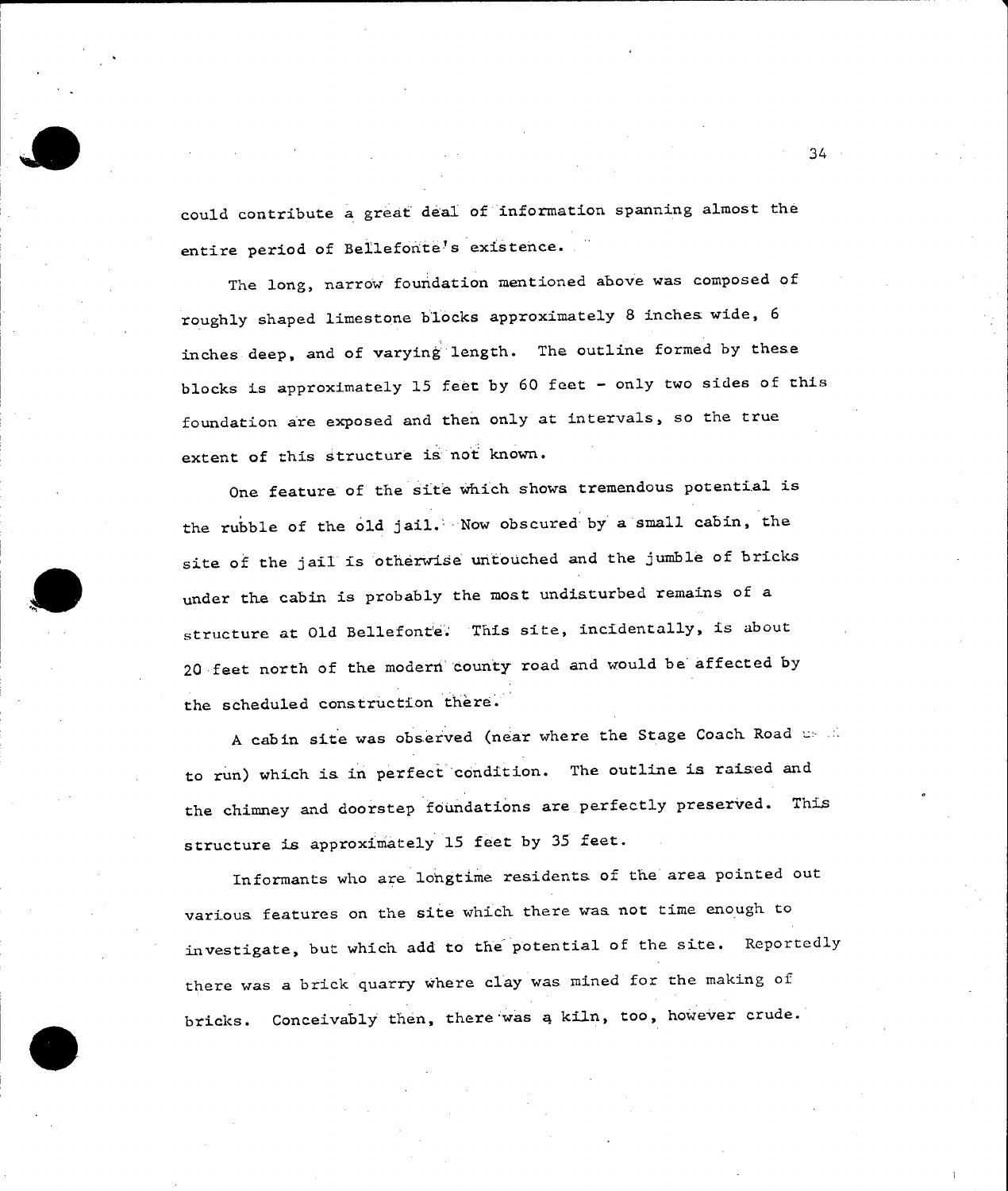**A** brick sidewalk leading **to** the city spring was also pointed out, though no part of the paving is now exposed and no digging was done to confirm this report. The sites of another cabin and of the Masonic Lodge and schoolhouse were indicated to lie just north of the Bellefonte Landing:Road.

Surface collecting in .the several fields around the core of the site indicate very rich artifactual content in the field immediately northeast of the old inn and in the field southeast of the old Turkey place. These may.have been densely inhabited areas or there may have been numerous trash pits scattered about such that plowing could disturb and spread the contents over the surface of the fields.

Disturbance of the site must be noted in two areas **-** in the immediate vicinity of the old-inn, where bulldozing was. done in **1966** to even and compress the surface because of the presence of considerable brick rubble (evidently remains of antebellum structures), and in the area.adjacent to the modern county road. The extent of the disturbance near the road is not known but minimally has to take in the graded ditch that flanks the road on either side up to six feet out.

Evidence in the old deeds to Bellefonte, while not conclusive, contributes to the conclusion that Bellefonte's public square was close to an acre in extent. This means that with the courthouse located where it is with respect to the modern county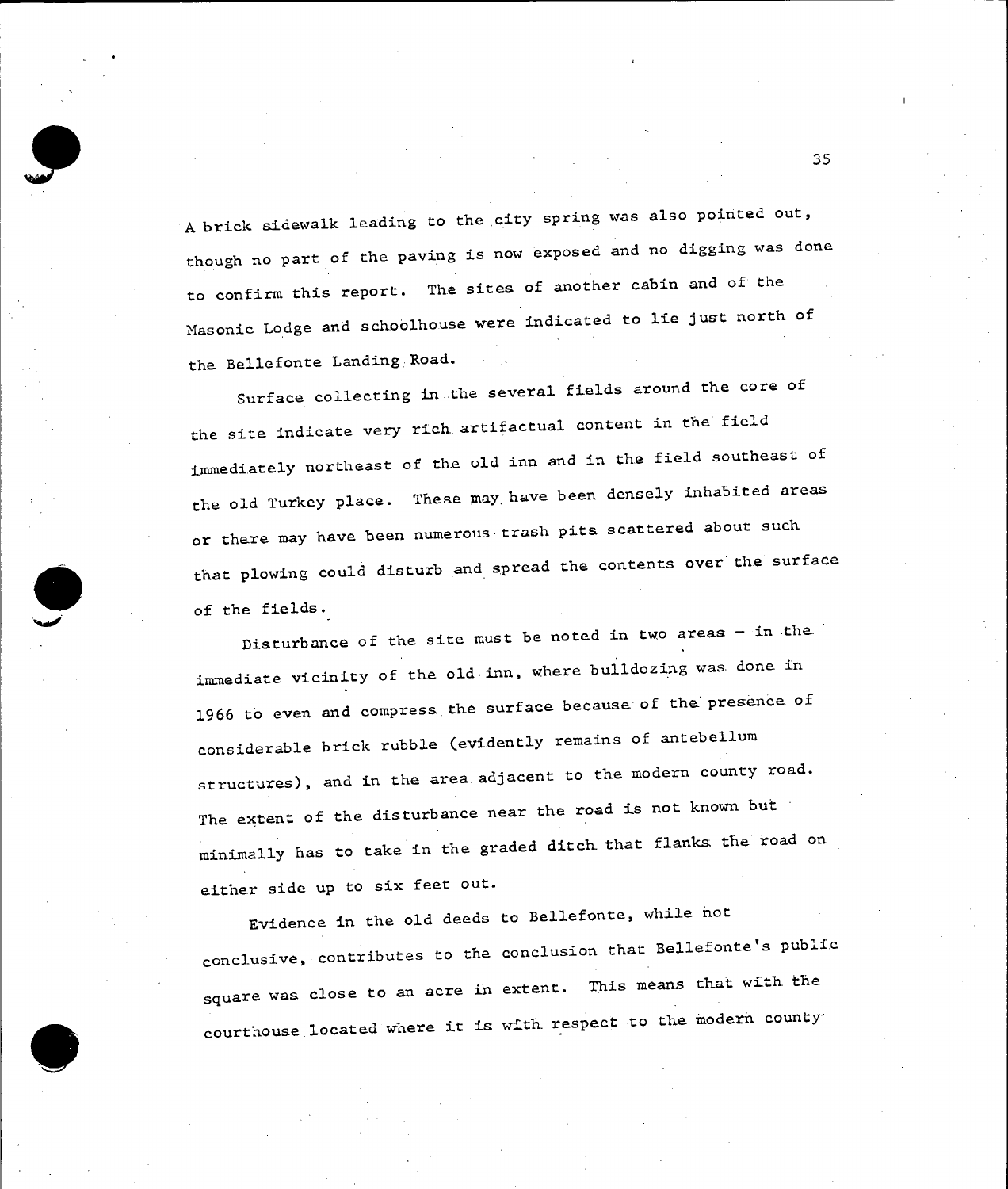road, the county road in that core area is probably on the site of a former row of business buildings or residences that composed the southwest side of the public square. Whether any remains of these structures survived the construction of the county road cannot be said. It can only be pointed out that new construction activities in the area adjacent to the road could destroy whatever is left of that part of Bellefonte's core area.

So Bellefonte's archaeological potential is there as described in the foregoing and it need only **by** pointed out one more time that Bellefonte's advantages as a type site are inherent in its history.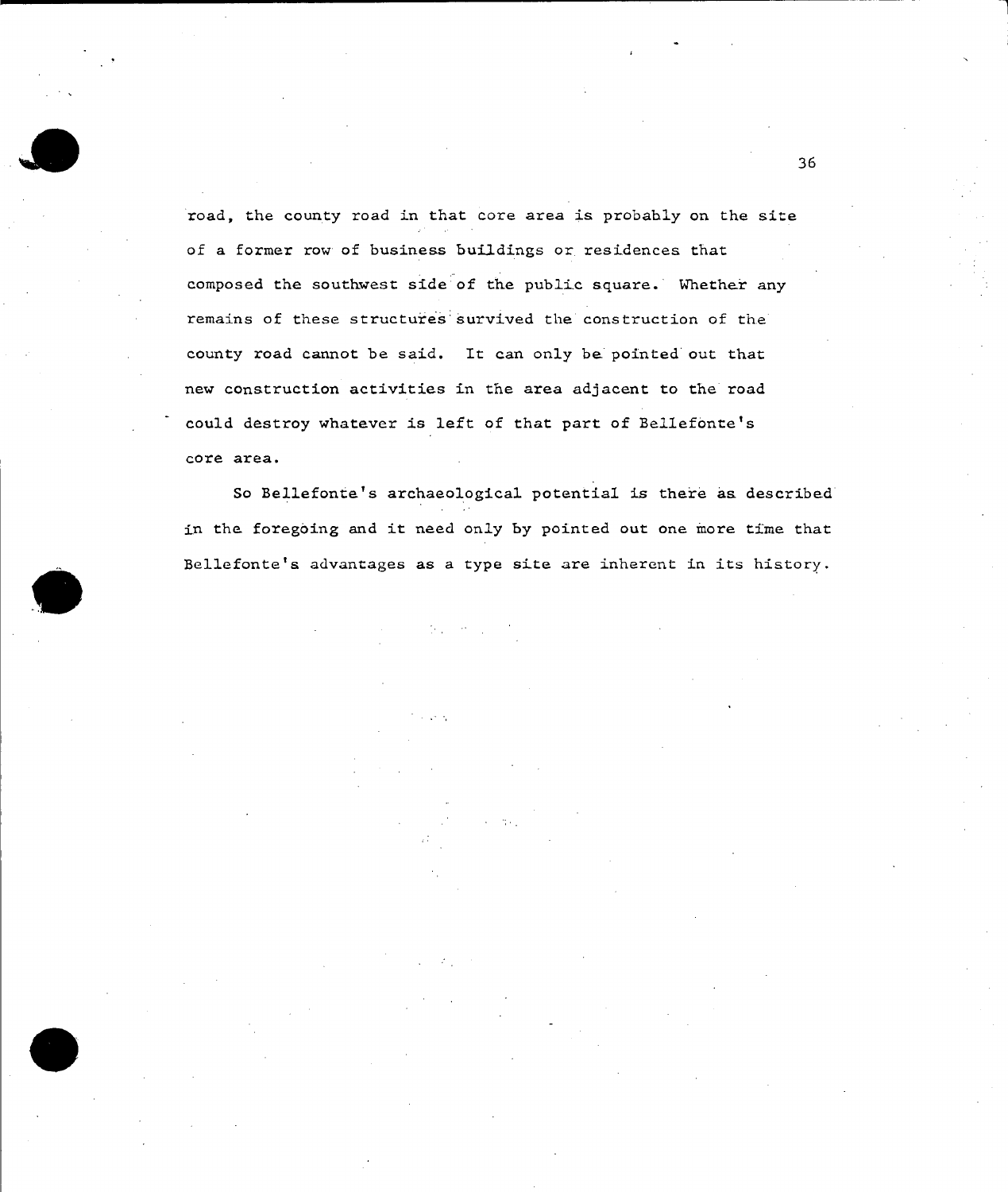#### **AdKNOWLEDGMENTS**

The assistance of the following persons in the preparation of this report is herewith gratefully acknowledged:

#### Informants

Miss Eliza Hackworth Miss Daisy Caldwell Mrs. Raymond Bradford Miss Leola Matthews Miss Eunice Matthews Mr. Paul Darwin Mr. and Mrs. William Garner Miss Moselle Day Mr. John Frank Hurt.

Librarians

#### The Council 一、 是今天 在

Birmingham Public Library, The Department of Southern History and Literature:

Mrs. B. **M.** Lewis Mrs. Ruth Spence Miss Mary Beth Kirkson Miss Ketta Kendall

Alabama State Department of Archives and History:

Mrs. Mills **of** the Library Mrs. Jones of Maps and Manuscripts Mrs. Berta of Records.Management

Huntsville Public Library, The Heritage Room:

Miss Bessie Russell

The contributions of Christine Paradise Sumner deserve special mention and are greatly appreciated.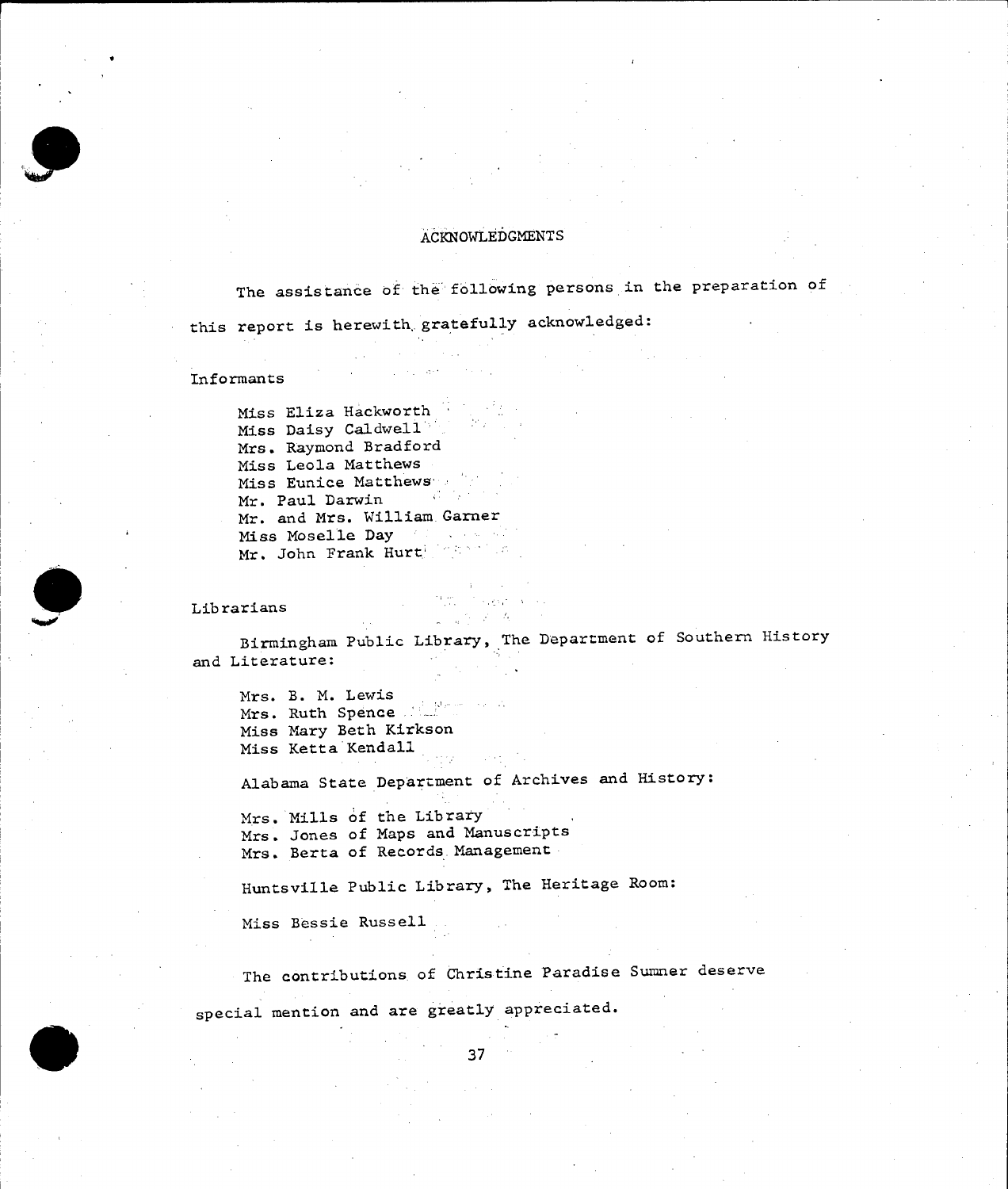#### BIBLIOGRAPHY

**SECONDARY SOURCES:** Histories, General and Specific

Abernethy, Thomas Perkins, The Formative Period in Alabama, **1815-1828,**  Southern Historical Publications #8, Tuscaloosa, Alabama: University of Alabama Press, **1965.** 

Brewer, Willis, Alabama: Her History, Resources, War Record, and Public Men - From **1540-1872,** Montgomery: Barrett and Brown, **1872.** 

Campbell, Thomas Jefferson, The Upper Tennessee, Chattanooga, Tennessee: published **by** the author, **1932.** 

Clark, T. **D.,** "The Building of the Memphis and Charleston Railroad", The East Tennessee Historical Society's Publications, Vol.8, **pp. 9-25, 1936.** 

Corvart, Mrs. Eugene **C.,** "Jackson County Confederate Soldiers", Valley Leaves, Vol.7, **#3 &** 4, **1973,** and Vol.8, **#1,2,3 &** 4, 1974.

Darden, David L., "The Alabama Secession Convention", Alabama Historical Quarterly, Vol.3, **#3 &** 4, 1941.

Elliott, Carl, Annals of Northwest Alabama, Tuscaloosa, Alabama, **1958.** 

Faircloth, **J.** M., Land Surveying in Alabama, mimeographed, **1965.** 

Garrett, William, Reminiscences of Public Men in Alabama, Atlanta, Georgia: Plantation Publishing Company's Press, **1872.** 

Gist, W. Jerry, The Story of Scottsboro, Alabama, Nashville, Tennessee: published **by** the author, printed **by** Rich Printing Company, Inc., **1968.** 

Gordan, General John B., Reminiscences of the Civil War, New York: Charles Scribner's Sons, **1903.** 

Hammer, Walt, **A** Pictorial Walk Through **01'** High Jackson, Collegedale, Tennessee: published **by** the author, printed **by**  the College Press, **1967.**

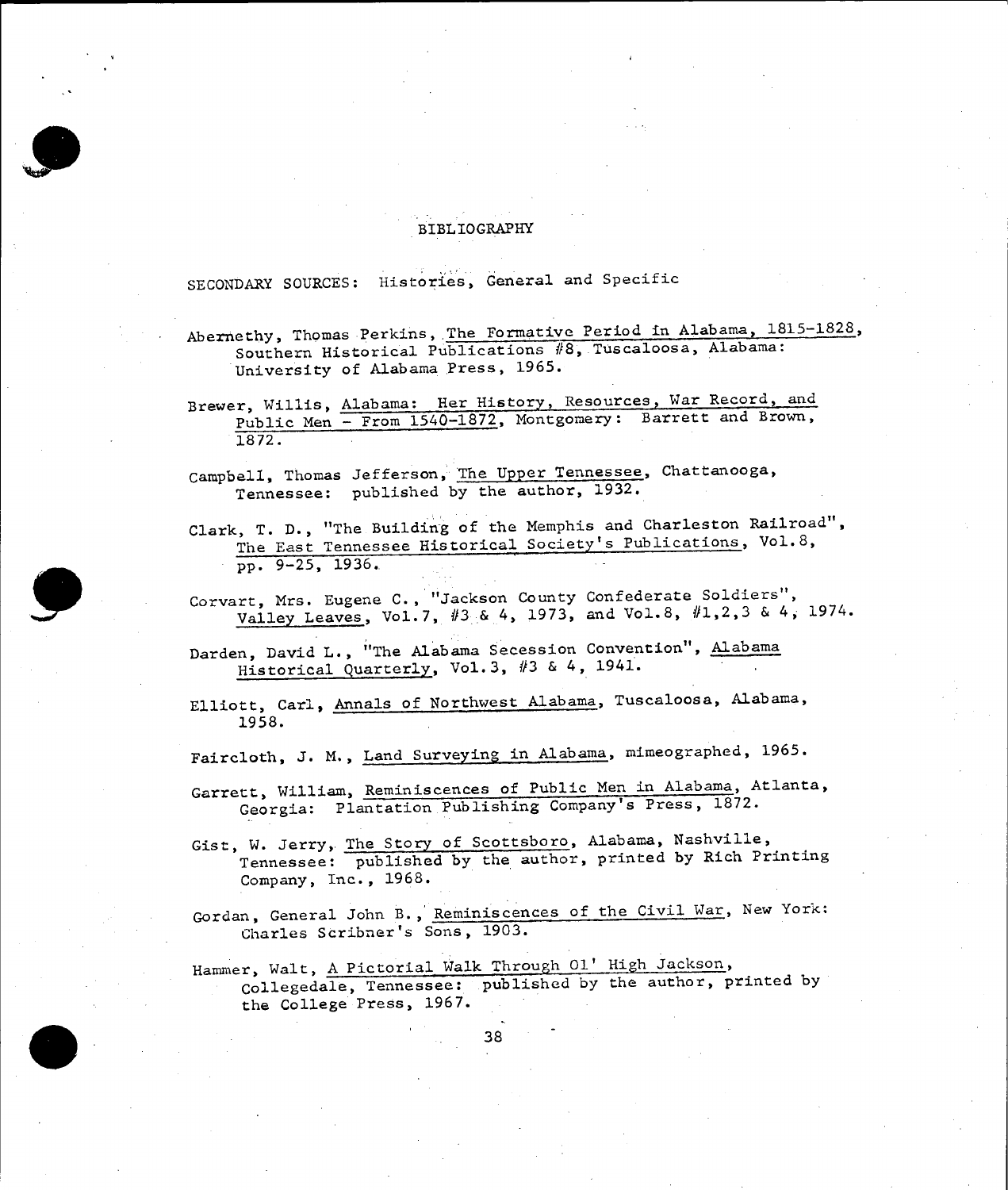Kennemer, John R. **,** History **of** Jackson County, Alabama, Winchester, Tennessee: published **by** the author, **1935.** 

Malone, Henry T., "Return Jonathan Meigs: Indian Agent Extraordinary", The East Tennessee Historical Society's Publications, Vol.28, **pp. 3-22, 1956.** 

Marshall, James Williams, .compiler, The Presbyterian Church in Alabama, typewritten manuscript in the Alabama State Department of Archives and History's Maps and Manuscripts Division, n.d.

Meek, Alexander, B., Romantic Passages in Southwestern History, New York: **S.** H. Goetzel **&** Co., **1857.** 

- Miller, L. **D.,** History **of** Alabama, Birmingham: published **by** the author, **1901.**
- Moore, Albert Burton, History of Alabama and Her People, **3** volumes, Chicago: American Historical Society, Inc., **1927.**
- Moore, Albert Burton, History of Alabama, Tuscaloosa: University Supply Store, University of Alabama, 1934.
- National Society of Colonial Dames of America, Alabama Branch, Historical Activities Committee, compilers, Early Courthouses of Alabama Prior to **1860,** Mobile, Alabama: Jordan Print Co., **1966.**

Neville, Bert, Directory of Tennessee River Steamboats **(1821-1928),**  Selma, Alabama, **1963.** 

Owen, T. McAdory, History of Alabama and Dictionary of Alabama Biography, 4 volumes, Chicago: **S. J.** Clarke, **1921.** 

Pickett, Albert James, History of Alabama, Birmingham: The Webb Book Co., **1900.** 

Scruggs, Josiah Hubert, Alabama Postal History, Birmingham, n.d.

Scruggs, Josiah Hubert, Alabama Postal Roads with Maps, **1818-1845,**  Birmingham, n.d.

Smith, **A.** Davis and T. **A.** DeLand, Northern Alabama **-** Historical and Biographical, Chicago, **1888.** 

Sulzby, James F., Jr., Birmingham As It Was in Jackson County, Alabama, Birmingham: published-by the author, printed **by** the Birmingham Printing Co., 1944.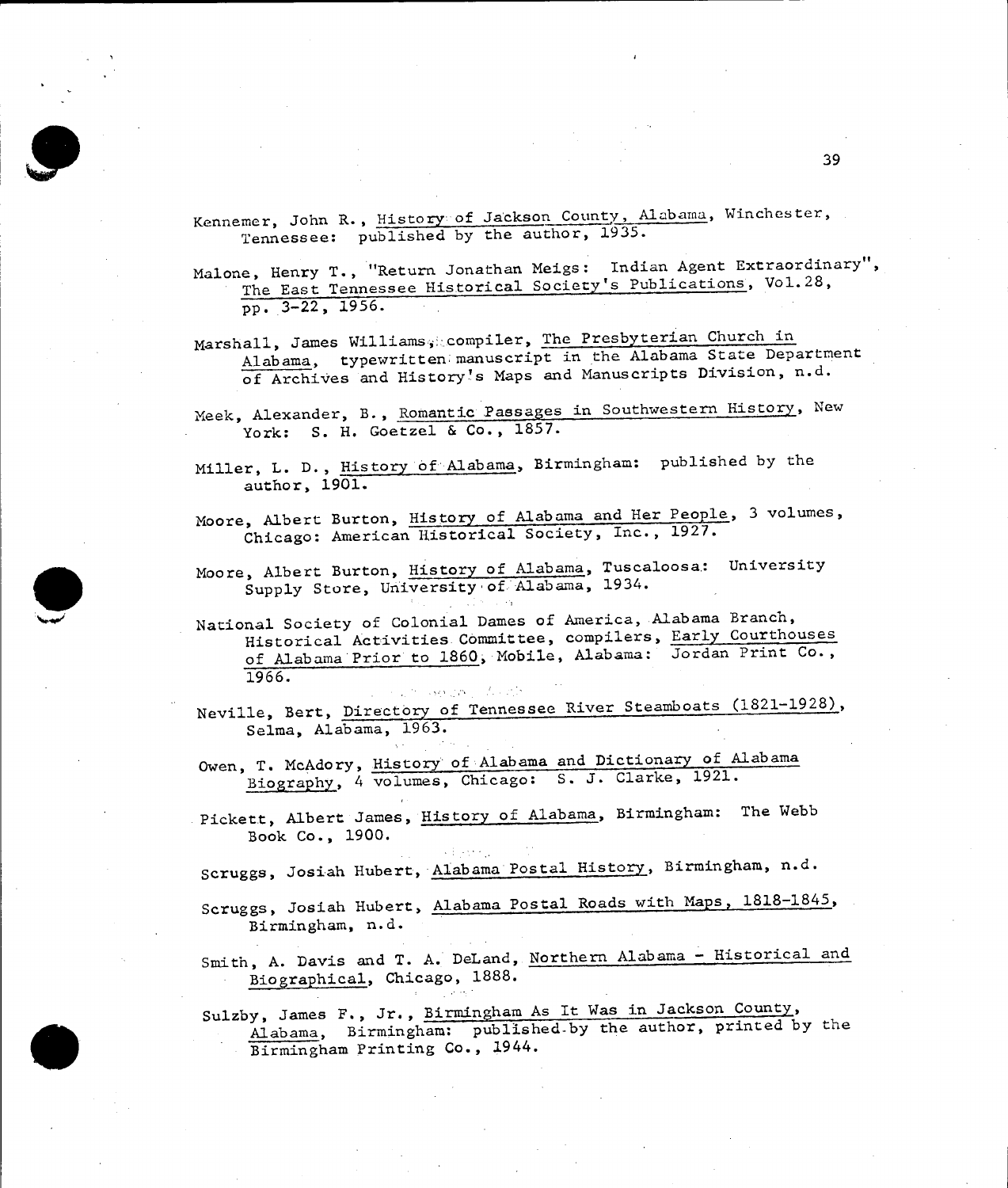

### Thomson, John Edgar, Report to the Commissioners of the Nashville and Chattanooga Railroad, Nashville: **J. G.** Shepard, Printer, **1847.**

**SECONDARY SOURCES:** Unpublished Manuscripts

- Blue, Mathew Powers, "Jackson County", handwritten draft in the Maps and Manuscripts Division of the Alabama State Department of Archives and History, n.d., but after **1861.**
- Mills, Jesse **C.,** "Bellefonte, Jackson County, Alabama", mimeographed, 1974.

Sumner, Christine Paradise, unpublished manuscript of a book on **Old**  Bellefonte, n.d.

**SECONDARY SOURCES:** Newspapers

Brannon, Peter **A.,** "Through the Years: The **Old** Capitals of Jackson", Montgomery Advertiser, March **9,** 1941.

Carter, Stephen, "Notice of Petition for Conveyance", Southern Advocate (Huntsville, Alabama), July 20, **1827.** 

"Early History of Scottsboro, Alabama", Jackson County Sentinel, February **15,** 1934.

Hackworth, Eliza, "Portrait **-** Robert Scott", The Daily Sentinel (Scottsboro, Alabama), December 20, **1970.** 

Henderson, H. M., **"Old** Bellefonte", Alabama Herald (Birmingham), September **27, 1913.** 

Hopper, Jack, "Alabama Amblings: Horse Breeder Gave Jackson County Race Track for Courthouse Square", Birmingham News, January 4, **1966.** 

Jones, Kathleen Paul and Pauline Jones Gandrud, compilers, Alabama Records **-** Alabama Newspapers: Huntsville Democrat and Southern Advocate (Huntsville), Vol.6, compiled **1933.** 

Kennemer, John R., "Bellefonte in the '60's", Montgomery Advertiser, May 24, 1940.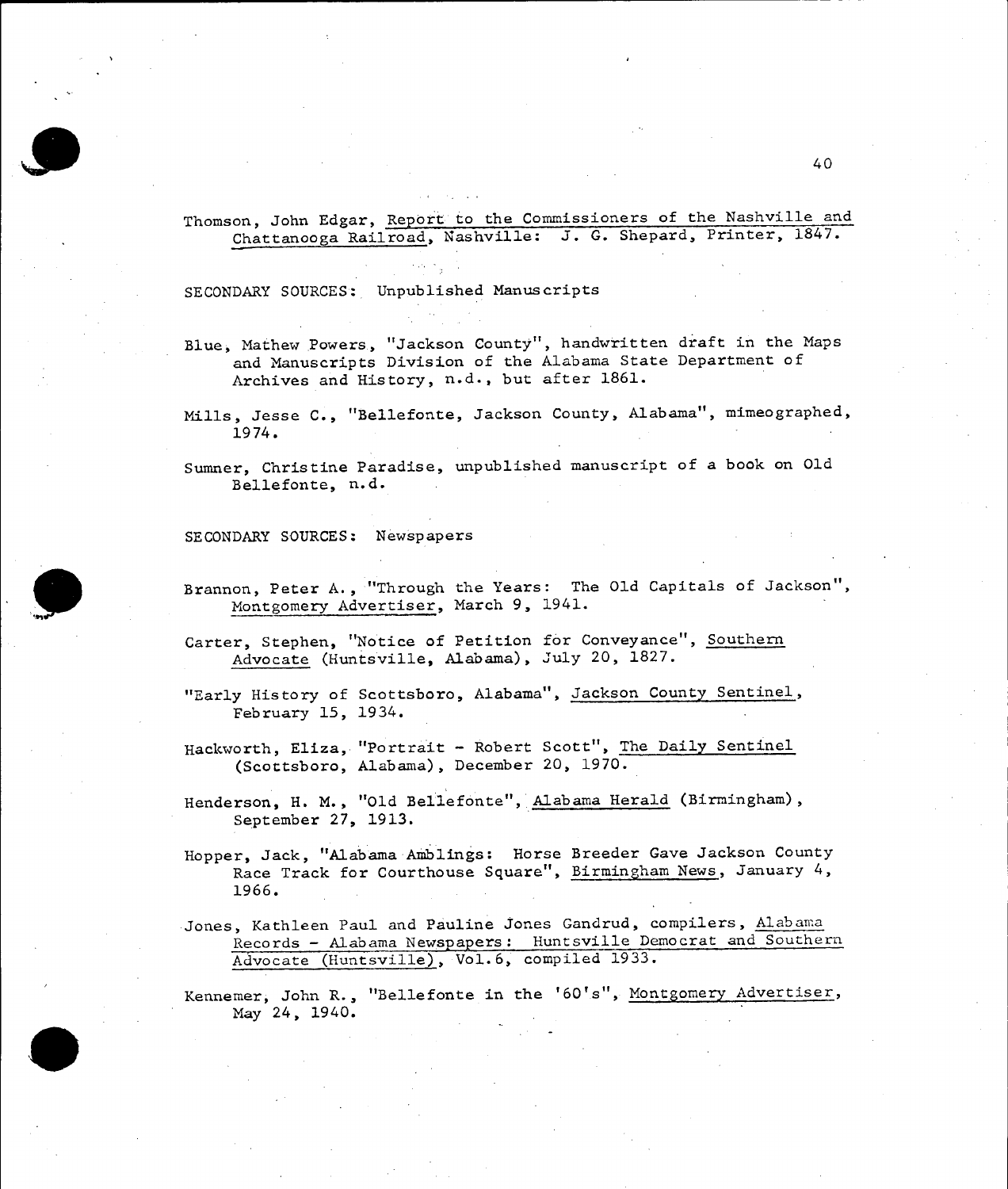Kennemer, John R., "Railroad Building in Jackson County", Jackson County Sentinel, February **15,** 1934.

Richardson, Miriam Brewer, "Jackson's Picturesque Personalities", Montgomery Advertiser, December 24, **1936.** 

Sumner, Christine Paradise, "Town Back. in Headlines", Jackson County Advertiser, January **3,:1971.** 

Thornhill, Claude, "Echoes of the Past", Jackson County Advertiser, all of the following dates: .

July **13, 1967**  July 20, **1967**  August **3, 1967**  August **10, 1967**  August **17,.1967**  August 24, **1967**  Augus.t **31, 1967**  September 14, **1967**   $\mathcal{A}=\{x_1,\ldots,x_n\}$  ,  $\mathcal{A}=\{x_1,\ldots,x_n\}$ September 21, **1967**  September **28, 1967**  October **5, 1967**  October 12, **1967**  October **19, 1967**  October **26, 1967**  November 2, **1967**  November **16, 1967**  November **23, 1967** 

**SECONDARY SOURCES:** Atlases, Gazetteers and Handbooks

Alabama State Gazetteer and Business Directory, 1884-5, Charleston: South Carolina: Southern Directory and Publishing Co., **1884.** 

Alabama State Gazetteer and Business Directory, **1887-8,** Atlanta: Georgia: R. L. Polk and Co., **1887.** 

Asher and Adams, Atlas and Gazetteer of the United States, New York: Asher and Adams, **1872.** 

Berney, Saffold, Handbook of Alabama: **A** Complete Index to the State, Mobile Register Print, **1878.**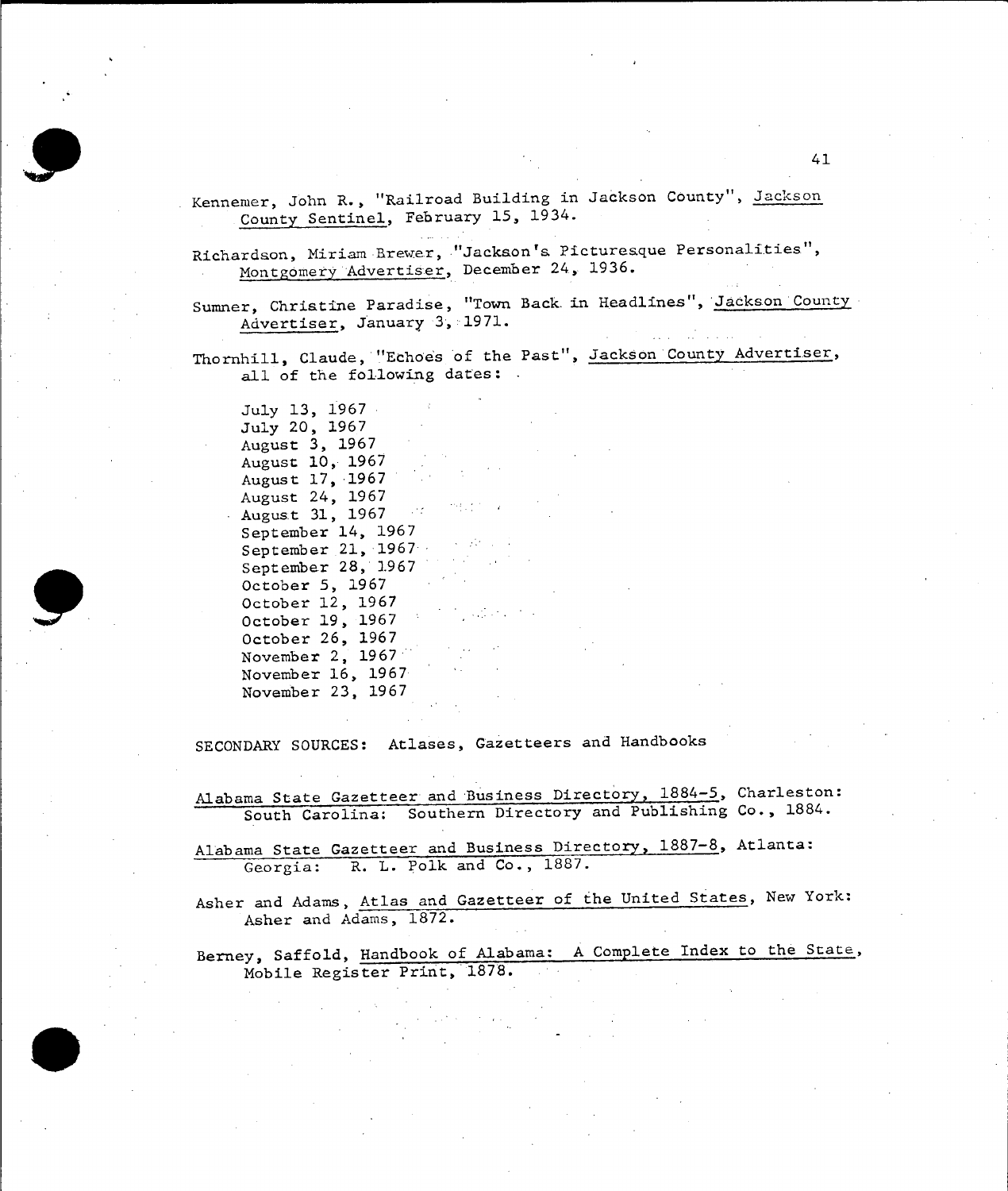Berney, Saffold, Handbook of Alabama, 2nd ed., Birmingham: Roberts **&** Sons, **1892.** 

Bradford, Thomas G., A Comprehensive Atlas - Geographical, Historical and Commercial, Boston: William **D.** Ticknor, New York: Wiley **&** Long, Philadelphia, T. T. Ash, 1835.

Darby, William and Theodore Dwight, Jr., **<sup>A</sup>New** Gazetteer of the United States of America, Hartford, Connecticut: Edward Hopkins, **1833.** 

Gaskell, **C. A.,** Family and Business Atlas of the World, Chicago: John F. Waite, **1893.** 

Gray, **0.** W., Gray's Atlas of the United States, with General Maps of the World, Philadelphia: Stedman, Brown & Lyon, 1873.

Gray, **0. W.,** Gray's Atlas, Philadelphia: Stedman and Brown, **1886.** 

Haskel, Daniel.and J.,Calvin Smith, **A** Complete Descriptive and Statistical Gazetteer of the United States of America, New York: Sherman and Smith, 1844.

The National Atlas, Philadelphia: **0.** W. Gray **&** Son, **1884.** 

Rand, McNally **&** Co., Enlarged Business Atlas and Shipper's Guide, Chicago, Rand McNally **&** Co., **1889.** 

young and Company's.Business and Professional Directory **of** the Cities and Town Throughout the State of Alabama, Atlanta, Georgia: Young and Company, Publishers, **1905-6.** 

Young and Company's Business and Professional Directory of the Cities and Towns of Alabama, Atlanta, Georgia: Young and Company, Publishers, **1910-11.** 

PRIMARY **SOURCES:** Records and Documents

Acts of Alabama, "An Act to Incorporate the Town of Belle-Fonte, in the County of Jackson, December **15, 1821".** 

The American State Papers. Documents, Legislative and Executive, of the Congress of the United States in Relation **to** the Public Lands, Vol. III, December 4, 1815 to May 27, 1824, selected and edited by Walter Lowrie, Secretary of the Senate, and Walter **S.** Franklin, Clerk of the House of Representatives, Washington: Gales and Seaton, 1834.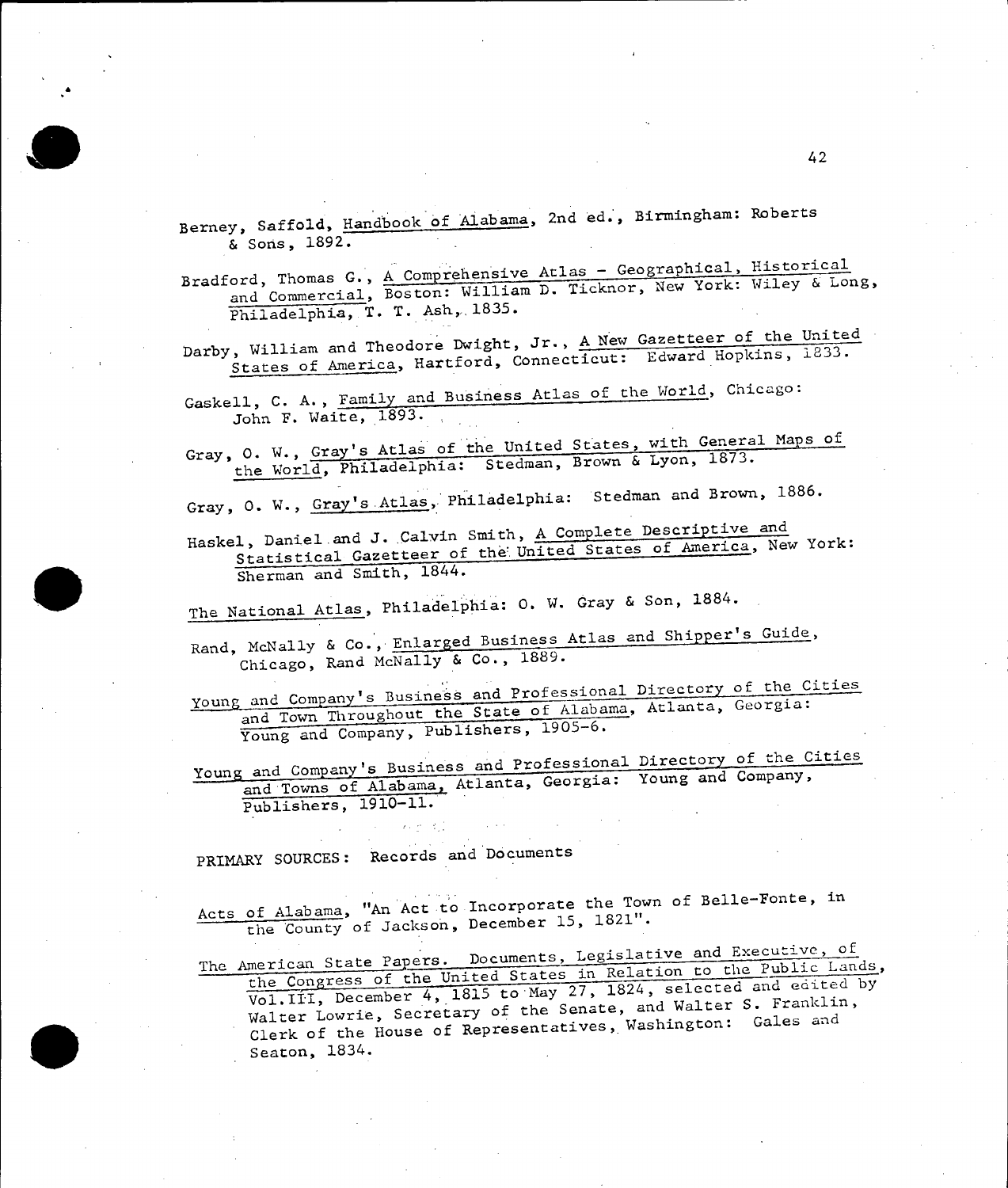

- The American State Papers. Documents **of** the Congressof the United States in Relation to the Public Lands, Vol. IV, December **1, 1823**  to March **3, 1827,** selected and edited **by** Asbury Dickins, Secretary of the Senate, and James **C.** Allen, Clerk of the House of Representatives, Washington: Gales and Seaton, **1859.**
- The American State Papers. Documents of the Congress of the United States in Relation to the Public Lands, Vol.VI, December **1, <sup>1828</sup>**to April **11,** 1834, selected and edited **by** Asbury Dickins, Secretary of the Senate, and John W. Forney, Clerk of the House of Representatives, Washington: Gales and Seaton, **1860.**
- Carter, Thomas **J.,** Form giving information requested **by** the Federal Post Office's Contract Department about the post office in Bellefonte, dated December 20, **1869** (Files of Christine Sumner).
- Federal Land Office Records **-** Jackson County, Alabama. Office of the Secretary of State of Alabama.
- Indian Affairs; Laws and Treaties, Vol.II (Treaties), Washington, **D.C.:**  Government Printing Office, 1904.
- Post Office Records Department Bellefonte Post Office, dates and postmasters, National Archives, Washington, **D. C.** (Files of Christine Sumner).
- "Register of Gubernatorial Appointments, Civil and Military, Territory of Alabama, February **9, 1818** to November 14, **1819,** and State of Alabama, December 14, **1819** to October 4, **1822",** Alabama Historical Quarterly, Vol.6, pp. 121-328, 1944.
- The Territorial Papers of the United States: The Territory of Alabama, **<sup>1817</sup>**to **1819,** Vol.XVIII, compiled and edited **by** Clarence Edwin Carter, Washington, D. **C.:** Government Printing Office, **1952.**

United States Census for the Year **1850 -** Alabama, Jackson County. (Microfilm, Birmingham Public Library, Southern History Room).

PRIMARY **SOURCES:** Correspondence

Caldwell, Hamlin, Letter to his children at school in Springfield, Ohio, written from Bellefonte, December **6, 1859.** 

Caldwell, Mrs. Hamlin, Letter to her children at school in Springfield, Ohio, written from Bellefonte, September **28, 1859.**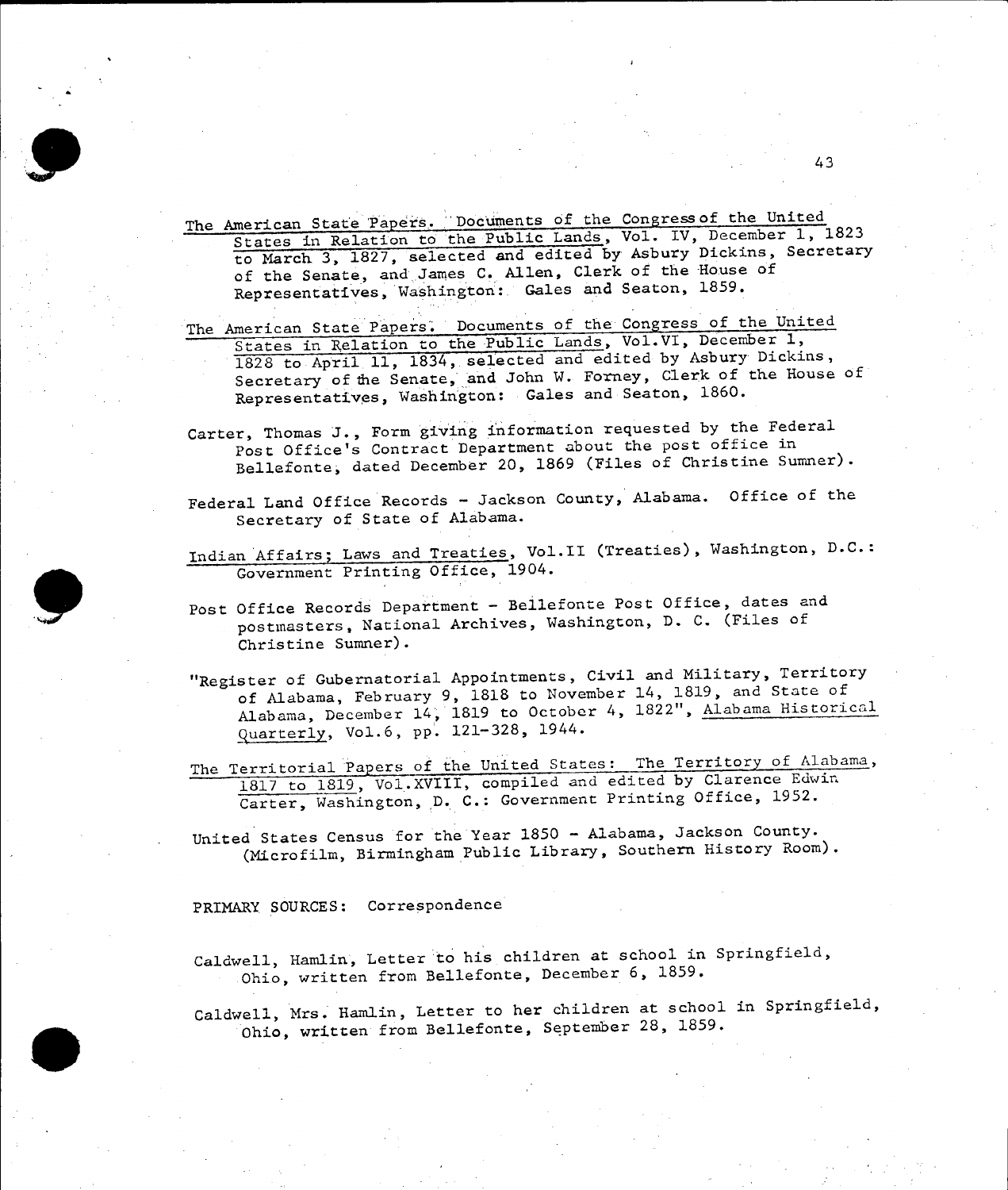

- File of Correspondence on the 6th Alabama Infantry Regiment, **C. S. A.,**  Military Archives, Alabama State Department of Archives and History, Montgomery, variously dated.
- Kyle, **J. A.,** Letter to Dr. Thomas McAdory Owen, Director of the Alabama State Department of Archives and History, **<sup>1916</sup>**(in the Jackson County File).

**Administration** 

- Owen, Marie Bankhead, Answer to query about Civil War in Scottsboro, February, 1934 (in the Jackson County File **-** Alabama State Department of Archives and History).
- Martin, Daniel McNair, Letters to his daughter Ella Marley in Texas, variously dated between **1866** and **1883** (Files of Christine Sumner).
- Norwood, Henry, et al., Letter to Governor Bagby requesting authority for their militia unit to elect its own officers, written from the Bellefonte headquarters of the Cherokee removal, June 21, **1838.**
- Widney, Lyman **S.,** Letter to his parents in Illinois, written from Bellefonte, August **23, 1863** (Files of Christine Sumner).

PRIMARY **SOURCES:** Maps

- Bell, Isaac **A.,** Deputy Surveyor, "TIV RVI East, Land District, Northern Part of Alabama", Plat of Public Lands, **1823.**
- Cram, **D.** H., "Map of Alabama", publisher unknown, place of publication unknown, **1855.**
- "Field Operations Map, Bureau of Soils: Jackson County, Alabama Washington, **D..C.: U. S.** Government Printing Office, **1911.**
- Hudgins and Company, Atlanta, Georgia, "Map of Alabama", in B. F. Riley's Alabama As It Is; or the Immigrant's and Capitalist's Guidebook to Alabama, 2nd **Ed.,** Atlanta, Georgia: Constitution Publishing Co., **1888.**
- La Tourette, John, "An Accurate Map of the State of Alabama and West Florida", engraved **by S.** Stiles and Co., New York: Colton and Co., **1838.**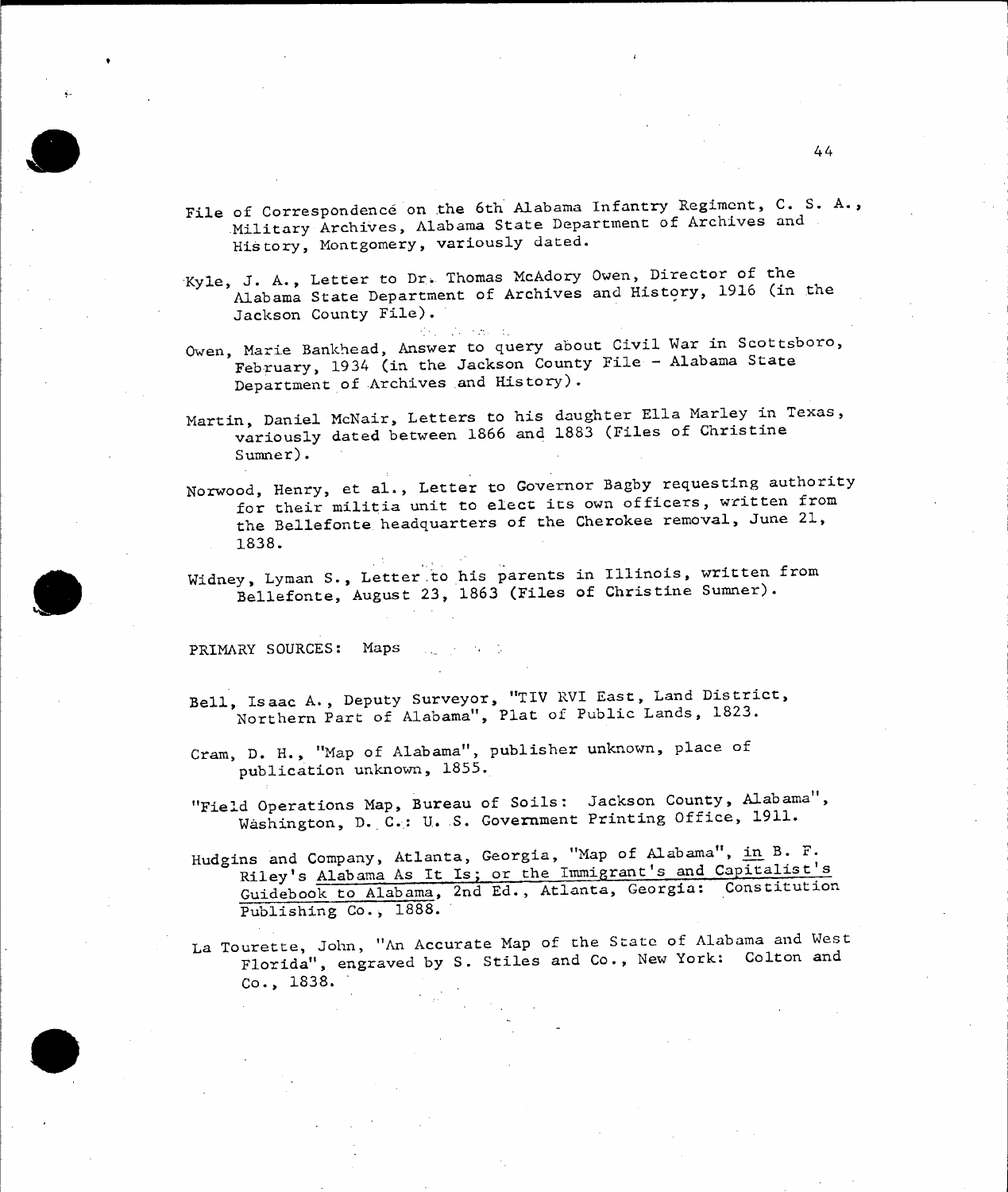La Tourette, John, "La Tourette's Map of the State of Alabama and West Florida", revised and corrected **by D.** H. Cram in 1840, Montgomery, Alabama: **J. A.** La Touretta, **1856.** 

45

"Map of Alabama, Mississippi, and Louisiana", London: **N.** and **S. S.**  Jocelyn, **1823.** 

"Map of the Seat of War in Tennessee and Kentucky", Harper's Weekly, **p. 151,** March **8, 1862.** 

**Rhea,** Matthew, "Map of Jackson County, Alabama", hand drawn, **1832.** 

Rhea, Matthew, "Map of Tennessee", drawn from his survey and published **by** him, printed in Columbia, Tennessee, **1832.** 

Society for the Diffusion of Useful Knowledge, "Map of North America, Sheet XII, Showing Georgia, North Carolina, South Carolina, Tennessee, Alabama, and Florida", London: Baldwin and Cradock, 1833.

Tennessee Valley Authority, "Guntersville Reservoir Land Map **-** Jackson County, Alabama: Sections **1,** 2, **11,** and 12 of T4S R6E and section 7 of T4S R7E", Chattanooga, Tennessee: Engineering Service Division, **1936.** 

Young, J. H., "The Tourist's Pocket Map of the State of Tennessee," Philadelphia: Hinman and Dutton, 1834.

PRIMARY **SOURCES:** Personal Communications

Bradford, Mrs. Raymond, Personal interview, tape recording, June **9,**  1974.

Caldwell, Miss Daisy, Personal interview, tape recording, June **9,**  1974.

Hackworth, Miss Eliza, Personal interview, tape recording, June **5,**  1964.

Masonic Grand Lodge Librarian, Montgomery, Alabama, conversation, June 21, 1974.

Matthews, Miss Leola and Miss Eunice, Personal interview, tape recording, June **6,** 1974.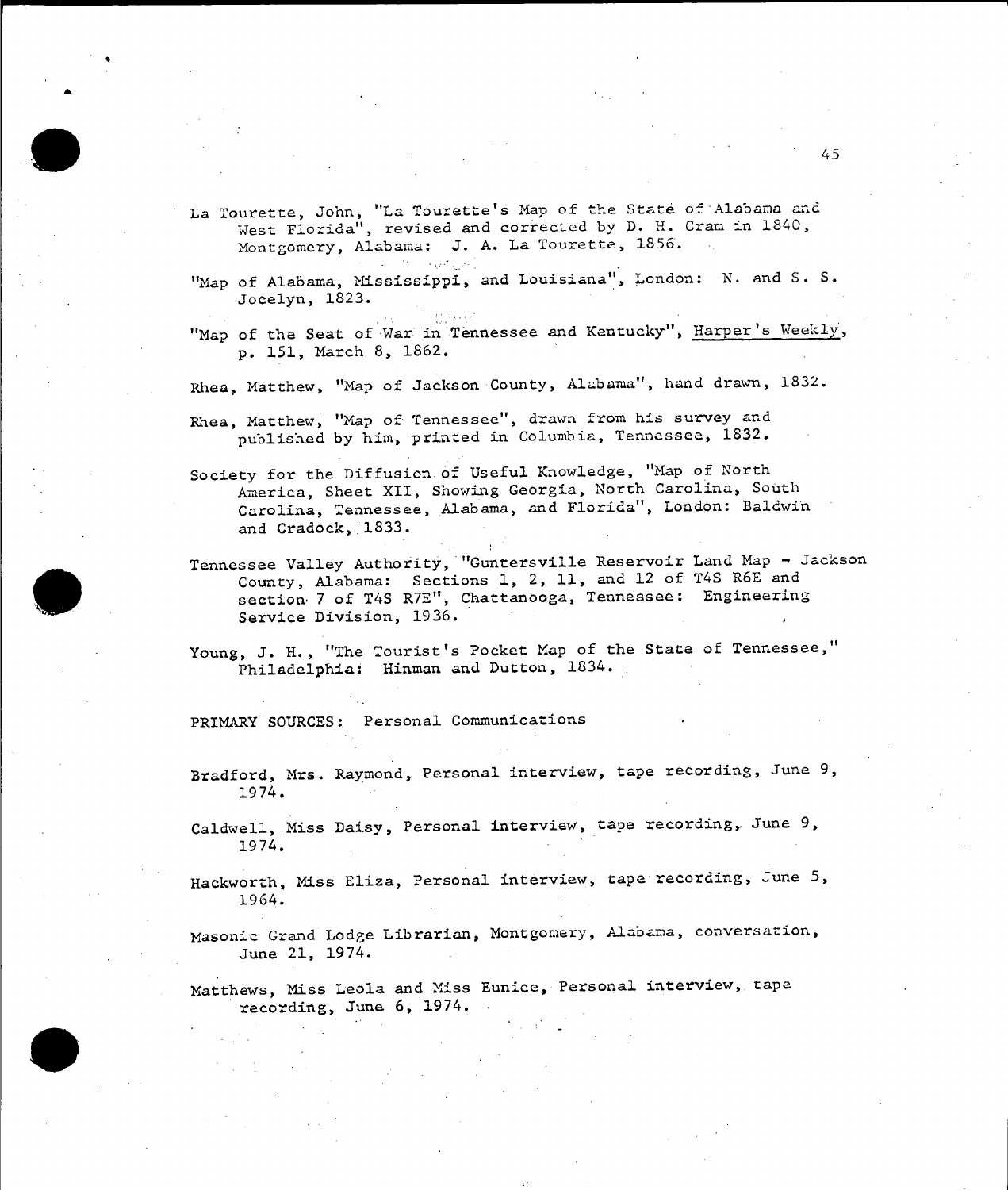#### BIBLIOGRAPHIC **SOURCES:**

Alabama Public Library Service, Alabamiana; **A** Check List, Montgomery, Alabama, **1969.** 

Ellison, Rhoda Coleman, **A** Check List of Alabama Imprints **1807-1870,**  Tuscaloosa: University of Alabama Press, 1946.

- Ellison, Rhoda Coleman, History and Bibliography of Alabama Newspapers in the Nineteenth Century, Tuscaloosa: University of Alabama Press, 1954.
- Ham, Jessie, compiler, **A** Check List of Historical Materials Relating **to**  Alabama Counties and Towns in the Department of Southern History and Literature of the Birmingham Public Library, November 21, 1939, typewritten manuscript, **1939.**

Historical Records Survey, American Imprints Inventory: Check List of Alabama Imprints, **1807-1840,** New York: Kraus Reprint Corporation, 1964.

Owen, Thomas **M.,** "Bibliography of Alabama", Annual Report of the American Historical Association, **pp. 777-1248, 1897.**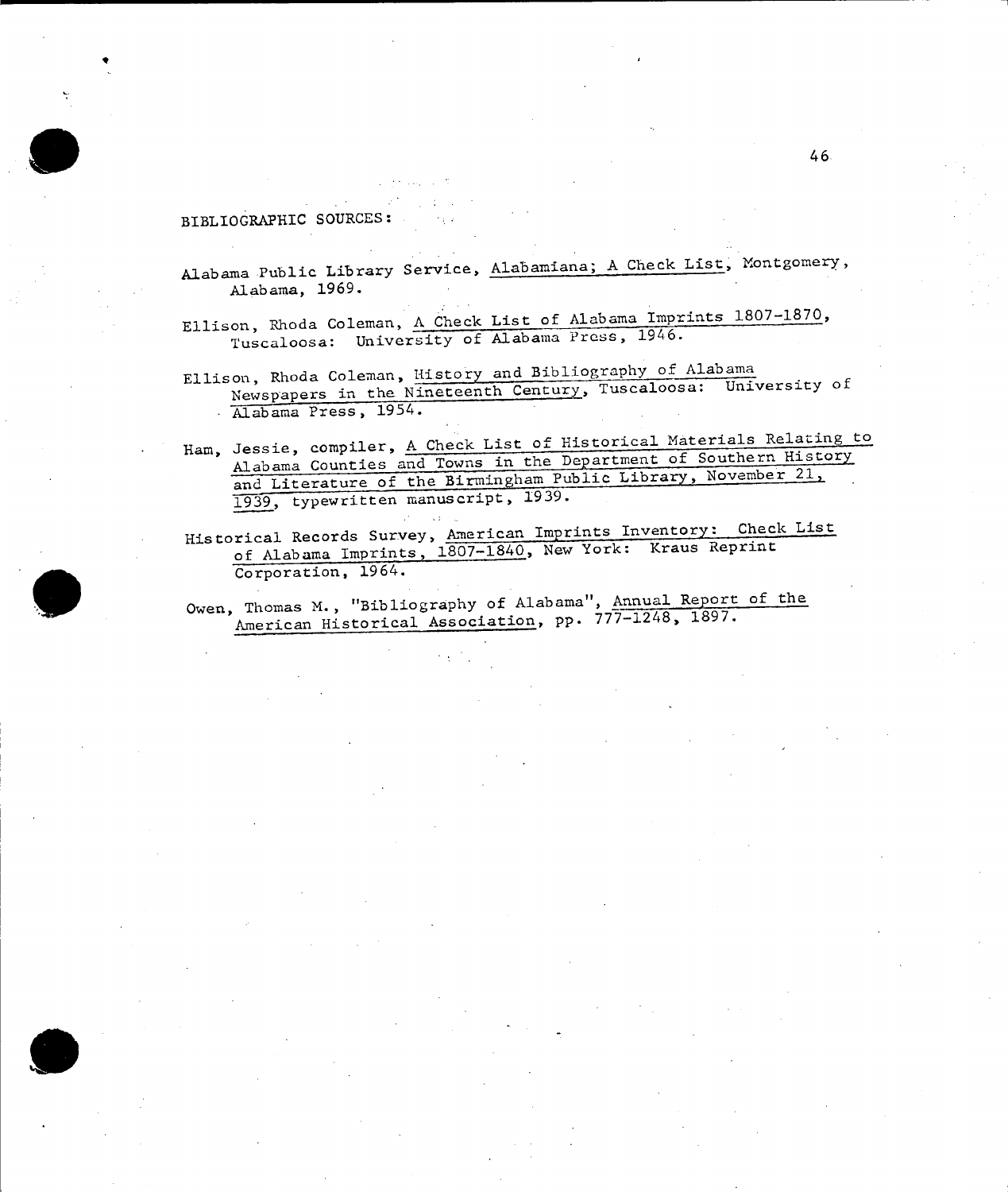Legend for Composite Map of Bellefonte:

Modern or Surviving Features: Excavated or Reconstructed Antebellum Features:

Identification of Features and Sources of Information:

**A.** Original boundary of Bellefonte (old deeds, aerial photos) B. **Old** Stage Coach Road (aerial photos and informant's identification) **C.** Bellefonte Landing Road **(1936** TVA Land Map **# 8-4159-63.5) D.** Jackson Street (derived from old deeds) **E.** Gross Street (derived from old deeds) F. Adams Street (derived from old deeds) **G.** Spring Street (derived from old deeds) H. Russell Street (derived from old deeds) I. Courthouse foundation (field excavation) **J.** Cistern (field observation and informant identification) K. Store foundation (field observation) L. Martin's inn **(1936** TVA Land Map **# 8-4159-63.5)**  M. **Old** Turkey place **(1936** TVA Land Map and informant's identification) **N.** Jail (field observation; exact size or shape not determined) **0.** Cabin foundation (field observation) P. City spring (informant's identification; now under water) **Q.** Brick sidewalk (informant's identification; extent not determined) R. Quarry (informant's identification; extent not determined) **S.** Masonic Lodge/school site (informant's identification; size not known) T. Cabin site (informant's identification; size not known) **U.** Modern county road **( 1936** TVA Land Map **# 8-4159-63.5)**  V. Modern edge of Town Creek **(1936** TVA Land Map **# 8-4159-63.5)**



47

**-7**